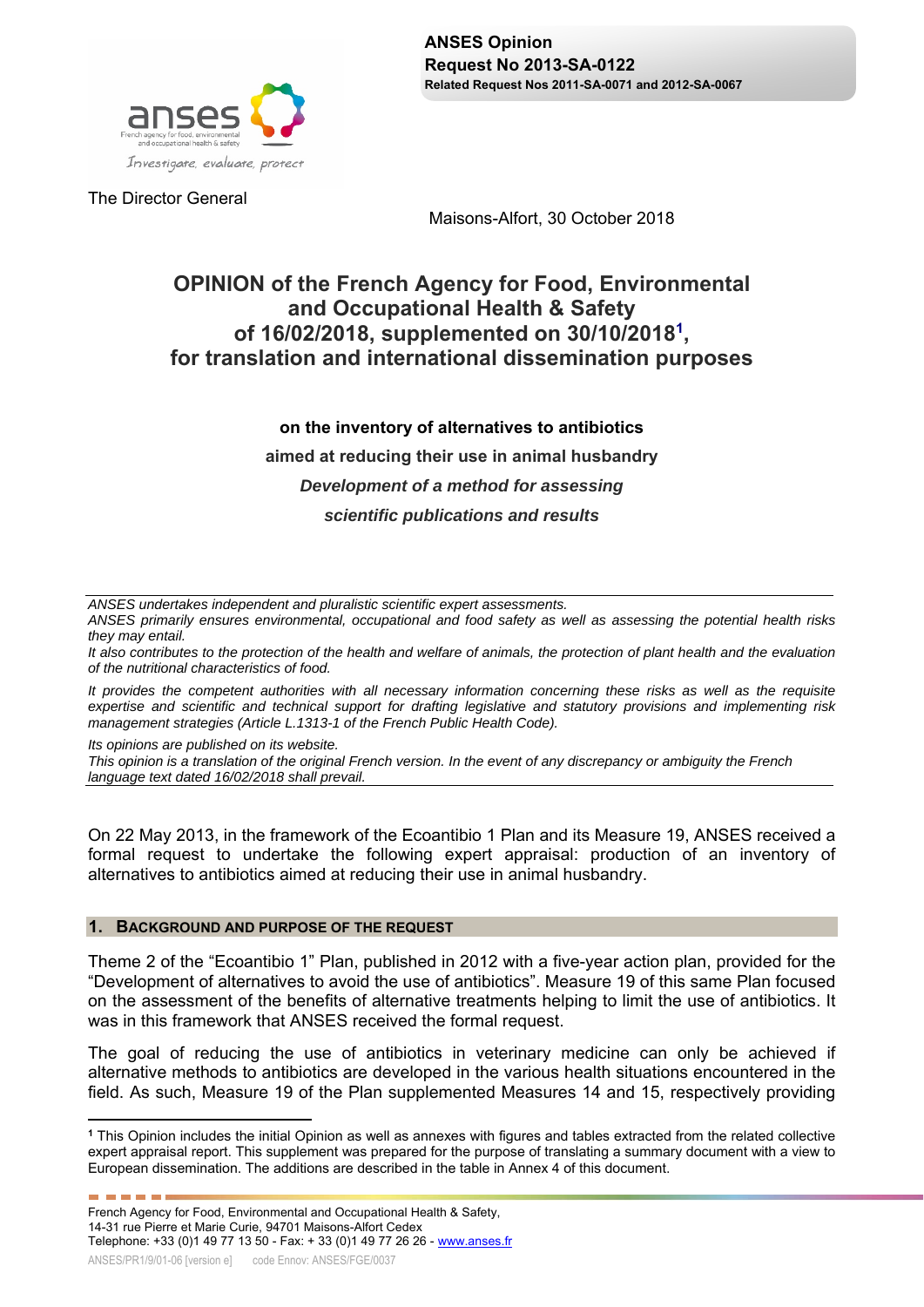for the development of tools in favour of preventive health treatment and zootechnical measures, and the promotion of research into immunity and the use of vaccines and autogenous vaccines. This is the context in which "alternatives" (products and substances) should be considered and analysed.

In 2014, ANSES published a report further to an internal request on antimicrobial resistance and the assessment of unsafe practices in the use of antibiotics in veterinary medicine. The collective expert appraisal raised the issue of alternatives to antibiotics but did not provide details about the corresponding products.

Moreover, in 2013, ANSES had issued an Opinion on the use of zinc oxide in the diet of piglets at weaning to reduce the use of antibiotics (No. 2012-SA-0067). This was the first assessment of alternatives as defined in Measure 19, in which a final section devoted to "alternatives" indicated the product classes then being researched, based on recent publications. Following this first Opinion, the DGAL clarified its request regarding the other alternatives to be assessed, which constitutes the current formal request.

This request dealt with:

- Producing an inventory of the products and substances currently used as alternatives to antibiotics with the aim of reducing their use, specifying the destination species and target disease, based on Section 5 of Report No. 2012-SA-0067.
- The overall assessment of the efficacy and safety, to humans (consumers and operators), animals and the environment, of substances that have not undergone a regulatory assessment, after a review of the available literature.

It should be noted that the very notion of alternatives to antibiotics evolved during the discussions, particularly in the framework of the Ecoantibio 1 Plan, moving from a fairly restrictive definition (alternatives used "instead of" antibiotics) to a much broader concept (contributing to reducing the use of antibiotics), as explained in Point 3.1. It was also in this broader context that the Ecoantibio 2 Plan<sup>2</sup> (especially its Theme 1), published on 19 April 2017 by the Ministry of Agriculture, emerged.

### **2. ORGANISATION OF THE EXPERT APPRAISAL**

The expert appraisal was carried out in accordance with French Standard NF X 50-110 "Quality in Expert Appraisals – General Requirements of Competence for Expert Appraisals (May 2003)".

The expert appraisal falls within the sphere of competence of the Expert Committees (CESs) on "Animal feed" and "Animal health and welfare", with the CES on "Animal feed" coordinating this request.

ANSES entrusted the expert appraisal to the Working Group (WG) on "Alternatives to antibiotics". The methodological and scientific aspects of the work were presented to the CESs between 9 July 2013 and 19 September 2017. They were adopted by the CES on "Animal feed" during its meeting on 21 November 2017.

The concomitant existence of a European Working Group, common to EFSA**<sup>3</sup>** and the EMA**<sup>4</sup>** , whose mandate was to give a scientific opinion on "measures to reduce the need to use antimicrobial agents in animal husbandry in the EU, and the resulting impacts on food safety", led

 $\overline{a}$ **<sup>2</sup>** http://agriculture.gouv.fr/le-plan-ecoantibio-2-2017-2021 last consulted in October 2017.

**<sup>3</sup>** EFSA: European Food Safety Authority.

**<sup>4</sup>** EMA: European Medicines Agency.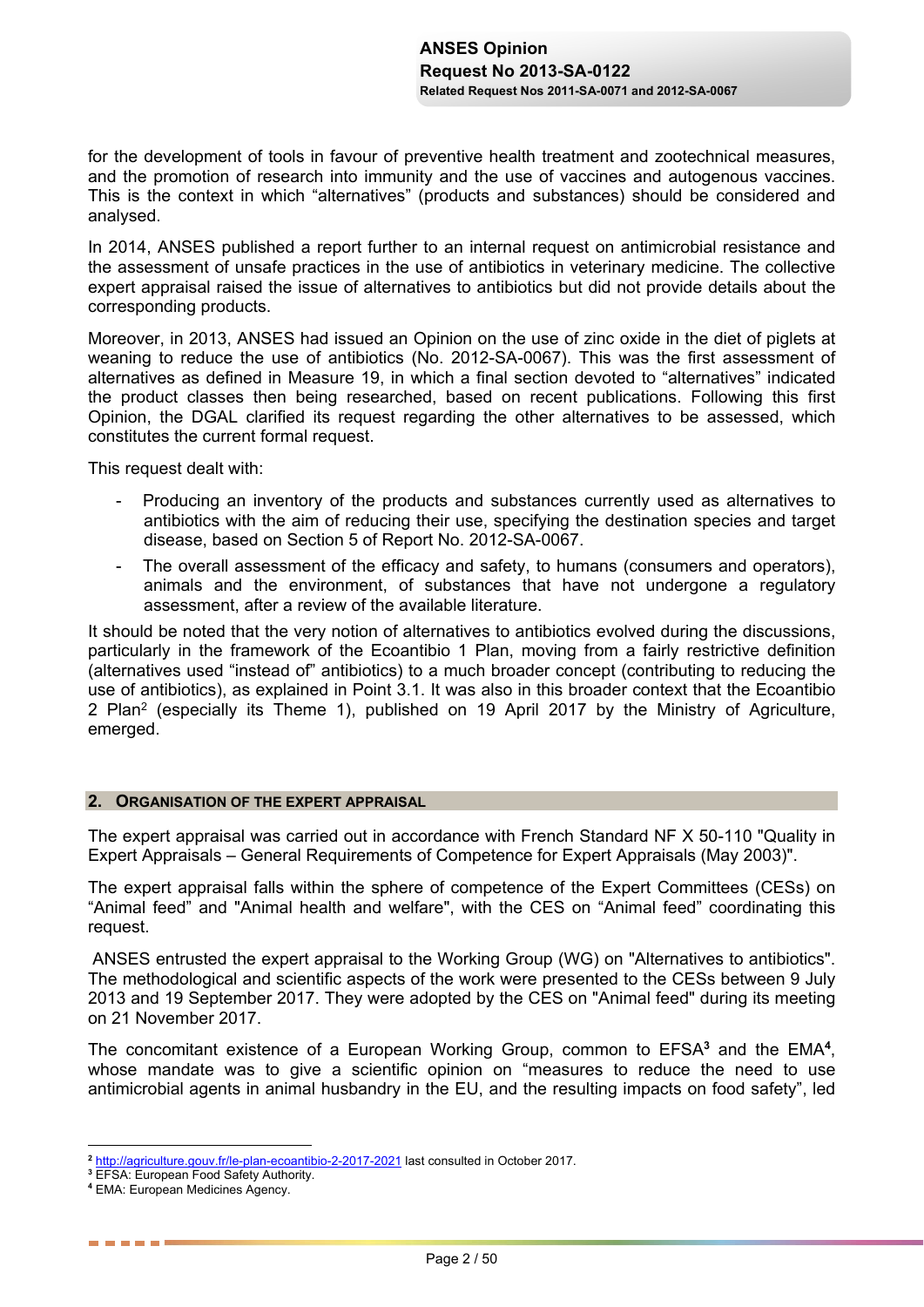ANSES to hold discussions with this Working Group's coordinator, under the terms of Article 305 of Regulation (EC) No 178/2002 of the European Parliament and of the Council<sup>6</sup>. An expert from this European Working Group was interviewed by ANSES's WG on 17 June 2016.

ANSES analyses interests declared by experts before they are appointed and throughout their work in order to prevent risks of conflicts of interest in relation to the points addressed in expert appraisals.

The experts' declarations of interests are made public via the ANSES website (www.anses.fr).

 $\overline{a}$ 

. . . . . .

**<sup>5</sup>** Article 30.1*: The Authority shall exercise vigilance in order to identify at an early stage any potential source of divergence between its scientific opinions and the scientific opinions issued by other bodies carrying out similar tasks.*

Article 30.2: *Where the Authority identifies a potential source of divergence, it shall contact the body in question to ensure that all relevant scientific information is shared and in order to identify potentially contentious scientific issues.*

**<sup>6</sup>** Regulation (EC) No 178/2002 of the European Parliament and of the Council of 28 January 2002 laying down the general principles and requirements of food law, establishing the European Food Safety Authority and laying down procedures in matters of food safety.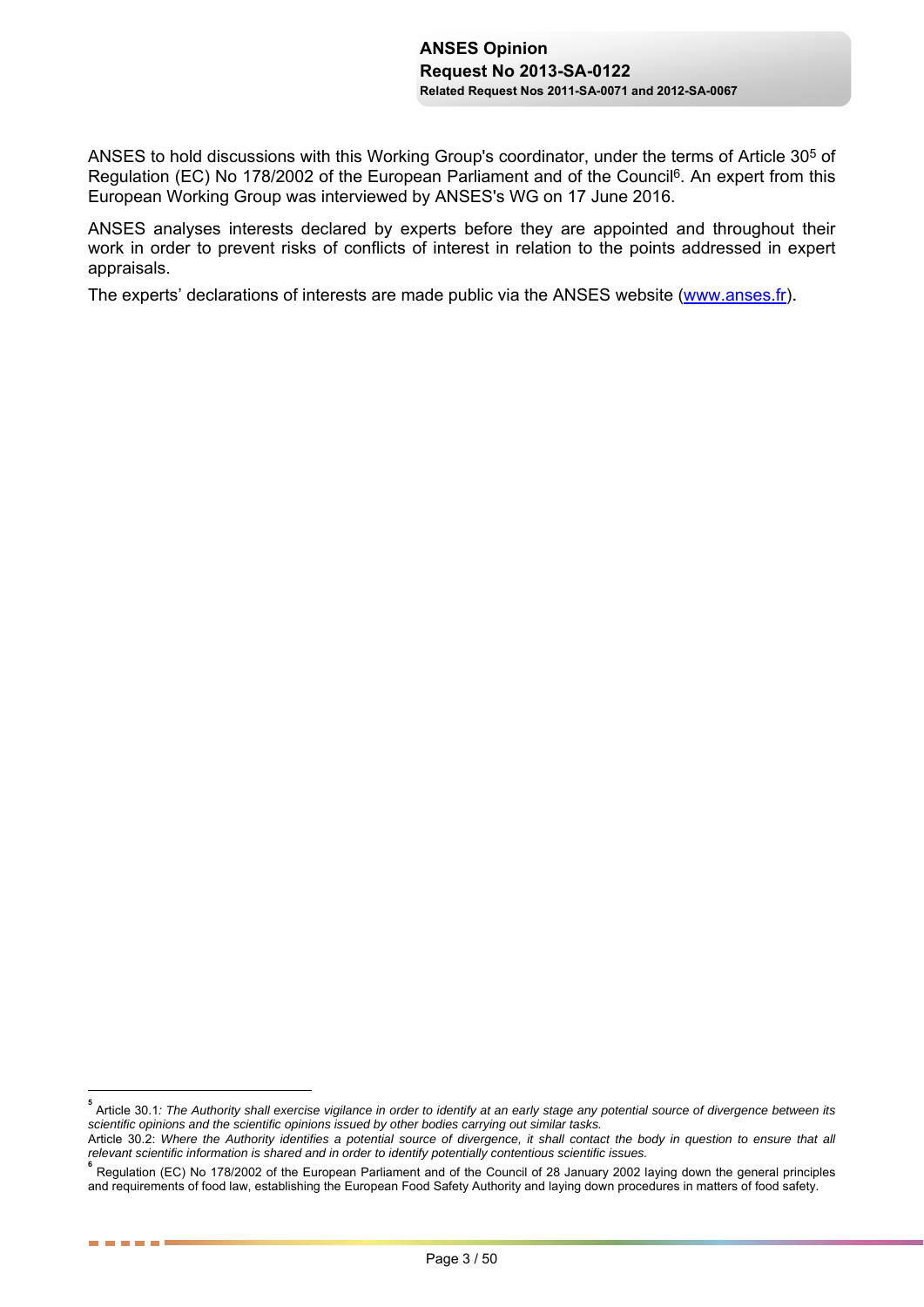### **3. ANALYSIS AND CONCLUSIONS OF THE CES AND THE WG ON "ALTERNATIVES TO ANTIBIOTICS"**

### **3.1. Definition of "alternatives to antibiotics" and the scope of the expert appraisal**

The Working Group on "Alternatives to antibiotics" defined the subject of the request as being not only products and substances that can be used to replace antibiotics in animal husbandry but also those that, used preventively, help reduce the frequency of certain bacterial animal diseases, thus potentially reducing the need for antibiotics. The term "alternative to antibiotics" was thus considered in a broad sense to identify products and substances, as well as administration methods to be recorded.

It should be noted that vaccines and autogenous vaccines were not included in the scope of the expert appraisal, as indicated in the formal request.

Alternatives to antibiotics used as growth factors were also excluded from the request, which only took into account scientific evidence regarding products or substances assessed in studies presenting data in connection with animal health, since the goal here was to identify products that may provide preventive or curative solutions in the context of bacterial diseases.

Lastly, parasitic diseases were excluded from the request, which dealt only with bacterial diseases, even though certain products are active against both types of pathogens, there also being abundant literature on the topic of parasites.

### **3.2. Inventory of "alternatives to antibiotics"**

Given the large scope of the request (all animal species, multiple classes of products and substances, several diseases), the inventory of commercial substances and preparations was drawn up based on a review of the trade press in the animal husbandry sector (for 2012, 2013 and 2014).

This inventory work targeted all commercial substances and preparations that directly or indirectly claim to be solutions to limit the use of antibiotics in animals in various animal sectors (ruminants, poultry, pigs, rabbits and fish). Commercial preparations whose claims only relate to the improvement of zootechnical performance were not considered, but any claims more or less directly mentioning a decrease in the use of antibiotics in animal husbandry were included (general health, improvement of digestive disorders, immunity, etc.).

This inventory showed that the most commonly mentioned commercial preparations mainly contain:

- plant extracts
- probiotics

------

- acids (organic and/or fatty)
- essential oils

Furthermore, the majority of claims focus on the digestive system, regardless of the animal species.

- o Pigs are the main recipients of these commercial preparations, with 69 mentions out of 150 in total, i.e. almost 50%. Of the identified claims, 67% involved the balance or restoration of the digestive microbiota, 16% dealt with overall health status, 8.5% were explicit claims as being alternatives to antibiotics and 8.5% combined various types of claims.
- o Ruminants were in second position, after pigs, for the number of mentions found in the trade press for the 2012-2014 period. That said, "ruminant" mentions accounted for less than 20% of all mentions, all species combined. Within these "ruminant" mentions, almost 2/3 involved cattle and the remaining third involved goats. Digestive symptoms were also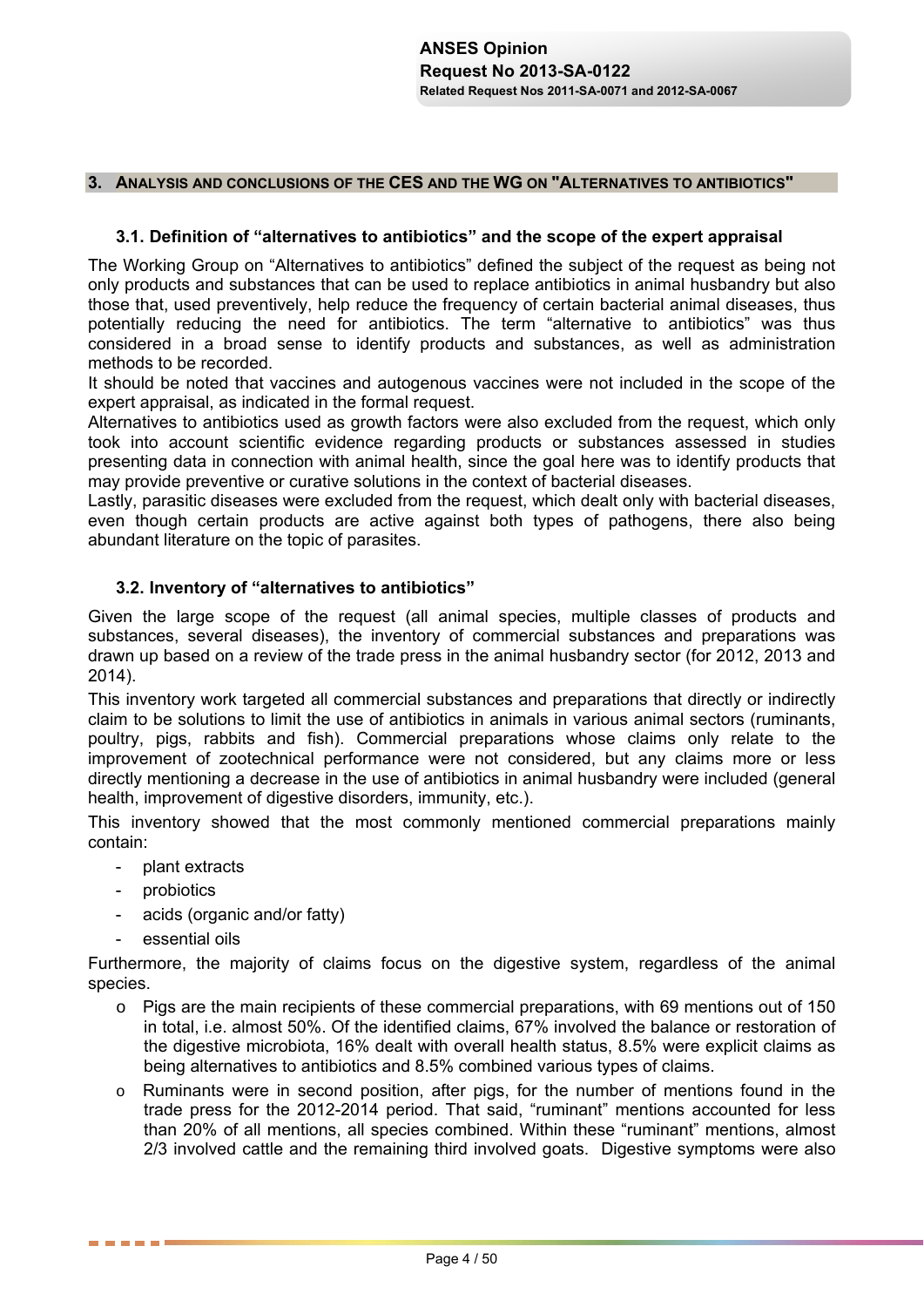the major indications for ruminants; commercial preparations targeting the udder, specific to ruminants, were in second position.

- o Poultry were in third place in terms of mentions. While chickens are the main target species, the majority of commercial preparations target all poultry, whether for laying or for meat production. Digestive function (or the digestive system) is the main target.
- o Rabbits were the fourth species in terms of mentions, with most claims dealing with digestive function.
- o The number of commercial preparations intended for aquaculture species (fish and crustaceans) described as having properties corresponding to an alternative to antibiotics remained limited in this inventory.

However, some limitations identified during this inventory should be underlined:

- lack of exhaustiveness, due to the inventory method itself, relying on the trade press over a limited publication period, and to the likely existence of commercial preparations offered to farmers without communication;
- likely non-homogeneous representation of the various animal sectors;
- lack of feedback on efficacy, with the products being included based solely on the fact that they are available for sale;
- unclear composition of the identified commercial preparations.

### **3.3. Overall assessment of the efficacy and safety of substances and products**

While the product inventory relied on a review of the trade press for the animal husbandry sector, the efficacy and safety of these products were assessed using the available scientific literature.

Considering:

. . . . . .

- that the issue of alternatives to antibiotics is a relatively recent and evolving area of investigation,
- and that candidate substances for this theme, and even new product classes, are liable to emerge at any time,

the WG chose to develop a generic and long-term analytical methodology capable of taking into account these changes.

The WG thus proposed the development and publication of a method, available for future assessments independently of the time frame of this request, for assessing scientific publications measuring the efficacy of substances leading to a reduction in the use of antibiotics.

This assessment aims to establish a level of evidence for the efficacy claimed in published studies, for the "alternative" substances and products.

The WG also chose a method for assessing the safety of "alternative" products that is compatible with their rich diversity.

The collective expert appraisal report, attached to this Opinion, is therefore a step-by-step description of the established methodology. This was then applied to certain product classes, for various species x disease pairs.

### **3.3.1.Assessment of efficacy**

The literature search identified two main categories of studies:

 *In vitro* **studies**: these were not selected by the experts, who considered them as prescreening for subsequent animal studies in the framework of research into products and substances as "alternatives to antibiotics". Where *in vitro* efficacy has been demonstrated, the WG emphasises that it is essential to undertake *in vivo* studies before drawing conclusions for a disease in a given species.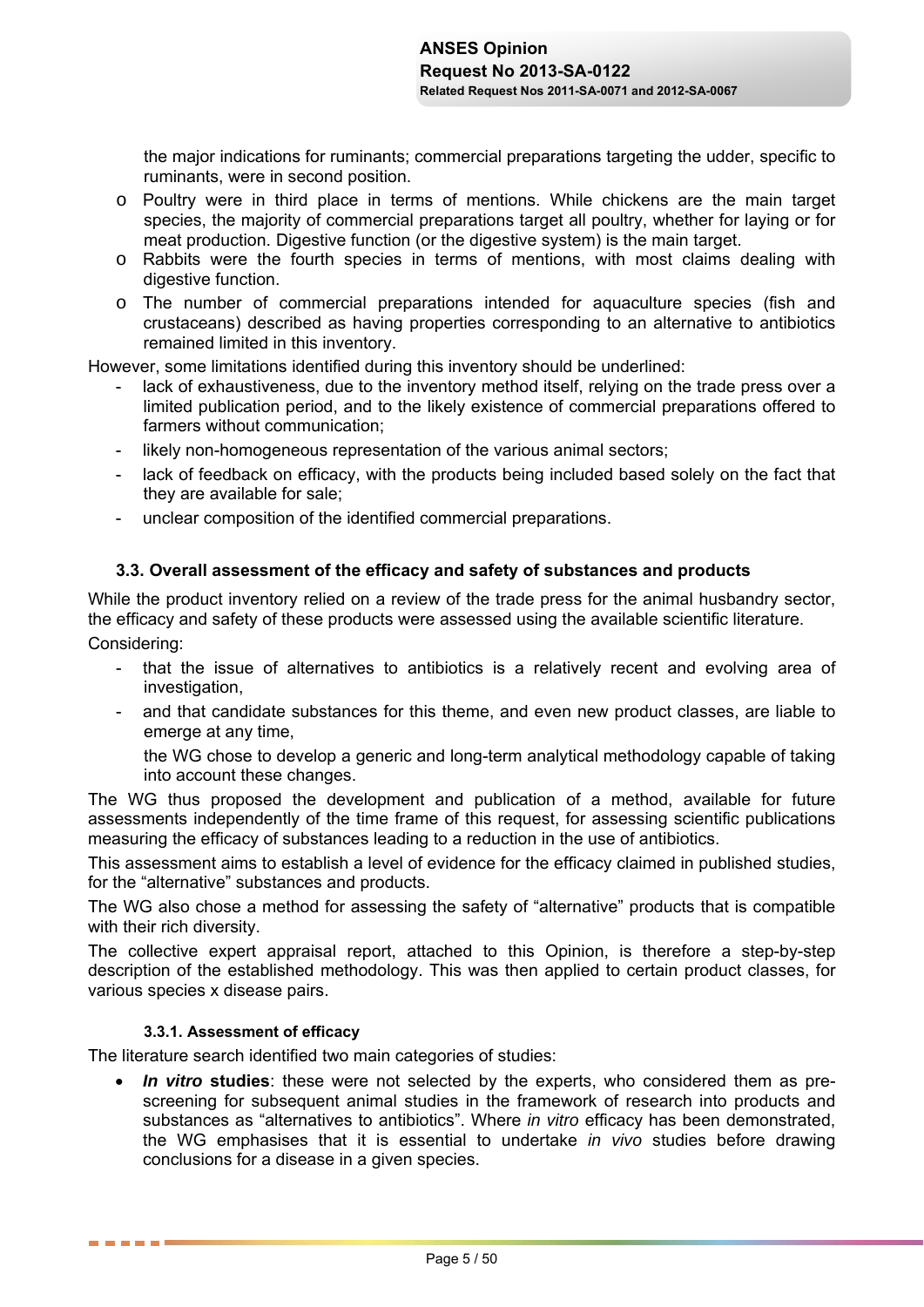**Animal studies**: much of the method developed and applied to the scientific publications in the report focused on these studies.

The literature search did not identify any **epidemiological studies** (observational or interventional) undertaken with the aim of demonstrating the efficacy of an antibiotic alternative. However, the WG considers that the concept of these studies should be used in the future to supplement experimental trials on the efficacy of substances aiming to reduce the use of antibiotics, especially in the long term. It was therefore important to specify the strengths and limitations of these studies, and that is why there is a section devoted to them in the report.

The assessment method is broken down into three main steps:

- Methodological scoring of each publication from 1 to 4;
- Determination of the relevant variables in each publication in light of the studied diseases and claimed effects;
- Conclusions that can be drawn from the publications, by compiling them, based on the results of the two previous steps.

These various steps are described in detail in Section 5 of the collective expert appraisal report; only their general principles have been included in this Opinion.

### 3.3.1.1 Methodological scoring criteria

Relying on ANSES Opinion No. 2011-SA-0150 and on the "Guide to literature analysis and the grading of recommendations"**<sup>7</sup>** of the HAS**<sup>8</sup>** , the methodological scoring of *in vivo* publications took into account five criteria characterising:

 $\bullet$  the single-agent or multifactorial aetiology of the bacterial disease.

 $\Theta$  the infectious model of the study (experimental infection *vs* spontaneous infection, associated to varying degrees with degraded sanitary conditions).

 $\bullet$  the use (or not) of an antibiotic compared with a tested alternative product, eliminating publications in which antibiotics were used at "growth factor" levels and verifying that the conditions of use of the reference antibiotic were acceptable (dose, duration of administration, choice of antibiotic).

 $\bullet$  the experimental plan's ability to highlight significant effects.

 $\Theta$  the general terms of the study including the use (or not) of an "untreated control" batch of inoculated animals (or animals placed in degraded sanitary conditions) expressing the disease, as well as the duration of the study, in its ability to model the duration of the animals' susceptibility to the disease.

The multiple integration of these criteria relied on decision trees presented in Section 5.1.2 of the collective expert appraisal report, resulting in each scientific publication being assigned a methodological score from 1 (highest) to 4 (lowest). See Figures 1 and 2 in Annex 1, page 18.

## 3.3.1.2 Relevance of the variables measured in the publications

The scientific publications describe various variables, whose change is analysed from one batch of animals to the next, in order to conclude whether or not the tested product has a significant effect.

These variables can be more or less relevant to the studied disease, especially when they are not specific to that disease. Therefore, the analysis of the effects of alternatives to antibiotics should include this parameter.

 $\overline{a}$ 

**<sup>7</sup>** https://www.has-sante.fr/portail/jcms/c\_434715/fr/guide-d-analyse-de-la-litterature-et-gradation-des-recommandations.

**<sup>8</sup>** HAS: French National Authority for Health.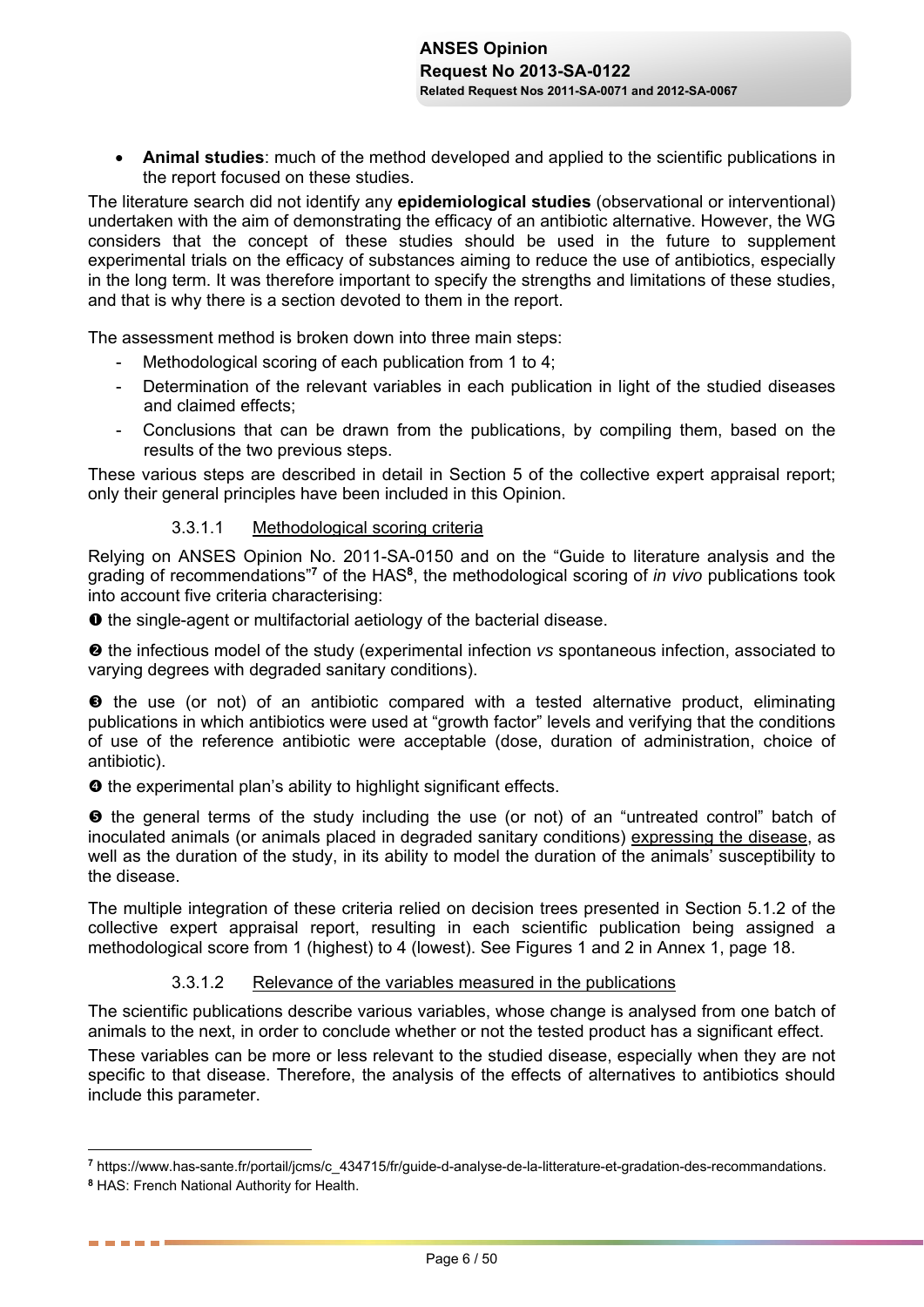Based on the various variables studied in the publications, the experts drew up a table of relevance levels for them, for all of the diseases studied in the report (see Table 1 in Annex 1, pages 19-20). In the context of this approach, the relevance of a variable was not evaluated based on its ability to describe a disease, but mainly on its ability to enable improvements in an animal's health status to be assessed, following treatment with a product. Thus, the experts classified variables measuring the improvement/elimination of clinical signs as highly relevant priorities. They then classified the other variables in relation to these priority variables.

### 3.3.1.3 Conclusions by publication

Based on the analysis of the publications (summarised in an analysis grid), the WG defined a basis for decision-making enabling an individual conclusion to be drawn for each publication regarding the efficacy of a product against a disease in an animal species, by aggregating information for the three reported criteria:

- Methodological scoring of the publications;
- Relevance of the studied variables;
- Statistical effect obtained and biological magnitude of this effect.

Conclusions were proposed for each publication (Tables 2 and 3 in Annex 1, pages 21-22). These conclusions aimed to distinguish between:

- ‐ products for which a comparison with a batch receiving an antibiotic enables their (preventive or curative) efficacy to be evaluated compared with that of the antibiotic (used as metaphylactic or curative treatment),
- ‐ products for which a simple comparison with an untreated control batch provides information about their ability to treat or prevent a disease, which cannot however be assessed compared to the action of an antibiotic in a similar situation, making it unclear whether farmers would ultimately need to use antibiotics.

### 3.3.1.4 Conclusions by class of products

These conclusions by class aimed to estimate whether or not a class of products was an interesting approach for a disease in a given species, considering the terms of the literature search and the analysis.

They are meant to respond to the DGAL which, through this formal request, expected an assessment of alternatives to antibiotics in general, not in an individual context falling within the scope of regulatory provisions on marketing authorisations, but rather with the aim of identifying promising products or classes of products, based on available knowledge.

To that end, summary tables by product class, based on the analysis grid of publications, were created in order to tally the publications, which were separated as follows:

- Studies with the preventive use of a product
	- o Basis of comparison: untreated control
	- o Basis of comparison: antibiotic
- Studies with the curative use of a product
	- o Basis of comparison: untreated control
	- o Basis of comparison: antibiotic

------

These tables provided the experts with a summary working document, giving them an overview of the number of publications and their results before beginning to draw up general conclusions by class of products, for a given animal species and disease.

However, within the same class of products, the experimental studies analysed in the publications differed in terms of the exact nature of the products, the doses used, the durations of use and product combinations. Thus, the results of these studies could not be directly compared with one another due to their high level of heterogeneity. As such, no "meta-analysis" approach was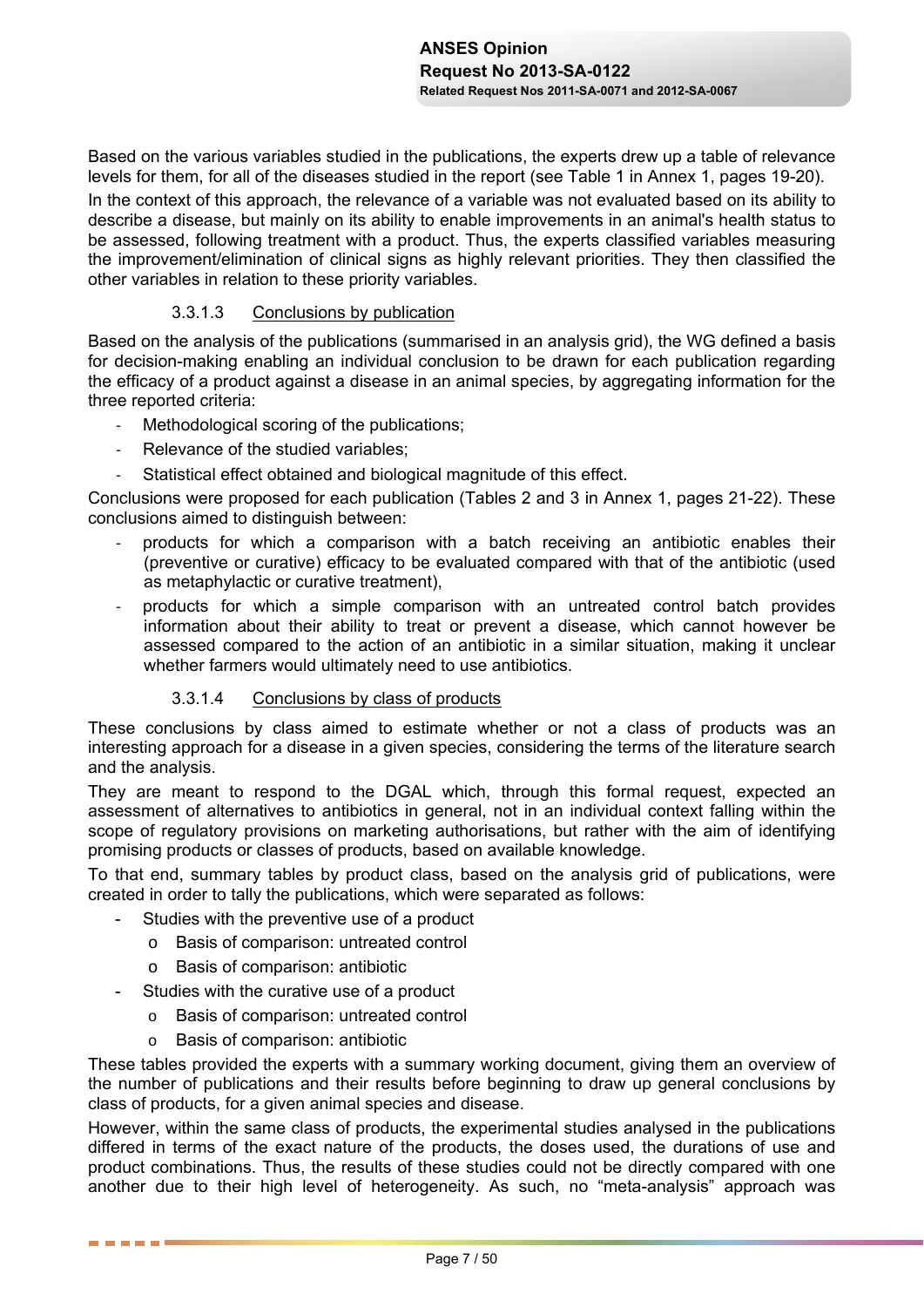possible, which led the WG to consider that the establishment of a clear decision-making rule, aiming to combine these publications to draw a general conclusion for a class of products, was not scientifically justified.

The WG therefore chose to prepare a qualitative expert conclusion when the repetition of studies undertaken with products from the same class, using suitable experimental procedures, enabled such an overall conclusion to be considered.

### 3.3.1.5 Conclusions by product and related confidence levels

The general conclusion for a product needed to take into account, for a given disease and animal species, the individual conclusions of all of the publications dealing with it. Thus, the WG had to define a decision-making rule enabling these individual conclusions to be aggregated, in order to arrive at a general conclusion associated with a confidence level.

This decision-making rule was based on three criteria:

- heterogeneity of the publication results, i.e. coexistence of publications with significant effects reaching the same conclusions, and of others with non-significant or opposite effects;
- methodological scores of the various publications;
- number of publications available for the same product.

These criteria determined whether or not it was possible to draw a conclusion and if so, the confidence level associated with this conclusion.

Two confidence levels were set: low/high.

The decision-making rule proposed methods for combining publications with converging results on the one hand and with diverging results on the other hand, in order to draw a conclusion on the product's efficacy, associated with a low or high confidence level (Figure 3 in Annex 1, page 23).

### 3.3.1.6 Implementation of the proposed method

In order to test and illustrate the entire method (see diagram of the entire method in Figure 4, Annex 1, page 24), substance class, animal species and disease combination were determined to study them in light of the literature.

 To do this, the WG selected certain classes of substances (those most frequently mentioned in the prior inventory), for which scientific information (publications) was abundant in principle.

The inventory described in Point 3.2 enabled the most frequently mentioned commercial preparations to be identified. Four classes of substances stood out from the mentions found in the trade press:

- plant extracts;
- essential oils;
- probiotics;

------

- organic acids.

These were followed by enzymes, antimicrobial peptides, plasma, algae, prebiotics, etc.

Thus, as a priority, the WG chose to analyse the literature on the first four classes of substances. Nonetheless, for certain species and diseases, the experts retained the option of broadening this analysis to include other classes when the scientific literature was abundant and thorough (publications of good scientific quality describing animal studies). Classes of products that were not assessed by the WG have been described in another section entitled "Other approaches". However, a similar assessment could be considered for them, using the method set out in the report.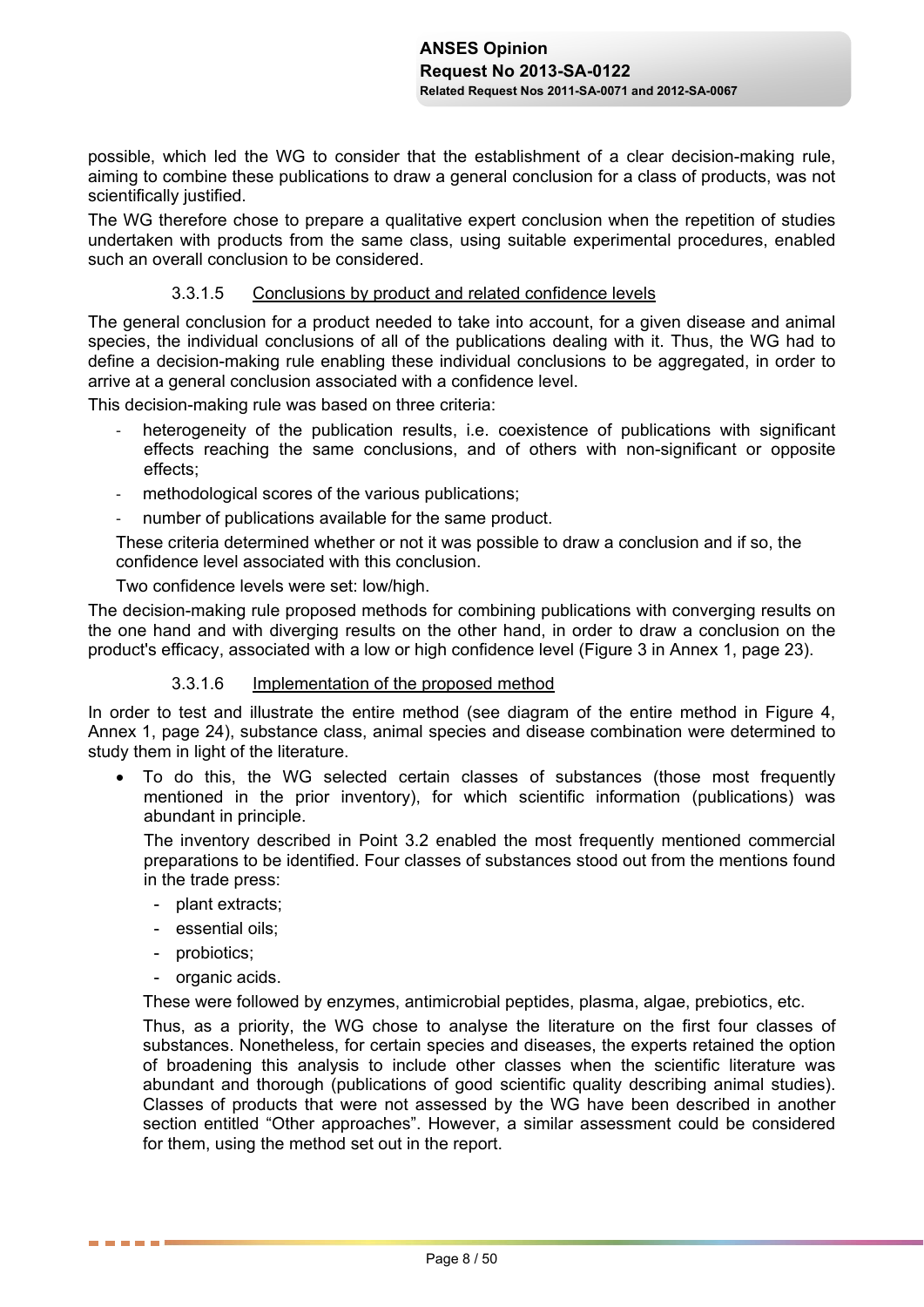As for animal species, the WG considered that any animal species that can be used for production and be affected by a given bacterial disease should be evaluated using this method, in order to test it and improve it for all species.

Thus, the following species and groups of species were selected: pigs, poultry, rabbits, cattle, small ruminants, pre-ruminants, fish.

Horses were also considered in the response to the request, although the section related to the inventory did not include them. This decision was motivated in particular by the occurrence of a bacterial disease in foals, *Rhodococcus equi*, for which antibiotic treatment calls on (for want of alternatives) a combination of antibiotics including rifampicin, which is now classified as an antimicrobial of critical importance but benefits from an exceptional status as an essential substance for equines affected by this disease.

Due to a lack of time, the WG was not able to broaden its investigation to include pets (domestic carnivores) such as dogs and cats.

 The targeting of bacterial diseases first took into account the diseases most commonly found in the survey of the trade press, i.e. digestive bacterial infections, far ahead of other conditions.

However, instead of implementing the method in all species for digestive diseases only, the WG decided to cross-check this information with the data in ANSES Opinion No. 2011-SA-0071 on "the risks of emergence of antimicrobial resistance associated with patterns of antimicrobial use in the field of animal health". Section 4 of this Opinion surveys antibiotic therapy practices in various animal sectors, enabling certain disorders generating more antibiotic prescriptions than others to be identified by animal species.

On these bases, the WG decided on the following combinations:

- Digestive disorders: piglets at weaning, rabbits, small ruminants, pre-ruminants, horses
- Mastitis: dairy cattle
- Metritis: cows

------

- Systemic colibacillosis: poultry
- Systemic diseases: fish
- *Rhodococcus equi*: foals

The implementation of the entire method, aiming to establish a level of evidence for claimed efficacy for "alternative" substances and products, appears in Section 6 of the collective expert appraisal report, for each studied substance class, animal species and disease combination. An example of its implementation is given in Annex 2, page 26.

### **3.4. Assessment of the safety of the identified products and substances**

Given the high number of identified products and substances (compounds, plants, plant extracts and micro-organisms), the principle chosen for the literature search regarding their safety was to use the summaries of a leading scientific organisation, the European Food Safety Authority (EFSA), as priority sources without including their analysis of each referenced publication.

Moreover, in the absence of data in these summary documents for certain products, compounds, plants, plant extracts and micro-organisms, the analysis was undertaken on a case-by-case basis, based on individual scientific publications or on scientific evidence available on referenced websites.

The literature search dealt with the safety of various products, compounds, plants, plant extracts and micro-organisms for the target animal species, humans using them (i.e. those handling the products, substances and micro-organisms), humans consuming foodstuffs of animal origin containing possible residues of these products, substances and micro-organisms, and the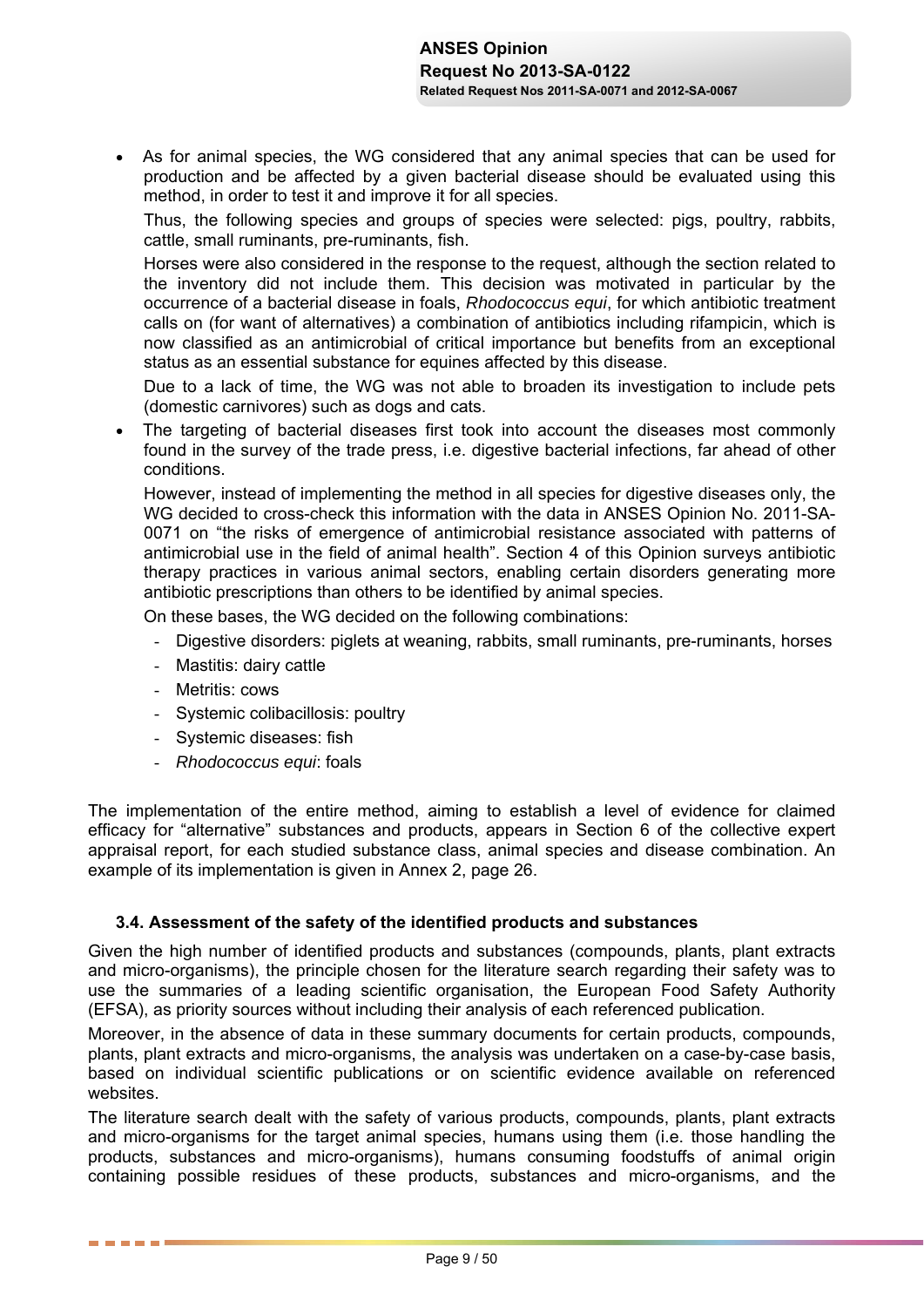environment. The issue of the risk of antimicrobial resistance potentially induced by the identified products and substances was also raised, although this aspect has not yet been studied in depth.

The table listing more than 220 different micro-organisms, substances and products and the available data on their safety for humans, animals and the environment appears in Annex 3, page 32.

Furthermore, the WG cross-checked the list of products appearing as promising in terms of efficacy, in light of the available literature, with the known data on their safety, in order to gain a broader view of these substances (see Table 4 in Annex 1, page 25).

### **3.5. Discussion on the regulatory positioning of the identified products and substances**

After observing the plurality of possible regulatory statuses for the identified products, the WG undertook its expert appraisal work and implemented the established method without taking into account regulatory positioning, focusing only on efficacy and safety data with no connection with the various guidelines for authorisation dossiers (additives and medicinal products in particular).

Even so, the WG launched a discussion on the possible regulatory positioning of these various products, both considering the current regulations and with a view to future regulatory changes (Section 10 of the collective expert appraisal report).

These discussions should necessarily be put into a European context, given the origin of the regulatory provisions governing both animal feed and veterinary medicinal products.

## **3.6. Conclusions of the WG on "Alternatives to antibiotics" and the CES on "Animal feed"**

### **3.6.1.Background and limitations of the WG's work**

------

- 1. During the WG's work, the concept of alternatives to antibiotics encompassed two complementary approaches:
	- $\checkmark$  in the framework of a curative approach to bacterial animal diseases, alternatives to antibiotics included all substances and products that can totally or partially replace antibiotics used for curative treatment, demonstrating efficacy equivalent (not inferior) or superior to that of the reference antibiotic treatments;
	- $\checkmark$  in the framework of a preventive approach to diseases, alternatives to antibiotics included all substances and products that would lead to a reduction in the frequency of certain animal diseases, thus reducing the use of antibiotics.
- 2. Given the limitations of the *in vivo* literature data, and due especially to the non-feasibility of a meta-analysis approach, the WG first and foremost proposed a methodology to characterise the level of evidence provided by all of the scientific publications for products claiming to have properties as antibiotic alternatives. This methodology was then applied to combinations of a product, animal species and disease.

This methodology is sufficiently generic (methodological classification of publications, relevance of analysed variables, proposed semi-quantitative compilation of results) that it could be used for other combinations of product, species and disease, or when new scientific data become available on this theme, or even by other Working Groups on other themes, provided some adaptations are made.

- 3. However, this approach was limited in the WG's work due to the identification of three publication biases that could influence the conclusions:
	- "Selective publication" bias: studies describing a positive effect of a product are likelier to be published than those not demonstrating any efficacy. This probably influenced the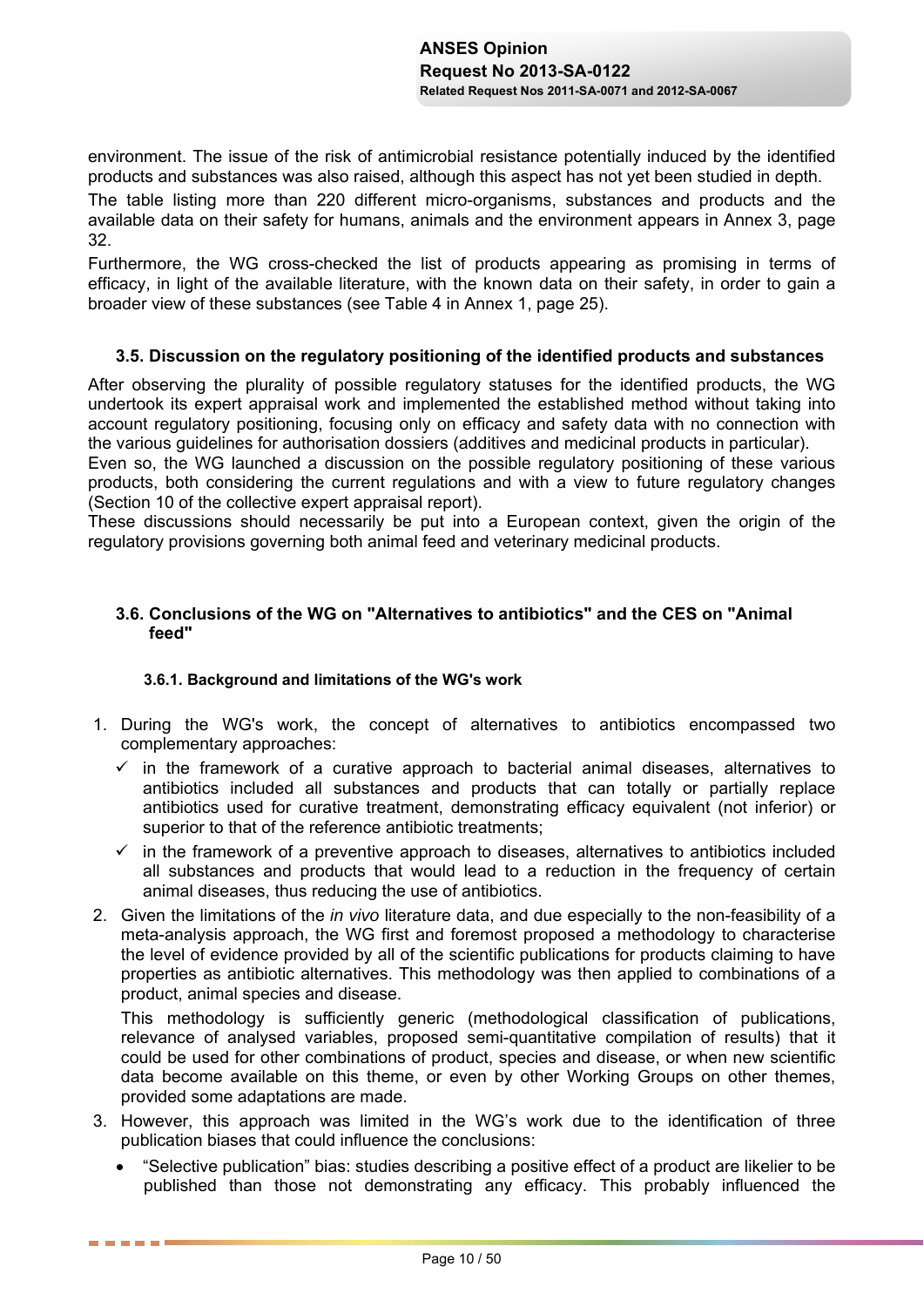conclusions, largely established based on the number of studies showing the significant positive effects of a product, weighed against those not showing any.

- "Bonus for originality" bias: some studies may not have been accepted for publication due to their lack of originality, insofar as a comparison of the studied product with antibiotics or of its efficacy versus an untreated control had already been described in publications.
- "Privatisation of results" bias: related to the fact that research into these products is often conducted with private funding and that the results are usually not published for reasons of confidentiality and company strategy.
- 4. In light of the few available scientific publications, meta-analysis approaches, which are the reference methods for characterising the average efficacy and heterogeneity of response of the studied products, were not used. In addition, even when there was a sufficient number of studies for a given class of products (probiotics and essential oils, for example), the studied compounds or strains were highly heterogeneous, with different mechanisms of action, limiting the possibility of grouping together publications for quantitative analysis purposes. Lastly, in the sector of animal health and nutrition, it was unlikely that a large number of publications would deal with the same combination of product, animal species and disease. Therefore, the semi-quantitative approach used by the WG was a suitable analytical method combining the establishment of an analysis grid for the publications based on their methodologies, the definition of relevant variables for characterising the progression of a disease in the presence of a potential alternative substance to antibiotics, and the definition of decision-making rules in the event of publications with potentially heterogeneous results.
- 5. The methodological scoring grid for the publications led to the establishment of a level of evidence for the claimed efficacy of the alternative products, for each published study, based on a decision tree (score from 1 to 4). Some of the WG's choices in this methodological scoring penalised certain publications whose methodological score decreased from 2 to 3, which influenced the degree of confidence associated with the product conclusions.
- 6. Out of all of the variables measured in the publications, a limited number were chosen by the experts based on their biological relevance, to characterise changes in the health status of animals having received alternative products to antibiotics. These variables were considered individually, without taking into account the possible multidimensional nature of changes in an animal's health status following treatment (simultaneous improvement in several indicators).
- 7. The method's primary limitation involved the establishment of conclusion rules for publications with heterogeneous results for the same type of product. Nonetheless, the decision-making rule, which had to be simple in order to be generic, was logically based on the statistical heterogeneity of the results combined with the methodological score of these publications. The agreed decision of the experts was to give priority to publications with high methodological scores (1 & 2), regardless of the number of score 3 & 4 publications, which could induce a bias in the conclusions.
- 8. An additional challenge in the WG's work was attempting to link the inventory approaches for data from the trade press (Phase 1) and those from the literature (Phase 2). Indeed, in the trade press, a number of products were found resulting from a combination of products in the same class (e.g. mixture of essential oils or micro-organisms) or products in different classes (combination of yeasts and organic acids). In the scientific publications, the studied products were most often simple products, with the aim of demonstrating efficacy associated with mechanisms of action. These publications therefore could not demonstrate potential synergies or antagonisms between products, as can be found in complex products available on the market. The conclusions from the publications thus may not fully reflect the efficacy of product combinations, as observed in the field. It should also be noted that it was not possible to assess combinations of products in terms of their safety as mixtures (antagonistic potential).

Moreover, it is important to note the gap between the abundance of products found in the initial survey of the trade press and the few scientific publications available for these products.

. . . . . .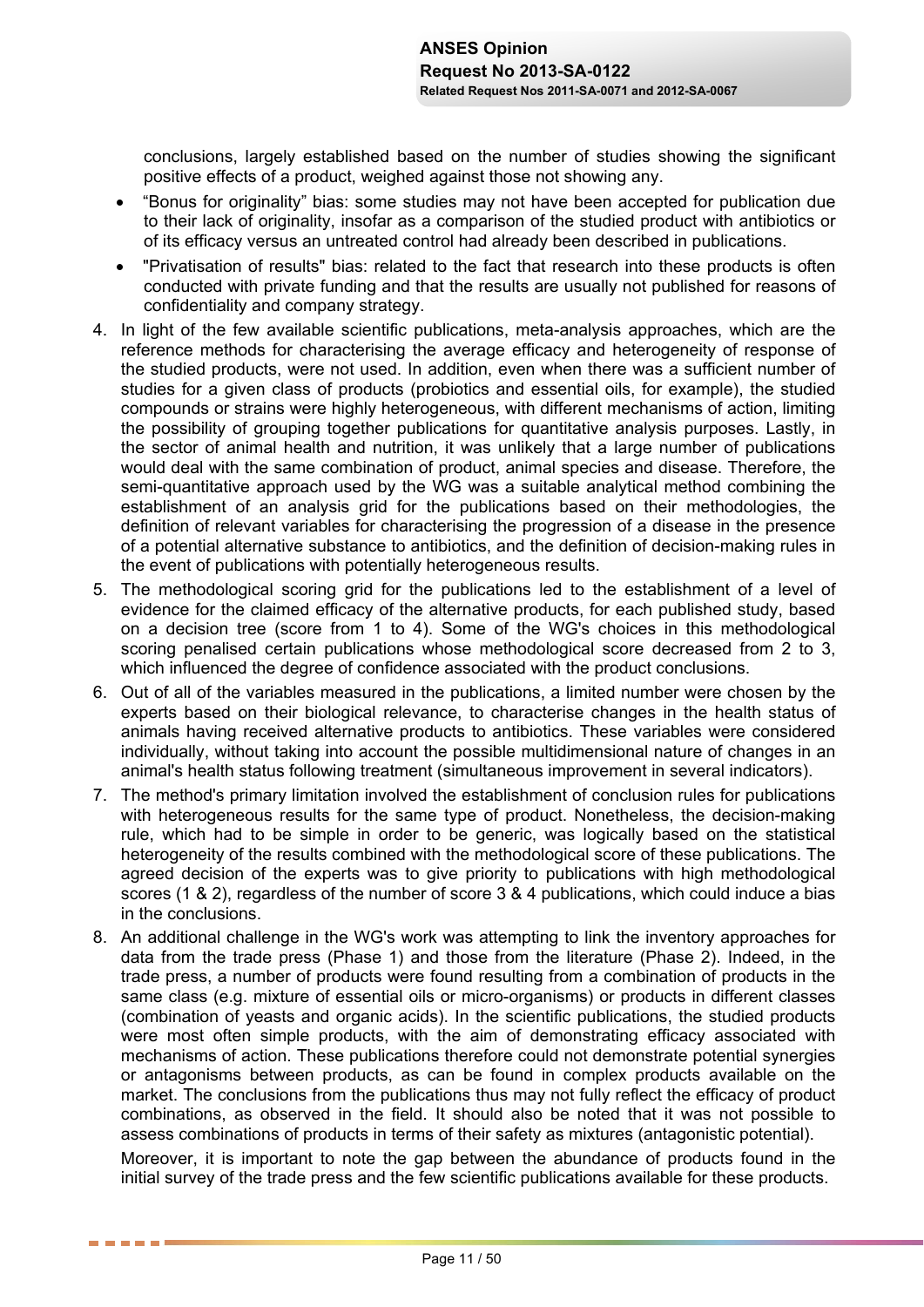9. The WG's work focused only on *in vivo* studies. Indeed, while there was a very high number of *in vitro* publications dealing with the potential ability of certain products to replace antibiotics, in the large majority of cases, these were merely preliminary studies aiming to identify antibacterial activities or characterise molecular mechanisms (screening).

### **3.6.2.Results**

. . . . . .

1. In Phase 1 of the work, the analysis of the trade press showed that the main mentions involved the digestive tract, regardless of the animal species (with the exception of fish). However, in poultry and pigs, there was recurring difficulty determining the objective of the studies, between alternatives to growth factor antibiotics and prevention/treatment of a bacterial disease.

The main targeted animal species were, in descending order by number of mentions, pigs, ruminants, poultry and rabbits. The case of fish was different since the consultation of the trade press showed few claims regarding alternative products to antibiotics, these claims dealing mainly with general health status.

The main identified products and classes of products were plant extracts and essential oils, organic acids and probiotics.

2. The WG relied on these main points of the inventory to conduct Phase 2 dedicated to the analysis of the scientific literature. However, for certain species, when possible based on the scientific literature, other alternatives were considered and included in the analysis. For example, prebiotics were studied in the context of diarrhoea in rabbits and piglets, as was plasma for various animal species.

Furthermore, other diseases were added when, according to the report on "Assessing the risk of emergence of antimicrobial resistance associated with patterns of antimicrobial use in the field of animal health" (ANSES, 2014), they induce the heavy use of antibiotics. Thus, metritis in cows and clinical and subclinical mastitis in dairy cows were included in the analysis.

Lastly, horses were included in the Phase 2 analytical work for *Rhodococcus equi* in foals and diarrhoea in adult horses, given the significance of these diseases in terms of the use of antibiotics. In this particular framework, specific products were included in the analysis based on the availability of references.

- 3. The literature search showed that the availability of information differed between the studied products. For example, all animal species and diseases combined, the collected information primarily involved probiotics, essential oils and plant extracts; there were fewer data on prebiotics and organic acids. Here it should be noted that publications on organic acids were often older and were therefore not all identified during the literature search, which was limited, with exceptions, to a 10-year period. Moreover, except for a few specific diseases, the information in the literature was significantly more abundant for products intended for a preventive approach than for those intended for a curative approach, in the context of the diseases considered in this report. This was not evidence of these products' lack of efficacy as curative treatments. To learn more, however, studies should be undertaken with this specific objective.
- 4. The most abundant information in the literature involved the curative and preventive treatment of digestive disorders in young animals at weaning and in adults. For the four main classes of products, the WG compiled data in order to highlight potential trends enabling either the efficacy of these products to be characterised or the product classes seeming the most promising for these disorders to be identified.

For each product class considered, there were only a few publications directly comparing these products to an antibiotic, since the majority of studies had been undertaken for the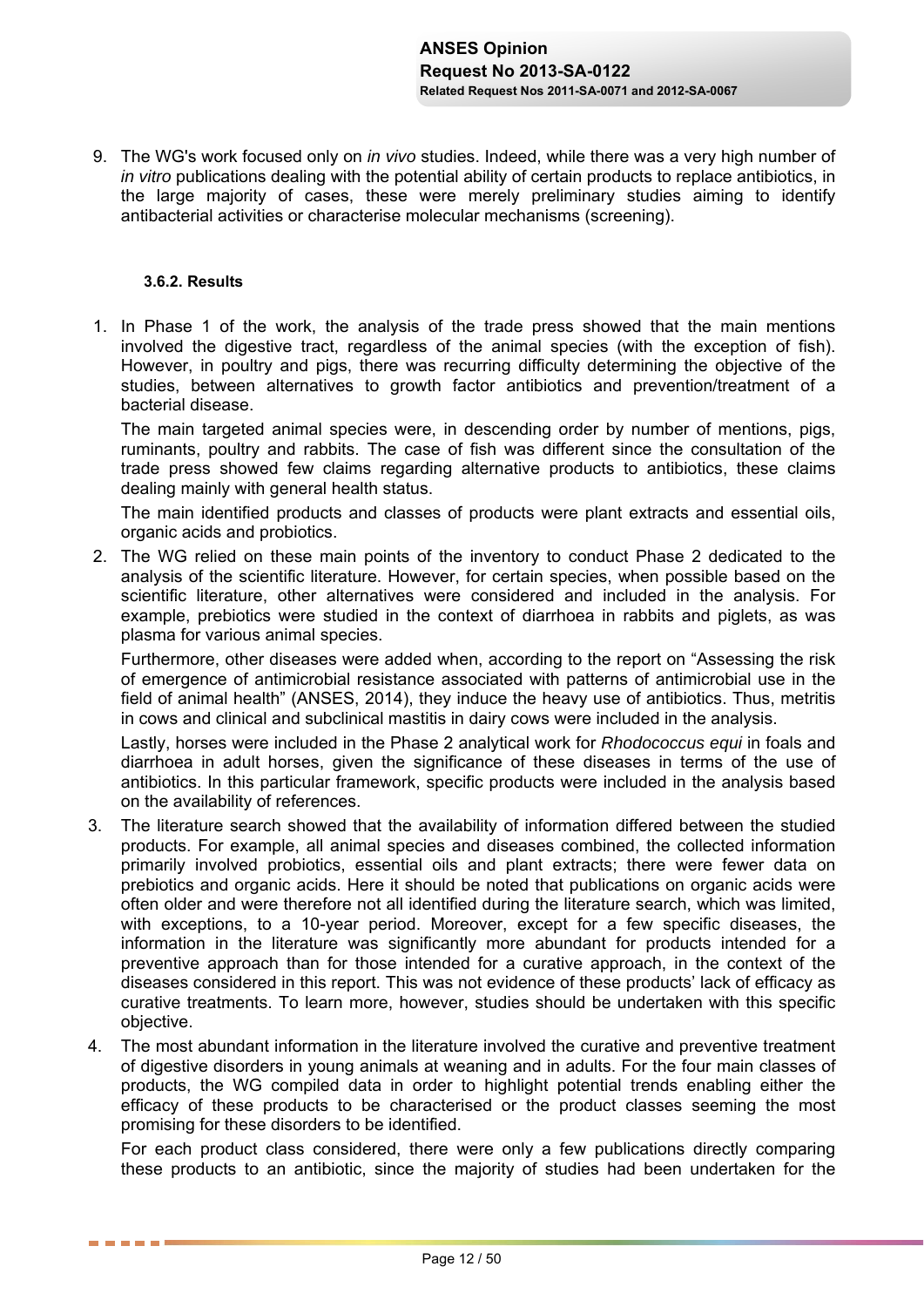prevention of digestive disorders, not in a curative context. However, there was a slightly larger body of data regarding the use of these four classes as part of a curative or preventive approach to digestive disorders, with no comparison to an antibiotic. When the referenced studies did not undertake a comparison with an antibiotic, the conclusions nonetheless showed that certain classes may provide interesting approaches for the preventive or curative management of these disorders:

- Plant oils and extracts showed some heterogeneity with regards to their effects on digestive disorders in rabbits and piglets, although several publications with high methodological scores suggested a decrease in digestive disorders in these species. Specific products could not be further analysed due to the heterogeneity of the products considered.
- Due to the small number of publications involving organic acids, no conclusions could be drawn regarding the efficacy of these products against digestive disorders. This was probably due to the time window for the selection of publications, these products having been studied in a more distant past.
- Prebiotics are a class of products that, in some cases in rabbits, have been shown to be effective in preventing digestive disorders. In a very limited number of cases, their efficacy was similar to that of antibiotics, in the described experimental conditions.
- Probiotics appear to be a promising class of products, since the majority of the analysed publications suggested the ability to prevent, to a degree, digestive disorders in numerous species and thus contribute to reducing the use of antibiotics, especially in piglets at weaning. Nonetheless, for each animal species or group of species, the heterogeneity of the agents responsible for digestive disorders, and the diversity of health situations (especially in the event of a multifactorial disease) on the one hand and the wide variety of probiotic strains used on the other hand made it impossible to generalise these findings, which were valid only in the experimental conditions of the studies (species x pathogen x strain(s), dose of probiotic, timing of administration, etc.).
- 5. Regarding other combinations of animal species and diseases, the literature search on systemic diseases in fish identified a fairly large number of studies relating to probiotics, as well as studies dealing with essential oils and plant extracts.

A majority of the publications analysed indicated that probiotics had a significant positive effect on mortality. However, the magnitude of the described positive effects, even when they were statistically significant, varied considerably.

Considering all of the analysed publications, it could nonetheless be concluded that certain probiotics have a preventive effect enabling them to reduce fish mortality related to bacterial diseases. This class of products can therefore be considered as promising for reducing the use of antibiotics in fish.

Regarding essential oils and plant extracts, even though some publications reported some favourable results, their small number made it impossible or very difficult to draw any conclusions regarding the potential curative or preventive efficacy of these classes of products in fish.

6. As for the literature search relating to *Rhodococcus equi* in foals, a fairly large number of publications dealing with hyperimmune plasma were identified. While the observed differences, which were many and varied, made it particularly difficult to compare the findings of these publications, it could still be considered that on the whole, they suggested that administering hyperimmune plasma to foals could be a way to prevent pulmonary infection caused by *Rhodococcus equi*.

This is a promising class of products whose efficacy should be confirmed through studies targeting specific products.

7. For other combinations of animal species and diseases, such as metritis in cows and clinical and subclinical mastitis in dairy cows, it was not possible to draw conclusions about the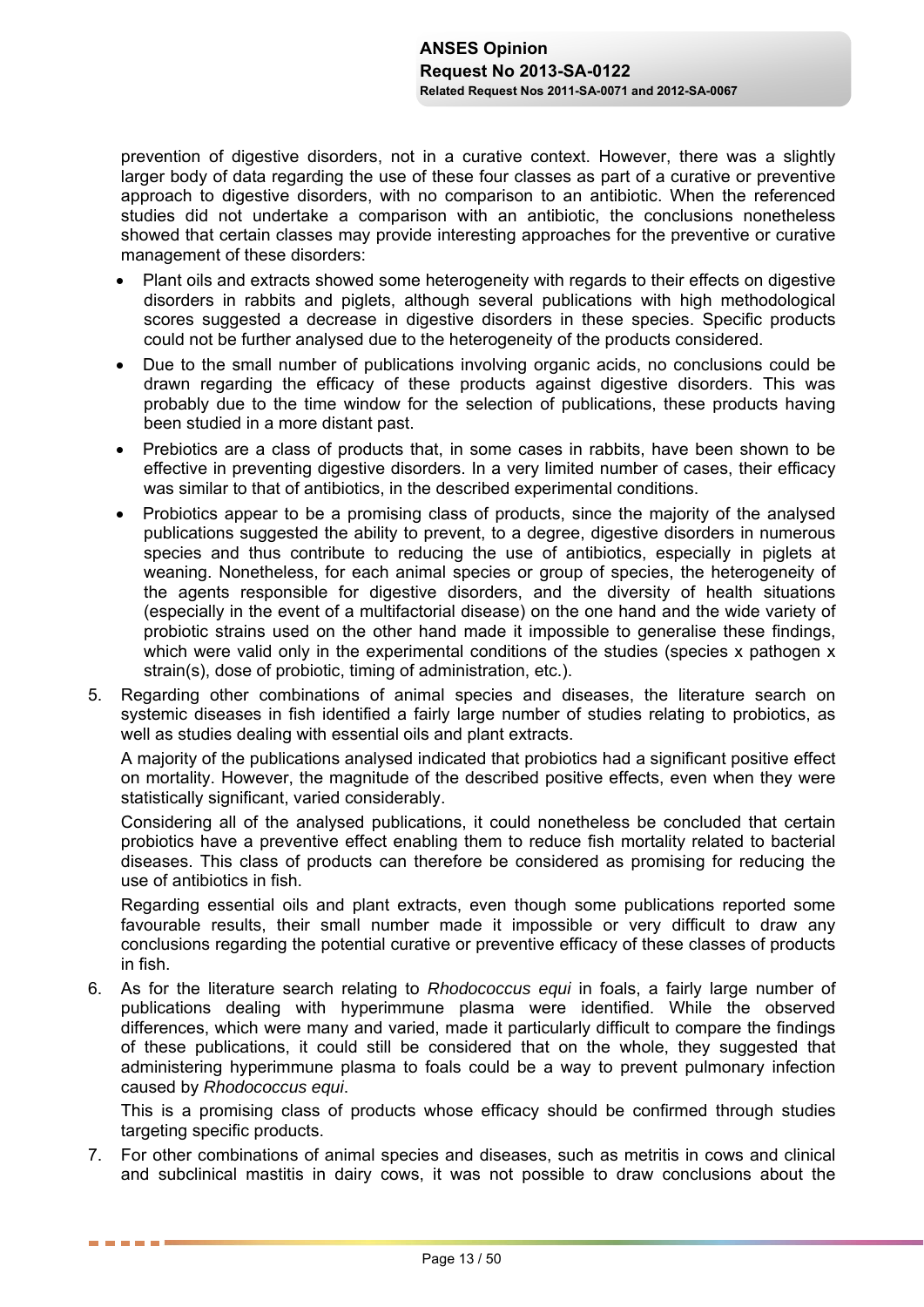analysed product classes, due mainly to the extremely small number of publications available for them. This observation of a lack of scientific references should encourage research in these areas in order to identify promising products and characterise their effects.

- 8. The favourable effect of probiotics that is starting to emerge from this analysis is associated with the preventive use of products. This raises the issue of their timing of administration in livestock rearing conditions. Is continuous administration feasible in acceptable economic conditions? Or should it be limited to more vulnerable stages or to degraded livestock rearing conditions? The metaphylactic use of probiotics (replacing a traditional antibiotic treatment) could be beneficial to "protect" disease-free animals in a batch where a disease has been declared. This would mean achieving protective probiotic efficacy over a short administration time and within a potentially infected environment. This is an area worth exploring.
- 9. Epidemiological approaches: to date, few epidemiological studies have investigated the effects of alternative substances to antibiotics on the use of antibiotics or the risk of disease. The WG nevertheless devoted a section to these studies since they are interesting complements to experimental studies.
- 10. Toxicological approach: many of the alternative products considered had been assessed for animals, consumers and the environment and were found to be safe. This was the case of numerous yeasts and bacteria with QPS<sup>9</sup> status, antibodies in plasma (after verifying noncontamination by micro-organisms), certain chemically defined substances extracted from plants or plant parts, enzymes, organic acids and prebiotics already favourably evaluated. However, their dermal, respiratory or eye irritant potential requires precautions for users.

Certain products used in studies (probiotics, especially bacteria) were not assessed for their safety for animals, humans (sometimes) or the environment (in most cases). Thus, some bacteria used may be potentially pathogenic to humans or are characterised by a lack of data regarding their safety. It is therefore necessary, and mandatory under the regulations, to assess these products before any practical use.

Plants and plant extracts (other than chemically defined substances extracted from plants) are characterised by a high level of heterogeneity regarding the presence or absence of information on their safety for animals, consumers, users or the environment. Therefore, for these products, analyses should be undertaken on a case-by-case basis.

A final risk should be mentioned related to the use of these products: it involves whether or not they are capable of promoting antimicrobial resistance. For the time being, this aspect has not been widely studied but some scientific publications show that there is a risk, for example with organic acids (used as biocides), probiotics and bacteriophages. Post-authorisation monitoring of use should be ensured as well as the ability to monitor resistance in environmental flora.

- 11. The current regulatory positioning of the products identified in this analysis is primarily related to the claims described in all of the documents relating to these products. The initial analysis indicates that:
	- many claims found while producing the inventory lead the product to be considered as a veterinary medicinal product (especially the generic claim "alternative to antibiotics");
	- several products used are already authorised as additives in animal feed but for uses that are not necessarily related to that identified by the experts during the inventory;
	- claims such as "contributes to reducing the use of antibiotics" have not been given any particular regulatory classification thus far, making it necessary to explore the need and relevance of creating new European regulatory provisions for these products, if they do not have the status of veterinary medicinal product by function.

 $\overline{a}$ **9** QPS: Qualified Presumption of Safety.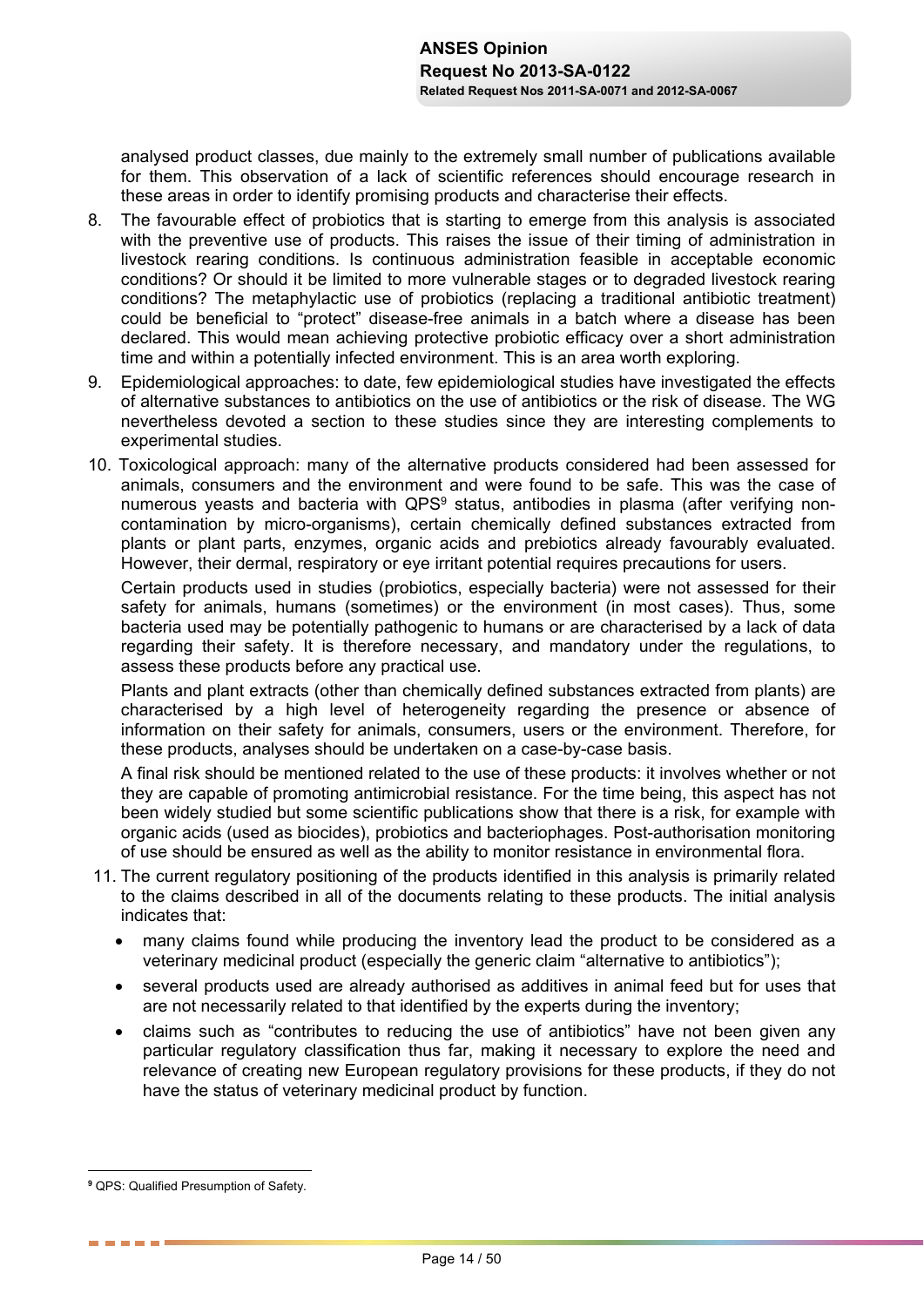### **3.6.3.Recommendations**

. . . . . .

1. As stated above, in a large number of cases, the WG was unable to rule as to the efficacy of products as alternatives to antibiotics, for want of sufficient evidence in the literature. This does not necessarily mean that these products are ineffective but highlights the need to encourage research in this area in order to identify promising products and characterise their effects.

Moreover, based on the literature, it was not possible to study the possible effects of combinations of alternatives on reducing the use of antibiotics in animal husbandry, even though the Phase 1 inventory identified several mentions of combinations. Research into combinations of these alternatives should be undertaken in the future.

Lastly, while further research is still necessary to identify promising products and provide proof of their efficacy, their conditions of use should also be studied in order to define the most suitable distribution conditions, especially in the context of prevention.

2. The efficacy of a product as an alternative to antibiotics cannot be demonstrated solely through experimental studies as described in the literature. In addition to a potential demonstration arising from the WG's work (taking into account a methodological score, relevance of variables, compilation of publications), the efficacy of these products should also be evaluated in terms of their ability to reduce the probability of antibiotic use or treatment frequency over several farm production cycles. It is in this context that epidemiological (especially interventional) approaches should be combined with these *sensu stricto* experimental approaches, thus making it possible to study aspects that are difficult to take into consideration in the framework of experimental studies, which are nevertheless decisive in determining a long-term reduction in antibiotic use.

These complementary epidemiological studies would also enable the effects of these alternatives to be analysed jointly with those of other preventive measures, with the goal of reducing antibiotic use in animal husbandry. Indeed, the WG would like to emphasise that these product classes are merely a driver for reducing the use of antibiotics in animal husbandry, and that a systemic approach to this issue, including various animal husbandry parameters, is essential.

3. According to the available literature, the prospects provided by the various classes of products often seem characterised by effects of a smaller magnitude than those of antibiotics. If this situation is not merely a matter of application doses, then it is a major challenge for experimental research, which has to adapt its protocols to the detection of "low-intensity effects". The WG recommends strongly encouraging research into these new protocols (degraded sanitary conditions, new variables to be measured, combinations of experimental studies and epidemiological investigations, studies of product combinations, etc.).

All of these research recommendations are fully in line with the objectives of the Ecoantibio 2 Plan, whose Action 2 involves *"acquiring references on alternative treatments helping to limit the prescription of antibiotics".*

Furthermore, due to responses for these substances that are usually smaller in magnitude than those of antibiotics, these products alone probably cannot be alternatives to antibiotics in the strict sense in terms of efficacy. The WG therefore emphasises, as in the previous point, the importance of considering these substances as being part of a more integrated approach, combined with other disease control measures (farming practices, biosafety, vaccination, nutrition, etc.).

4. Under the regulations, these products and substances helping to reduce the use of antibiotics can have various legal statuses depending on their function, presentation and/or claim.

Certain products, due to their presentation or function, have the legal status of veterinary medicinal products. Even so, although products are likened to veterinary medicinal products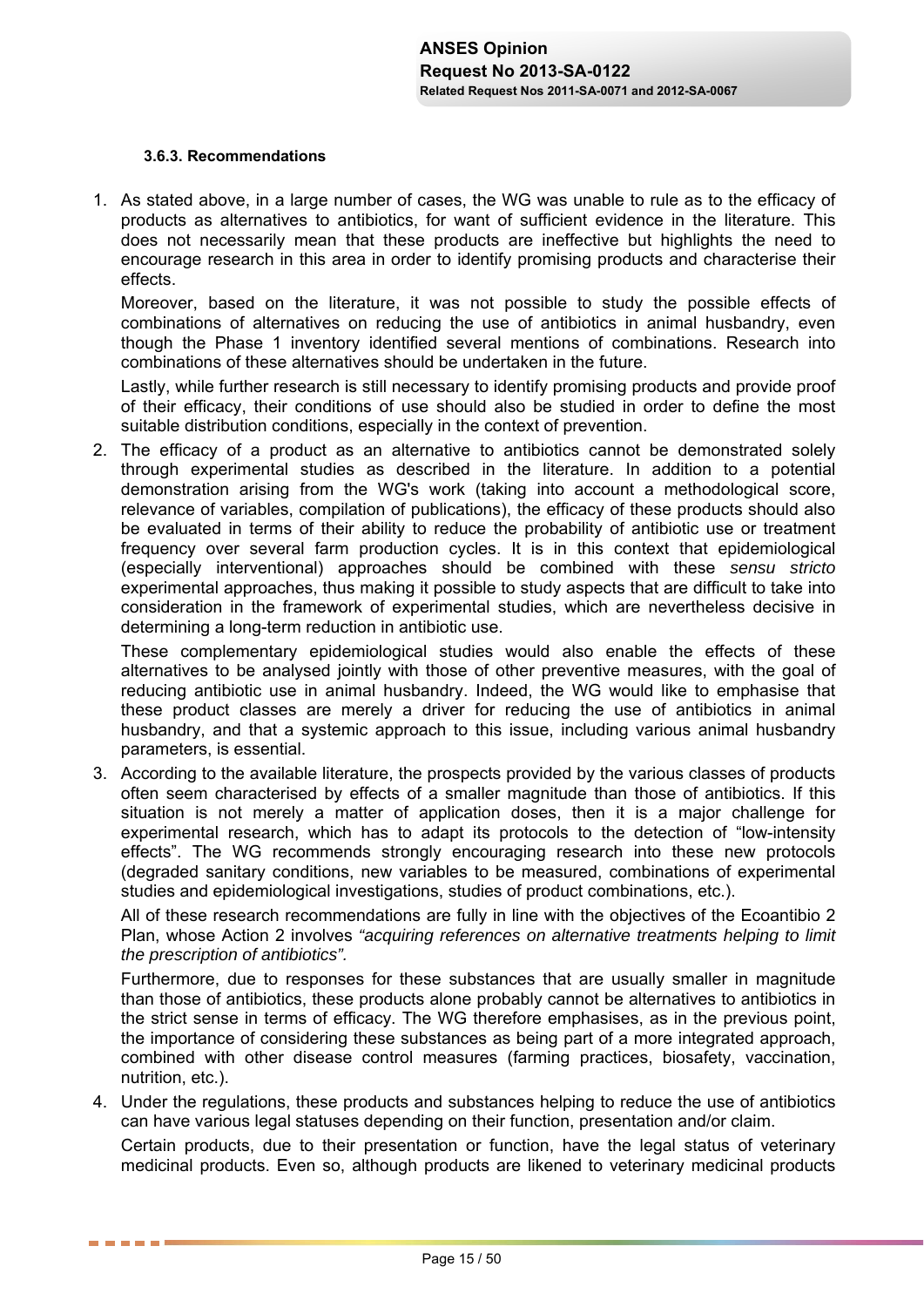by their presentation, especially through the wording of the manufacturers' claims, their function may be different and an alternative presentation could be considered for them:

- through the regulation of additives for animal feed, by proposing a new category of additives or modifying the definition of zootechnical additives, with an appropriate functional group, which would require that the European regulations be amended;
- or, for certain products, through the regulations on particular nutritional purposes (PARNUTs) (modification of certain current purposes or creation of one or more new purposes);
- or by means of claims focused on raw materials (for products that can be considered raw materials for animal feed).

These various possibilities require the exploration of potential changes to the European regulations on animal feed, the definition of new categories of additives or PARNUTs or suitable claims, and the conditions for including expressions such as "reduces (or contributes to reducing) the use of antibiotics" in the various regulations subject to change.

. . . . . .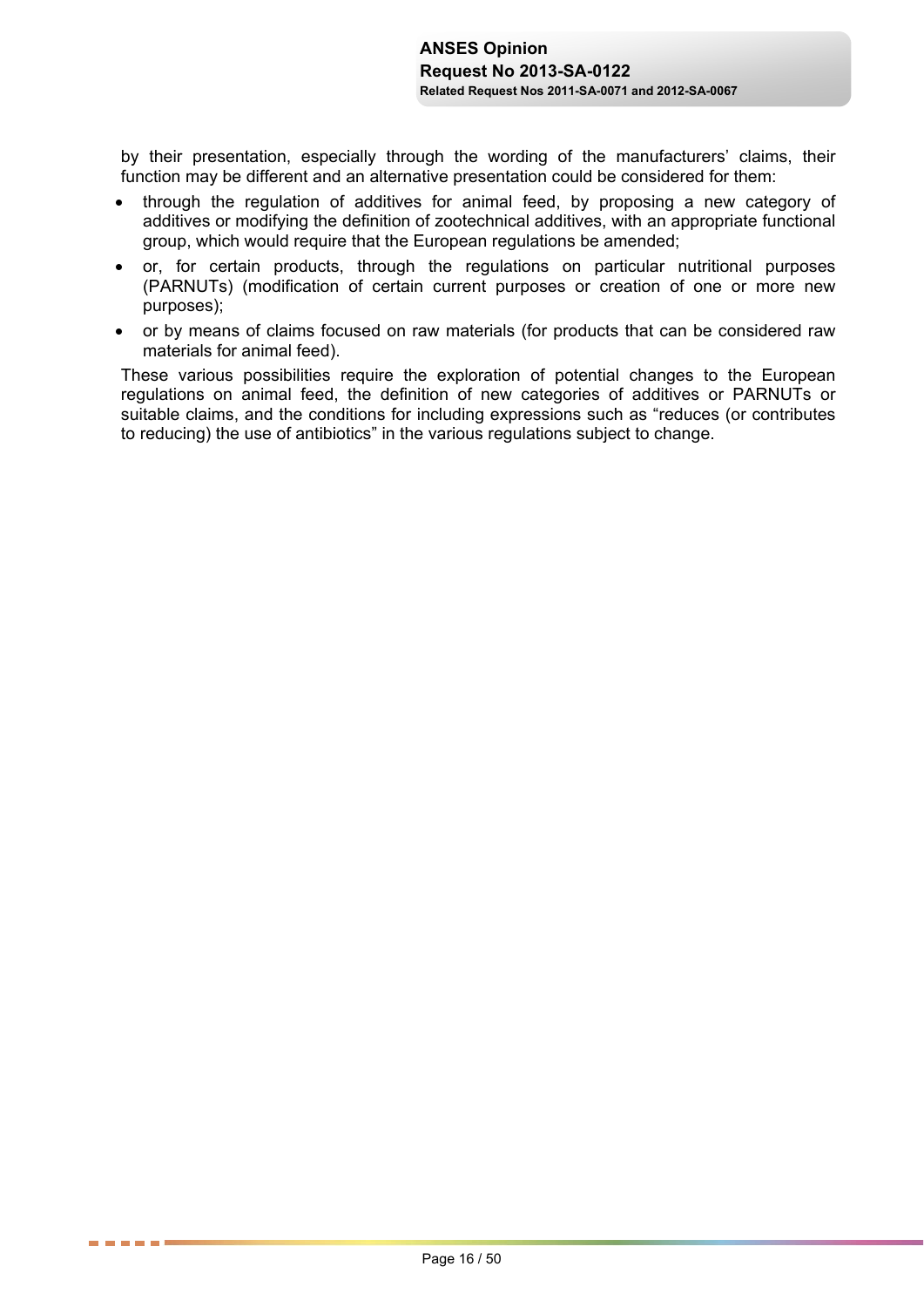#### **4. AGENCY CONCLUSIONS AND RECOMMENDATIONS**

The French Agency for Food, Environmental and Occupational Health & Safety endorses the analysis and conclusions of the CES on "Animal feed" regarding the inventory of alternatives to antibiotics aimed at reducing their use in animal husbandry and the development of a method for assessing scientific publications and their findings.

 The Agency notes that a large number of products and substances (compounds, plants, plant extracts and micro-organisms) are used as alternatives to antibiotics. It underlines the heterogeneity and variability of the bibliographic database observed in the expert appraisal, which are limitations for assessing the safety and efficacy of many of these alternatives and their ability to cause resistance to emerge or develop. ANSES stresses the need to initiate a debate to define, for the main animal sectors affected, the classes of alternatives that should be given priority for indepth research to remove uncertainties as to their efficacy and safety.

The French Agency for Food, Environmental and Occupational Health & Safety draws attention to the importance of determining the legal status of these products, before studies and experiments are undertaken, since this will enable the necessary studies and their terms of implementation to be defined, prior to a product's marketing and use. In the framework of the antimicrobial resistance control plan, ANSES recommends raising the issue of the legal status of these products at European level, so studies may be conducted on the relevance and feasibility of creating a specific status for products inducing a reduction in the use of antibiotics without them being considered as veterinary medicinal products.

Lastly, the Agency underlines various methodological research needs to ensure that demonstrations regarding the efficacy and safety of these products are established on solid scientific bases.

Dr Roger Genet

### **KEYWORDS**

------

Alimentation animale, alternatives aux antibiotiques, antibiorésistance, probiotique, prébiotique, acide organique, huile essentielle, extrait de plante, peptide antimicrobien, phage, algue, plasma, porc, volaille, vache laitière, ovin, caprin, pré-ruminant, veau, cheval, lapin, poisson, troubles digestifs, colibacillose systémique, entérocolite, rhodococcose, mammite, métrite.

Feed, antimicrobial alternatives, antimicrobial resistance, probiotic, prebiotic, organic acid, essential oil, plant extract, antimicrobial peptide, phage, seaweed, plasma, pig, poultry, dairy cow, sheep, goat, calf, rabbit, fish, horse, digestive disorders, systemic colibacillosis, enterocolitis, rhodococcosis, mastis, metritis.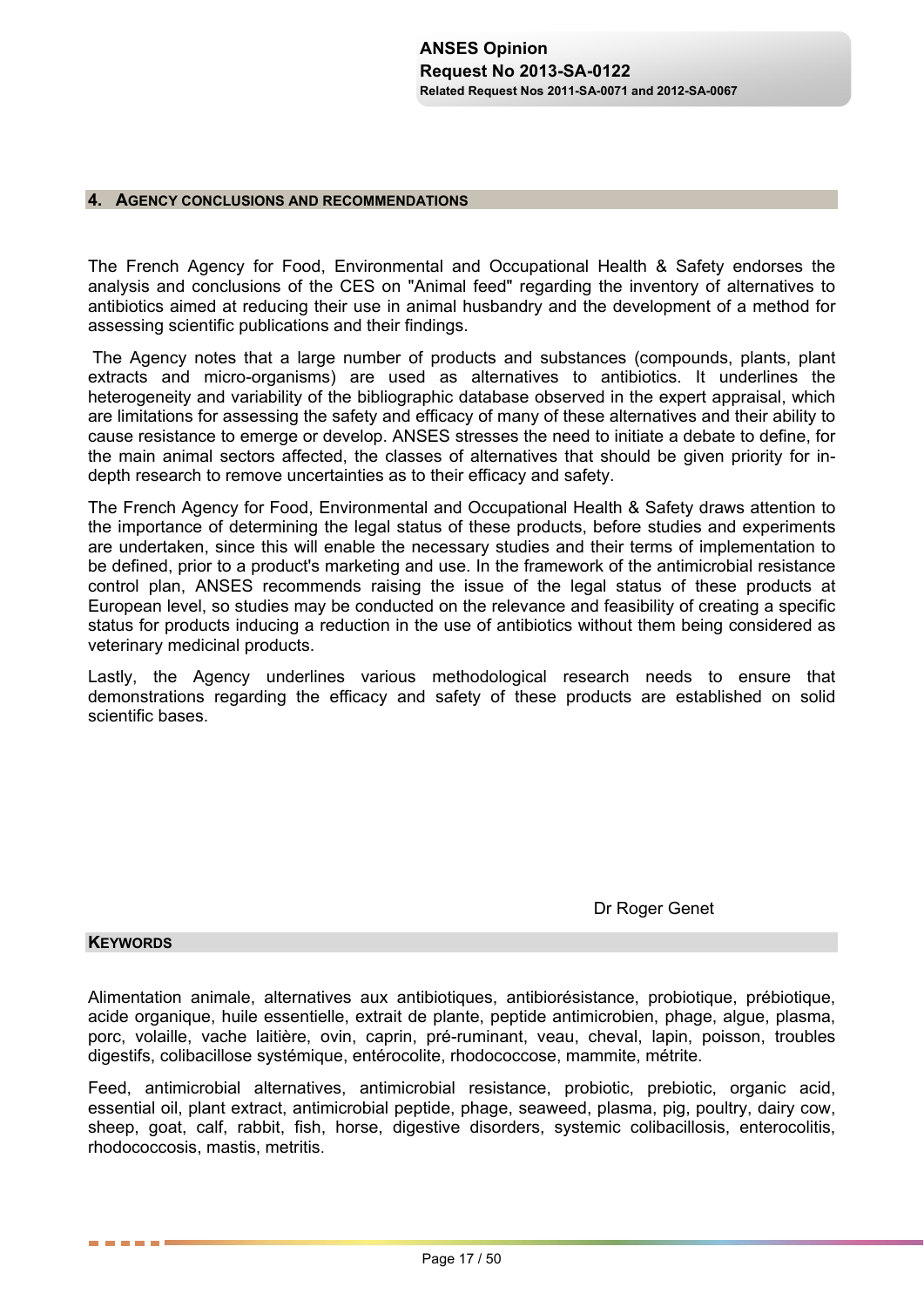### **ANNEX 1: ILLUSTRATIVE FIGURES AND TABLES**



**Figure 1: Decision tree for the methodological scoring of publications for multifactorial diseases** 

**Figure 2: Decision tree for the methodological scoring of publications for single-agent diseases** 



. . . . . .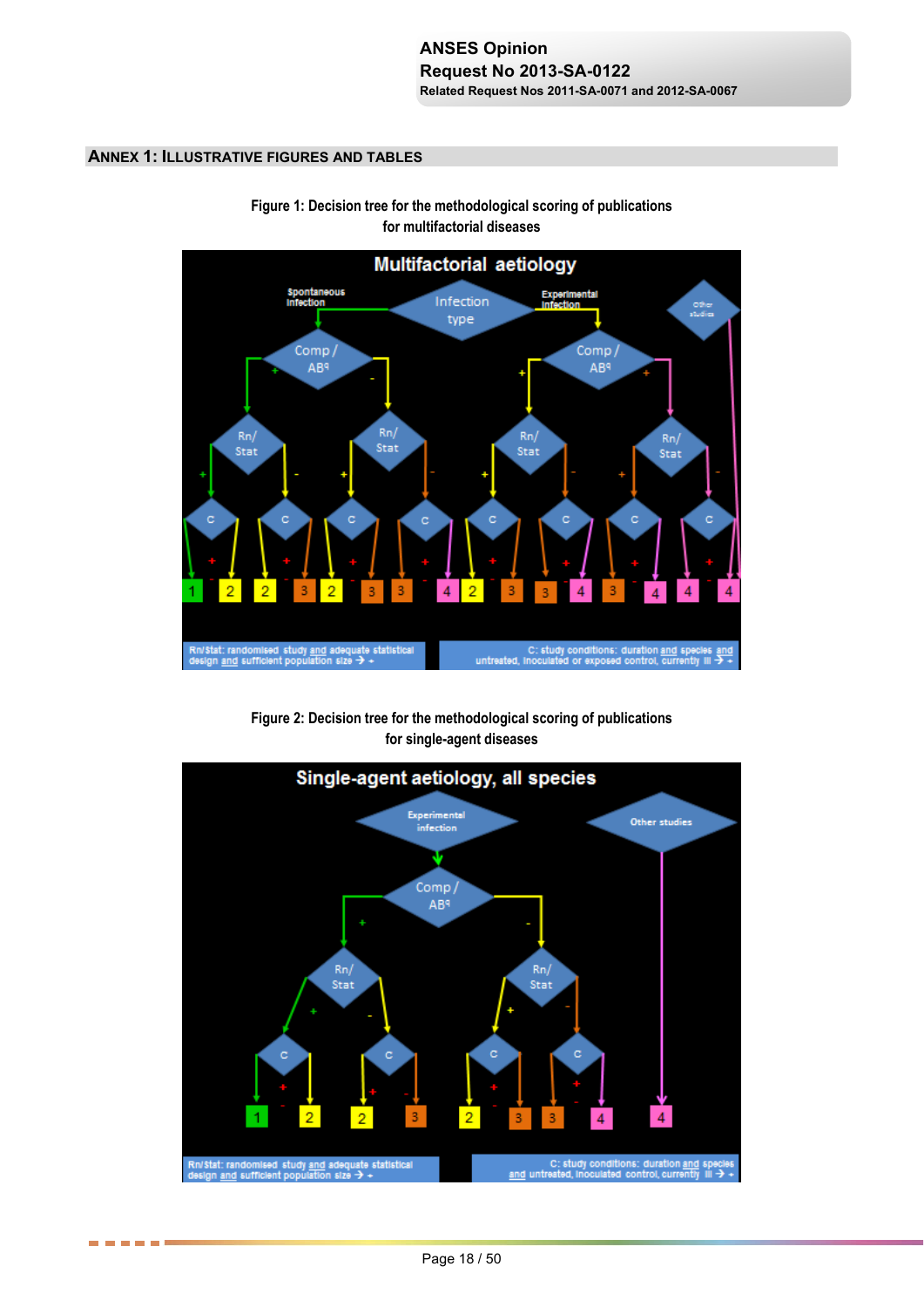## **Table 1: Relevance of the variables measured by disease/animal species (two-page table)**

**□□□□□** 

|                                 |                                                                                            |                                         |                                       |           |                                       |              | $0 =$ no relevance; $* =$ low relevance; $** =$ relevance; $*** =$ high relevance; NA = not applicable |           |                                                        |       |                                                                      |           |                                                                                   |              |                                                                   |
|---------------------------------|--------------------------------------------------------------------------------------------|-----------------------------------------|---------------------------------------|-----------|---------------------------------------|--------------|--------------------------------------------------------------------------------------------------------|-----------|--------------------------------------------------------|-------|----------------------------------------------------------------------|-----------|-----------------------------------------------------------------------------------|--------------|-------------------------------------------------------------------|
| Variable                        | Digestive disorders, all species°                                                          |                                         | Subclinical mastitis, dairy ruminants |           | Clinical mastitis, dairy ruminants    |              | Fish diseases                                                                                          |           | Systemic colibacillosis in poultry                     |       | <b>Bovine metritis</b>                                               |           | Equine rhodococcosis                                                              |              | <b>Exceptions</b>                                                 |
|                                 | Body temperature                                                                           | $\star$                                 | Body temperature                      | $\star$   | Body temperature                      | $\star$      | Body temperature                                                                                       | <b>NA</b> | Body temperature                                       | NA    | Body temperature                                                     | $\star$   | Body temperature                                                                  | $\star$      |                                                                   |
| General clinical<br>score       | General state, behaviour                                                                   | $**$                                    | General state, behaviour              | $\star$   | General state, behaviour              | $\star$      | General state, behaviour                                                                               |           | General state, behaviour                               |       | General state (tox aemia), behaviour                                 | $***$     | General state, behaviour, growth                                                  | $\star$      |                                                                   |
|                                 | Therapeutic intervention<br>(veterinarian, treatment)                                      | $**$                                    |                                       |           |                                       |              |                                                                                                        |           | Therapeutic intervention<br>(v eterinarian, treatment) | $**$  |                                                                      |           | Ex istence of a treatment and<br>duration                                         | $\star\star$ |                                                                   |
|                                 | Diarrhoea score (ex cluding<br>poultry)                                                    | $***$                                   | Udder symmetry                        | $\star$   | Udder symmetry                        | $\star$      |                                                                                                        |           |                                                        |       | Vaginal palpation<br>(vaginal secretions,<br>symmetry of the uterus) | $***$     | Age at disease onset                                                              | $**$         |                                                                   |
| Specific clinical<br>score      | Litter condition (poultry)                                                                 | $\star\star$                            | Udder v olume/oedema                  | $\star$   | Udder volume/oedema                   | $\star$      |                                                                                                        |           |                                                        |       | Ultrasound<br>(increased diameter,<br>viscosity of content)          | $***$     | Dy spnea/lung auscultation                                                        | $\star\star$ |                                                                   |
|                                 | Morbidity                                                                                  | $**$                                    | Udder colour                          | $\star$   | Udder colour                          | $\star$      |                                                                                                        |           |                                                        |       |                                                                      |           | Lung x-ray and/or ultrasound                                                      | $***$        |                                                                   |
|                                 |                                                                                            |                                         | Pain                                  | $\star$   | Pain                                  | $\star$      |                                                                                                        |           |                                                        |       |                                                                      |           | Respiratory symptoms (cough,<br>discharge, poly pnoea)                            | $\star$      |                                                                   |
| Cure                            | Diarrhoea reduction/stoppage<br>(specify observation period)                               | $***$ $(***)$<br>epending on<br>disease | Clinical cure                         | $\star$   | Clinical cure                         | $**$         |                                                                                                        |           |                                                        |       |                                                                      |           |                                                                                   |              |                                                                   |
|                                 | Mortality                                                                                  | $***$                                   | Mortality                             | <b>NA</b> | Mortality                             | <b>NA</b>    | Mortality                                                                                              | $***$     | Mortality                                              | $***$ | Mortality                                                            | NA        | Mortality                                                                         | $***$        |                                                                   |
| Vital parameters                |                                                                                            |                                         |                                       |           |                                       |              |                                                                                                        |           |                                                        |       |                                                                      |           | Age at death                                                                      | **           |                                                                   |
|                                 | Survival curves                                                                            | $***$                                   | Survival curves                       | NA        | Survival curves                       | NA           | Survival curves                                                                                        | $***$     | Survival curves                                        | $***$ | Survival curves                                                      | <b>NA</b> | Surv iv al rate (fatality)                                                        | $***$        |                                                                   |
|                                 |                                                                                            |                                         |                                       |           |                                       |              | RLP: related level of protection                                                                       | $***$     |                                                        |       |                                                                      |           | Survival time                                                                     | $***$        |                                                                   |
|                                 | Pathogenic bacteria counts in<br>faeces                                                    | $\star\star$                            | Enumeration of pathogenic<br>bacteria | $***$     | Enumeration of pathogenic<br>bacteria | $\star\star$ |                                                                                                        |           |                                                        |       | Enumeration of pathogenic bacteria in<br>secretions                  | $**$      | Enumeration of pulmonary<br>bacteria                                              | $***$        |                                                                   |
| <b>Bacterial counts</b>         | Changes in the profile of the<br>intestinal microbiota (specify<br>the parameter measured) | $\star$                                 |                                       |           |                                       |              |                                                                                                        |           |                                                        |       |                                                                      |           |                                                                                   |              |                                                                   |
|                                 | Height of intestinal villi                                                                 | $\star$                                 |                                       |           |                                       |              |                                                                                                        |           |                                                        |       |                                                                      |           | Extent of fibrosis (total collagen)                                               | $\star$      |                                                                   |
| Histological and                | Depth of intestinal crypts                                                                 | $\star$                                 |                                       |           |                                       |              |                                                                                                        |           |                                                        |       |                                                                      |           |                                                                                   |              | Equine enterocolitis: lesional,                                   |
| histopathological<br>parameters | Macroscopic observation of<br>lesions                                                      | $\star\star$                            |                                       |           |                                       |              |                                                                                                        |           | Observation of lesions (autopsies)                     | $***$ |                                                                      |           | Pulmonary lesion score (% of<br>tissue volume affected or number<br>of abscesses) | $***$        | macroscopic or histological criteria,<br>not used in publications |
|                                 | Inflammatory cell infiltration of<br>the intestinal epithelium                             | $\star$                                 |                                       |           |                                       |              |                                                                                                        |           |                                                        |       |                                                                      |           |                                                                                   |              |                                                                   |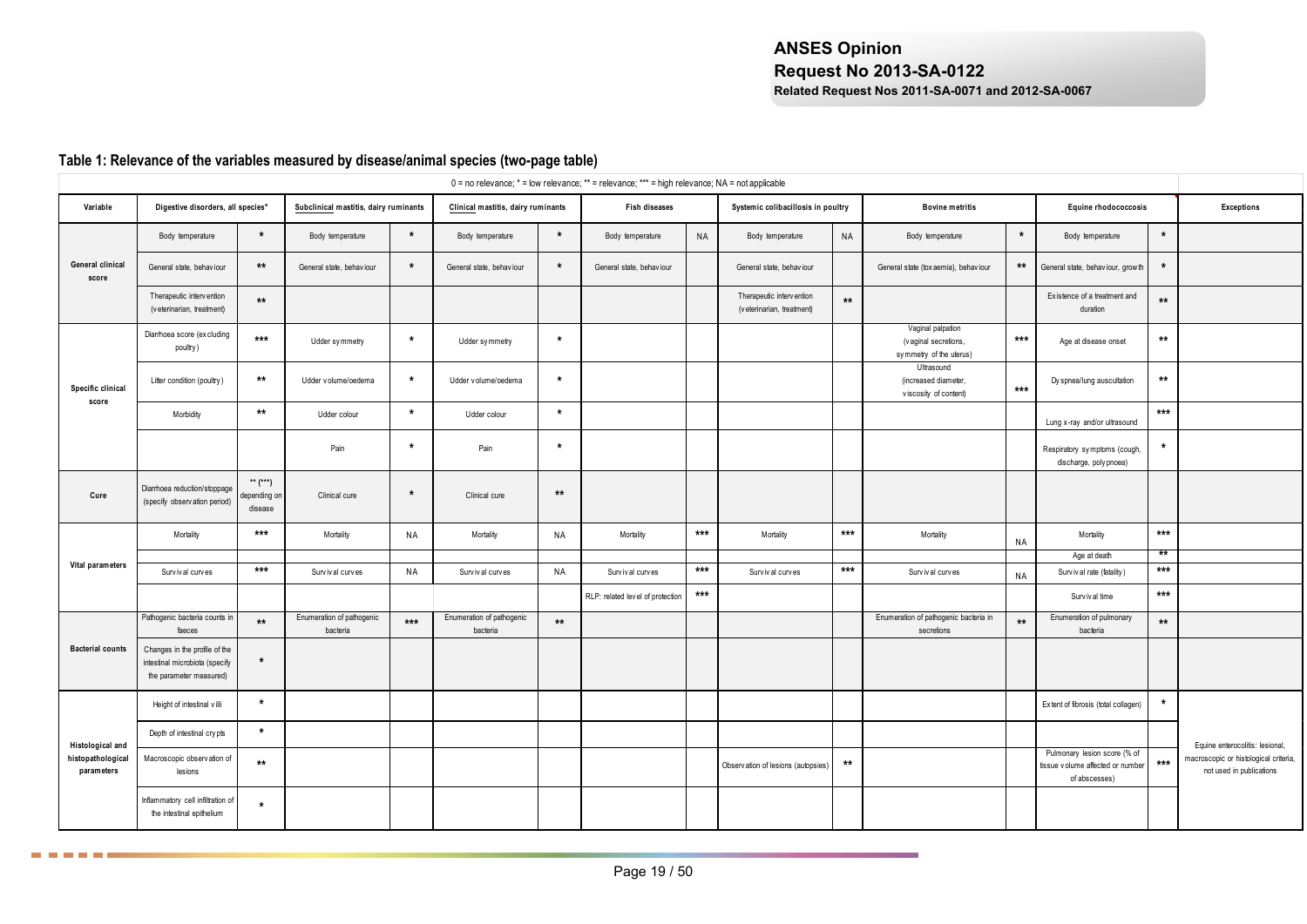| Variable                                     | Digestive disorders, all species°     |              | Subclinical mastitis, dairy ruminants        |              | Clinical mastitis, dairy ruminants            |              | Fish diseases                                                                     |                                 | Systemic colibacillosis in poultry |             | <b>Bovine metritis</b>                                  |                                                                                  | Equine rhodococcosis                                                                             |                         | <b>Exceptions</b>                                           |
|----------------------------------------------|---------------------------------------|--------------|----------------------------------------------|--------------|-----------------------------------------------|--------------|-----------------------------------------------------------------------------------|---------------------------------|------------------------------------|-------------|---------------------------------------------------------|----------------------------------------------------------------------------------|--------------------------------------------------------------------------------------------------|-------------------------|-------------------------------------------------------------|
|                                              | White blood cells                     | $\mathsf{O}$ | Level of macrophages                         | $\star$      | Level of macrophages                          | $\star$      | White blood cells                                                                 |                                 |                                    |             |                                                         |                                                                                  | leukocy tes including neutrophils                                                                | $\star\star$            | ** salmonellosis in horses                                  |
|                                              |                                       |              | My eloperoxidase and<br>phosphatase activity | $\star$      | My eloperox idase and<br>phosphatase activity | $\star$      |                                                                                   |                                 |                                    |             |                                                         |                                                                                  | VapA-specific IgG and IgG<br>subclasses in serum                                                 | $\star$                 | *** IgA-IgG in sows<br>for pre-weaning diarrhoea in piglets |
|                                              |                                       |              |                                              |              |                                               |              |                                                                                   | $*_{if}$                        |                                    |             |                                                         |                                                                                  | VapA-specific IgG and IgG<br>subclasses in broncho-alveolar<br>lav age fluid                     | $\star$                 |                                                             |
| <b>Blood parameters</b>                      | Immunoglobulin levels in<br>serum     | $\mathbf 0$  |                                              |              |                                               |              | mmunoglobulin levels in serum                                                     | consiste<br>nt with<br>challeng | Immunoglobulin levels in serum     | $\mathbb O$ | Immunoglobulin levels in serum                          | $\mathbb O$                                                                      | Immunoglobulin levels in serum                                                                   | $\mathbb O$             |                                                             |
|                                              |                                       |              |                                              |              |                                               |              |                                                                                   | e                               |                                    |             |                                                         |                                                                                  | Blood gases<br>(pCO2, SO2, tCO2)                                                                 | $0 to *$                |                                                             |
|                                              | Other blood parameters:<br>cy tokines | $\mathbb O$  |                                              |              |                                               |              | Various biochemical<br>parameters: total proteins,<br>carbohy drates, cholesterol |                                 |                                    |             | Another blood parameter of inflammation:<br>haptoglobin | $\mathsf{g}% _{T}=\mathsf{g}_{T}$<br>0 to * depending<br>$\frac{5}{10}$<br>publi | Fibrinogenaemia                                                                                  | $\star$                 |                                                             |
|                                              | Inflammatory cytokines<br>(assay)     | $\star$      | Cytokines                                    | $\star\star$ | Cytokines                                     | $\star\star$ |                                                                                   |                                 |                                    |             |                                                         |                                                                                  | Cytokine panel (at least TH1<br>pathw ay)                                                        | $\star\star$            |                                                             |
|                                              | Cytokine gene expression              | $\mathbf 0$  |                                              |              |                                               |              |                                                                                   |                                 |                                    |             |                                                         |                                                                                  | Expression/regulation of immune<br>response genes (several<br>cy tokines)                        |                         |                                                             |
|                                              |                                       |              |                                              |              |                                               |              |                                                                                   |                                 |                                    |             |                                                         |                                                                                  | Phagocy tosis (alveolar<br>macrophages and/or blood<br>monocy tes)<br>Proliferation of R equi in |                         |                                                             |
| Cytokines and other<br>local parameters      |                                       |              |                                              |              |                                               |              |                                                                                   |                                 |                                    |             |                                                         |                                                                                  | macrophages derived from<br>monocy tes<br>Proliferation of                                       | $\star$                 |                                                             |
|                                              |                                       |              |                                              |              |                                               |              |                                                                                   |                                 |                                    |             |                                                         |                                                                                  | blood monocytes                                                                                  | $\mathbb O$<br>$0 to *$ |                                                             |
|                                              |                                       |              |                                              |              |                                               |              |                                                                                   |                                 |                                    |             |                                                         |                                                                                  | Oxidative burst in neutrophils<br>% of blood monocy tes secreting<br>IN <sub>v</sub> and IL4     | $\star$                 |                                                             |
|                                              | Local immunity                        | $\star$      | Level of metallo-proteinases<br>(MMPs)       |              | Level of metallo-proteinases<br>(MMPs)        | $\star$      |                                                                                   |                                 |                                    |             |                                                         |                                                                                  | Expression/regulation of<br>inflammatory response genes                                          | $\mathbb O$             |                                                             |
| Cellular parameters<br>of oxidative stress   |                                       | $\mathbf 0$  |                                              | $\mathbf 0$  |                                               | $\mathbf 0$  | Oxidative burst (NBT test),<br>SOD and MPO (oxidase)<br>activ ities               | $\mathbb O$                     |                                    | $\mathbb O$ |                                                         | $\mathbb O$                                                                      |                                                                                                  | $\mathbb O$             |                                                             |
| Zootechnical<br>parameters, if               | ADG                                   | $***$        | Milk production                              | $**$         | Milk production                               | $\star\star$ | Weight gain                                                                       | $\pmb{\star}$                   | ADG                                | $**$        | Fertility rate (calving-AI time)                        | $\star$                                                                          | Weight gain                                                                                      | $\star$                 |                                                             |
| eflection of return to<br>good general state | FCR                                   | $\star$      |                                              |              |                                               |              |                                                                                   |                                 | FCR                                | $\star$     | Milk production/DMI                                     | $\star$                                                                          |                                                                                                  |                         |                                                             |
|                                              |                                       |              | Milk cells (CMT/SCC)                         | ***          | Milk cells (CMT/SCC)                          | $***$        |                                                                                   |                                 |                                    |             |                                                         |                                                                                  |                                                                                                  |                         |                                                             |
|                                              |                                       |              | Level of neutrophils                         | $\star$      | Level of neutrophils                          | $\ast$       |                                                                                   |                                 |                                    |             |                                                         |                                                                                  |                                                                                                  |                         |                                                             |
|                                              |                                       |              | Conductivity of milk                         | **           | Conductivity of milk                          | $\star\star$ |                                                                                   |                                 |                                    |             |                                                         |                                                                                  |                                                                                                  |                         |                                                             |
|                                              |                                       |              | pH of milk<br>Viscosity/consistency          | $*$          | pH of milk                                    | $*$          |                                                                                   |                                 |                                    |             |                                                         |                                                                                  |                                                                                                  |                         |                                                             |
|                                              |                                       |              | of milk                                      | $**$         | Viscosity/consistency<br>of milk              | $**$         |                                                                                   |                                 |                                    |             |                                                         |                                                                                  |                                                                                                  |                         |                                                             |
| Secretion parameters                         |                                       |              | Colour of milk                               |              | Colour of milk                                |              |                                                                                   |                                 |                                    |             |                                                         |                                                                                  |                                                                                                  |                         |                                                             |
|                                              |                                       |              | Odour of milk                                |              | Odour of milk                                 |              |                                                                                   |                                 |                                    |             |                                                         |                                                                                  |                                                                                                  |                         |                                                             |
|                                              |                                       |              | Casein/lactoferrin content of<br>milk        | $\star$      | Casein/lactoferrin content of<br>milk         | $\star$      |                                                                                   |                                 |                                    |             |                                                         |                                                                                  |                                                                                                  |                         |                                                             |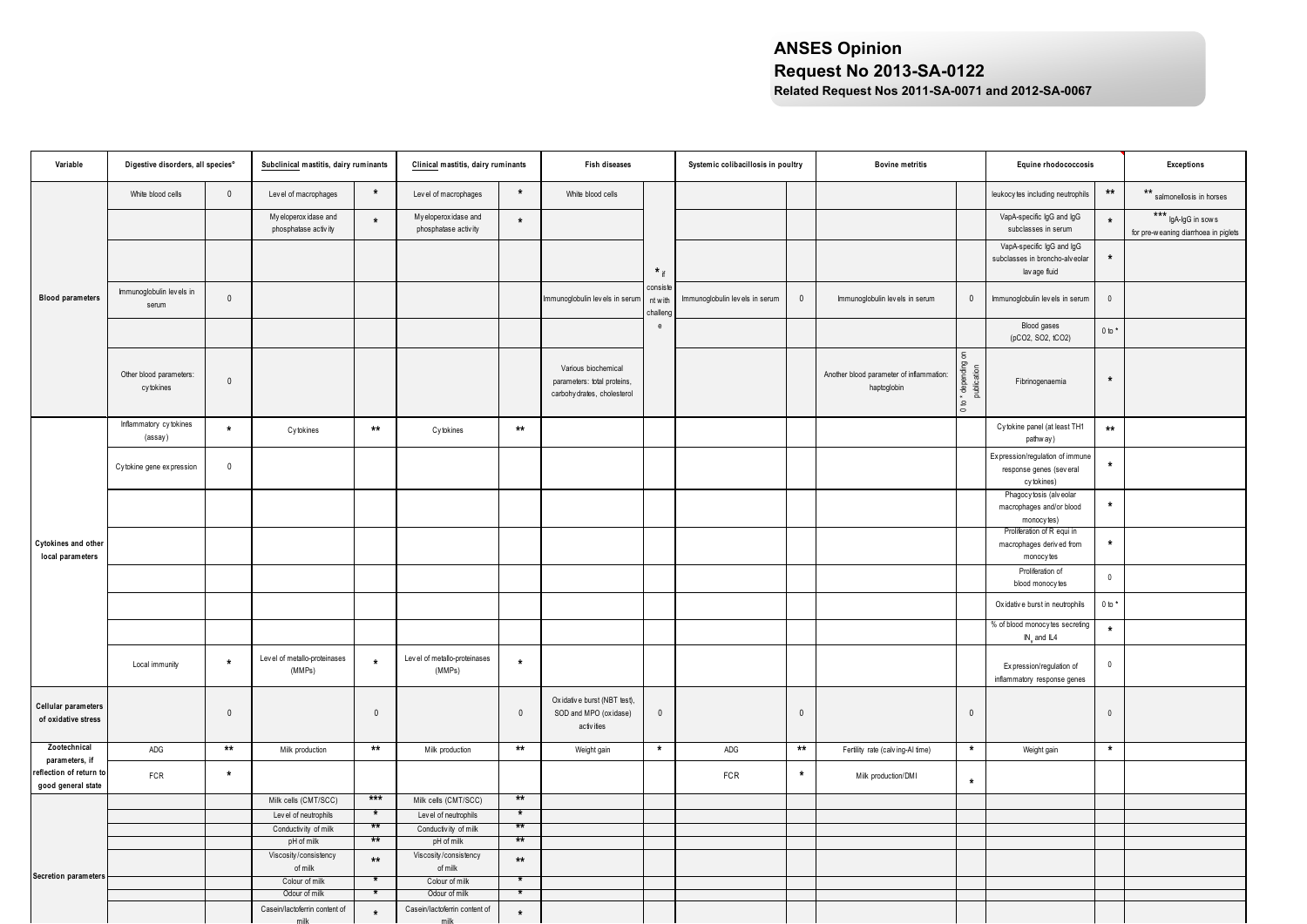## **Table 2: Conclusions for multifactorial aetiologies**

|                          | Infection type                                   | $AB^q$ in the<br>study | Product<br>comparison<br>VS. | 'Biological' effect<br>of the product<br>(statistical and<br>biological) | Conclusion by publication<br>(curative/preventive)                                                                 | Methodological<br>score  |
|--------------------------|--------------------------------------------------|------------------------|------------------------------|--------------------------------------------------------------------------|--------------------------------------------------------------------------------------------------------------------|--------------------------|
|                          |                                                  |                        | Ab <sup>q</sup>              | $S+ / NS=$                                                               | Alternative treatment to AB <sup>q</sup> / Contributes to<br>reducing the use of AB <sup>q</sup>                   |                          |
|                          | Spontaneous<br>infection                         | yes                    |                              | $S-$                                                                     | Is not an alternative treatment to $AB^q /$ Does not<br>contribute to reducing the use of AB <sup>q</sup>          | $1$ to $3$               |
|                          |                                                  |                        | Untreated                    | $S+$                                                                     | Treats/prevents the disease                                                                                        |                          |
|                          |                                                  |                        | control                      | $NS / S$ -                                                               | Does not treat/does not prevent the disease                                                                        |                          |
| Multifactorial actiology |                                                  |                        | $AB^q$                       | $S+ / NS=$                                                               | Alternative treatment to AB <sup>q</sup> / Contributes to<br>reducing the use of AB <sup>q</sup>                   |                          |
|                          | Experimental<br>infection                        | yes                    |                              | $S-$                                                                     | Is not an alternative treatment to AB <sup>q</sup> / Does not<br>contribute to reducing the use of AB <sup>q</sup> | $2$ to $4$               |
|                          |                                                  |                        | Untreated                    | $S+$                                                                     | Treats/prevents the disease                                                                                        |                          |
|                          |                                                  |                        | control                      | $NS / S-$                                                                | Does not treat/does not prevent the disease                                                                        |                          |
|                          | Spontaneous or<br>experimental                   | no                     | Untreated                    | $S+$                                                                     | Treats/prevents the disease                                                                                        | $2$ to $4$               |
|                          | infection                                        |                        | control                      | $NS / S-$                                                                | Does not treat/does not prevent the disease                                                                        |                          |
|                          | No infection                                     | yes                    | $AB^{q}$                     |                                                                          | No conclusion. Publication not subsequently taken into account                                                     | $\overline{\mathcal{A}}$ |
|                          |                                                  | no                     | Untreated control            |                                                                          |                                                                                                                    |                          |
| $S-$                     | Significant difference, against the product      |                        |                              |                                                                          |                                                                                                                    |                          |
| $S+$                     | Significant difference, in favour of the product |                        |                              |                                                                          |                                                                                                                    |                          |
| <b>NS</b>                | Non-significant difference                       |                        |                              |                                                                          |                                                                                                                    |                          |
| $NS=$                    |                                                  |                        |                              |                                                                          | Non-significant difference, product whose effect can be considered equivalent to that of the antibiotic            |                          |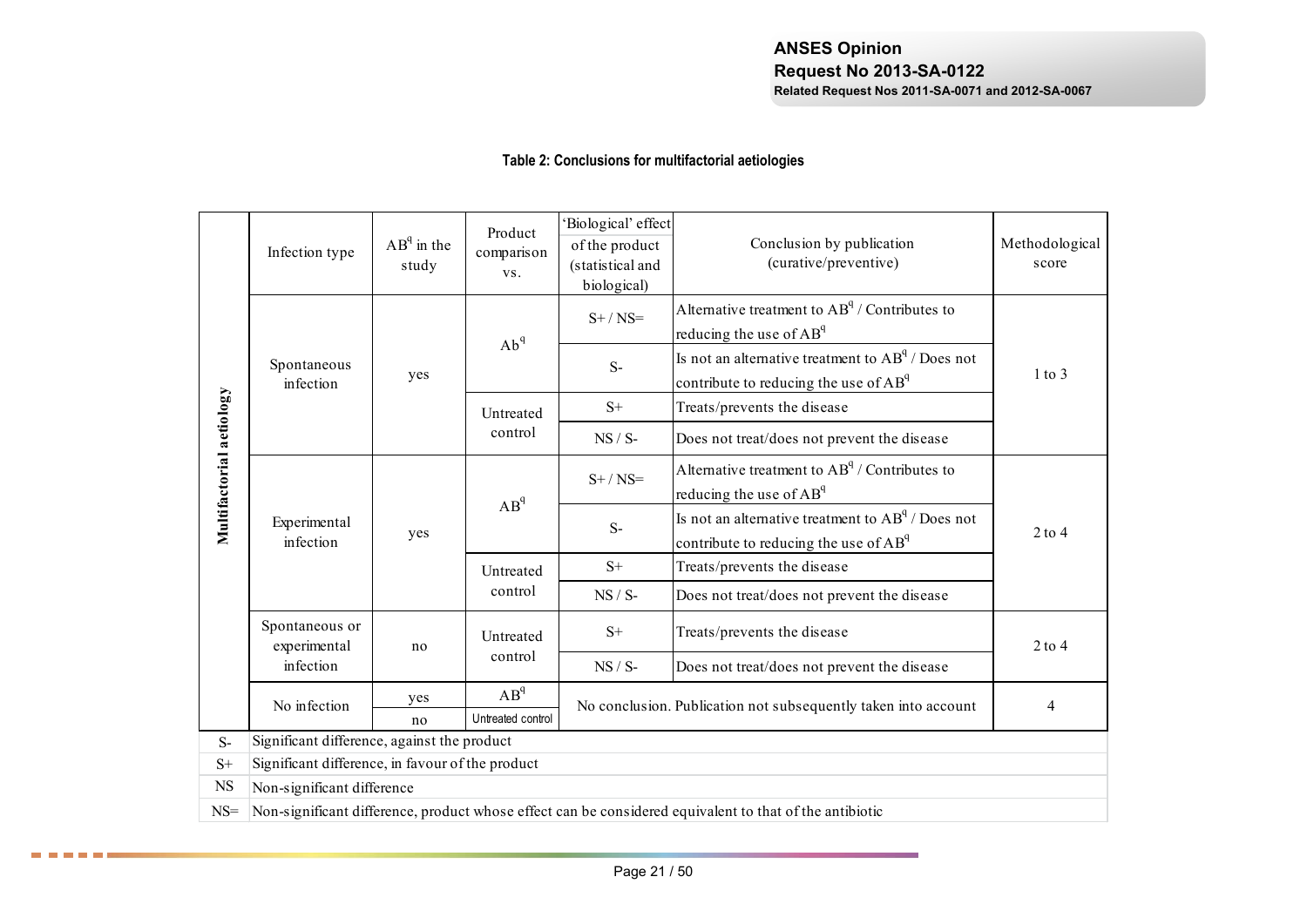### **Table 3: Conclusions for single-agent aetiologies**

|                        | Infection type                                   | $AB^q$ in the<br>study | Product<br>comparison<br>VS. | Biological' effect<br>of the product<br>(statistical and<br>biological) | Conclusion by publication<br>(curative/preventive)                                                      | Methodological<br>score |
|------------------------|--------------------------------------------------|------------------------|------------------------------|-------------------------------------------------------------------------|---------------------------------------------------------------------------------------------------------|-------------------------|
|                        |                                                  |                        | $AB^q$                       | $S+ / NS=$                                                              | Alternative treatment to $AB^q /$ Contributes to<br>reducing the use of $AB^q$                          |                         |
| Single-agent aetiology |                                                  | yes                    |                              | $S-$                                                                    | Is not an alternative treatment to $AB^q /$ Does not<br>contribute to reducing the use of $AB^q$        | $1$ to $3$              |
|                        | Experimental<br>infection                        |                        | Untreated                    | $S+$                                                                    | Treats/prevents the disease                                                                             |                         |
|                        |                                                  |                        | control                      | $NS / S-$                                                               | Does not treat/does not prevent the disease                                                             |                         |
|                        |                                                  | no                     | Untreated                    | $S+$                                                                    | Treats/prevents the disease                                                                             | $2$ to $4$              |
|                        |                                                  |                        | control                      | $NS / S-$                                                               | Does not treat/does not prevent the disease                                                             |                         |
|                        |                                                  | yes                    | $AB^q$                       |                                                                         |                                                                                                         |                         |
|                        | No infection                                     | no                     | Untreated<br>control         |                                                                         | No conclusion. Publication not subsequently taken into account                                          | 4                       |
| $S-$                   | Significant difference, against the product      |                        |                              |                                                                         |                                                                                                         |                         |
| $S+$                   | Significant difference, in favour of the product |                        |                              |                                                                         |                                                                                                         |                         |
| <b>NS</b>              | Non-significant difference                       |                        |                              |                                                                         |                                                                                                         |                         |
| $NS=$                  |                                                  |                        |                              |                                                                         | Non-significant difference, product whose effect can be considered equivalent to that of the antibiotic |                         |



**The WG would like to emphasise that that the individual conclusions by publication should be considered as intermediate working conclusions, serving as benchmarks for the experts, with a view to compiling various publications relating to the same combination of product, animal species and disease. These individual conclusions have no significance in terms of a product's efficacy. Only the compilation of several studies can provide knowledge of efficacy.**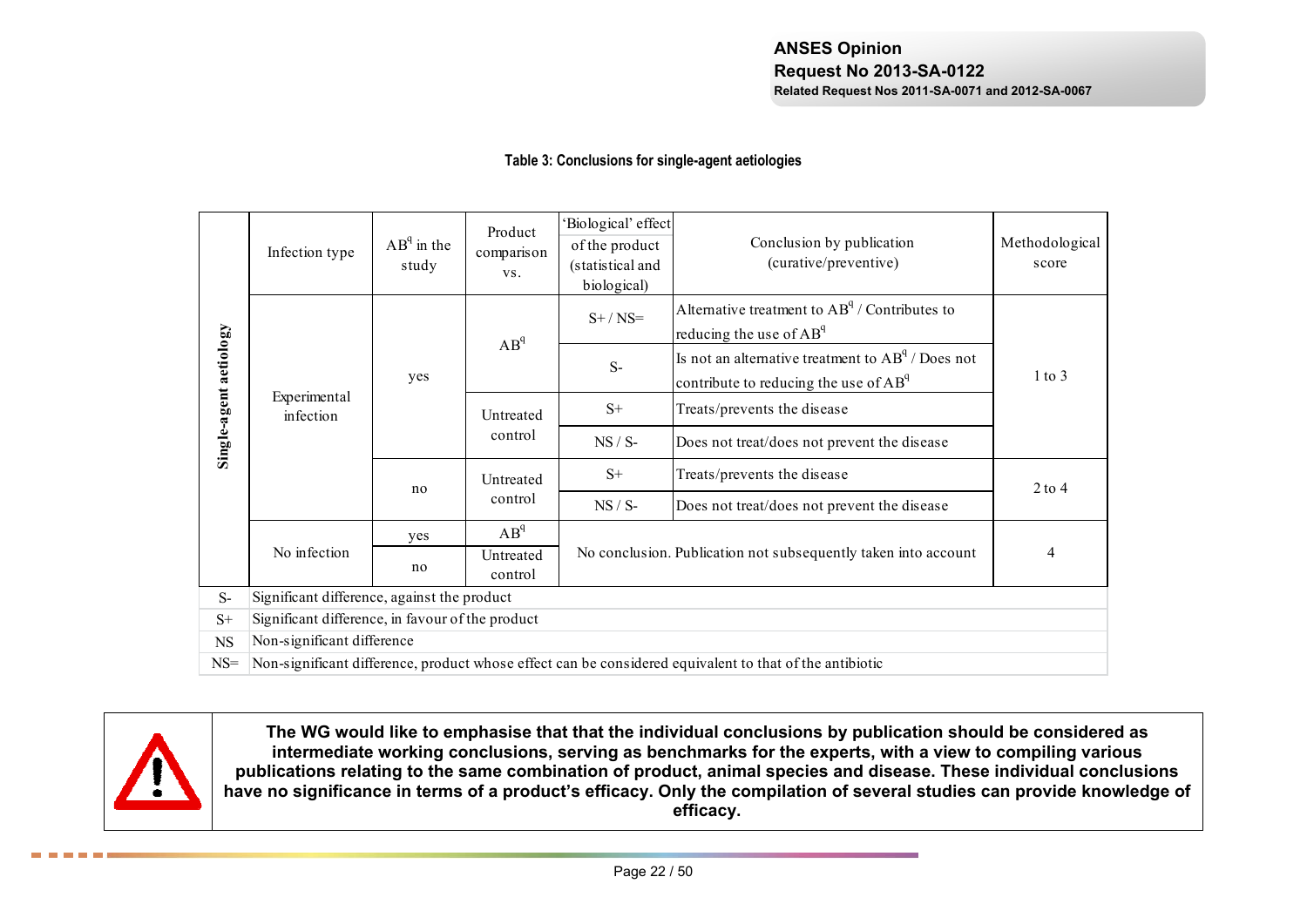### **Figure 3: Decision-making rule for general conclusions by product with a confidence level after combining publications**



8 8 8 8 8 8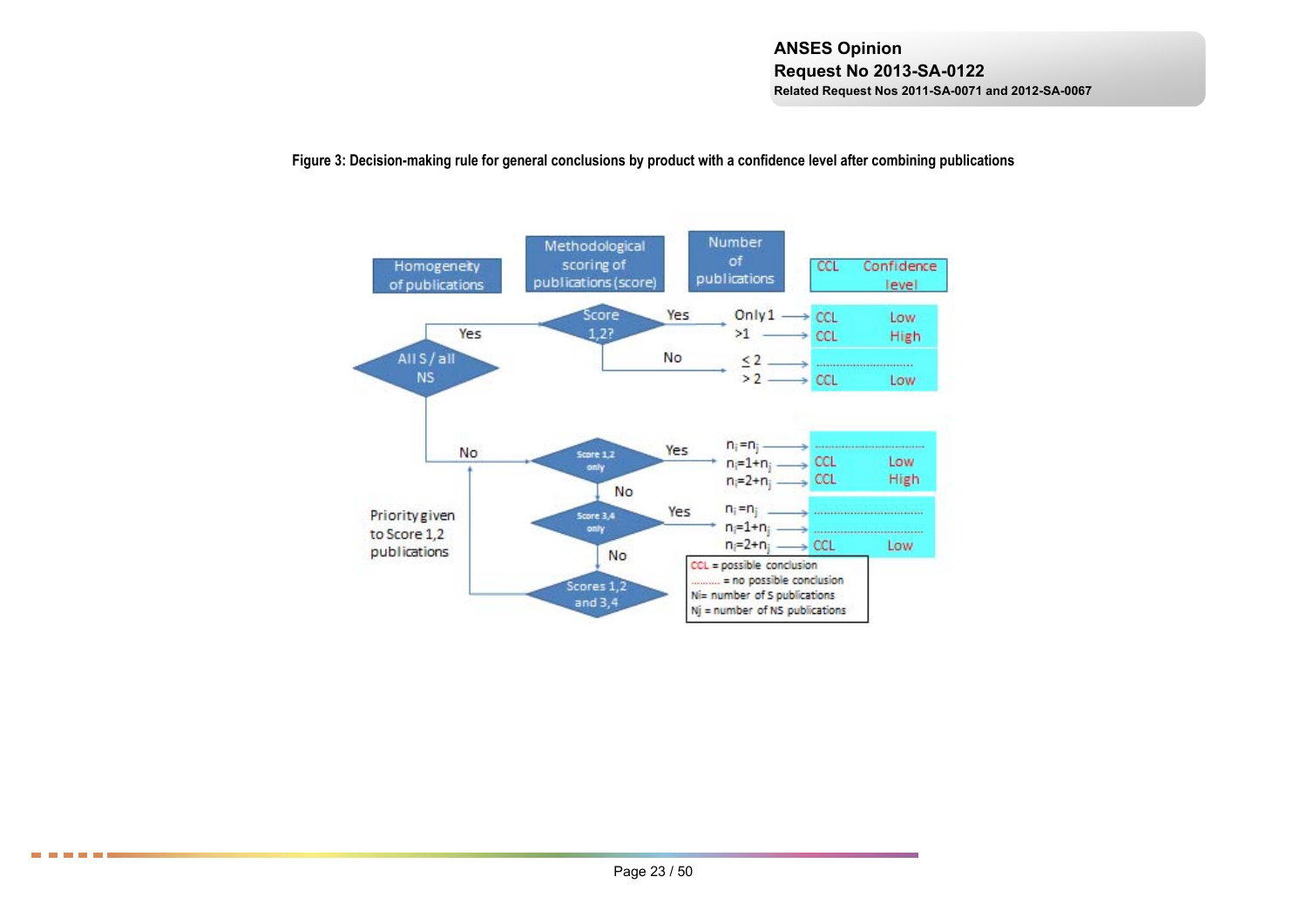#### **Figure 4: General methodological framework for the assessment of scientific publications in terms of product efficacy**



8 8 8 8 8 8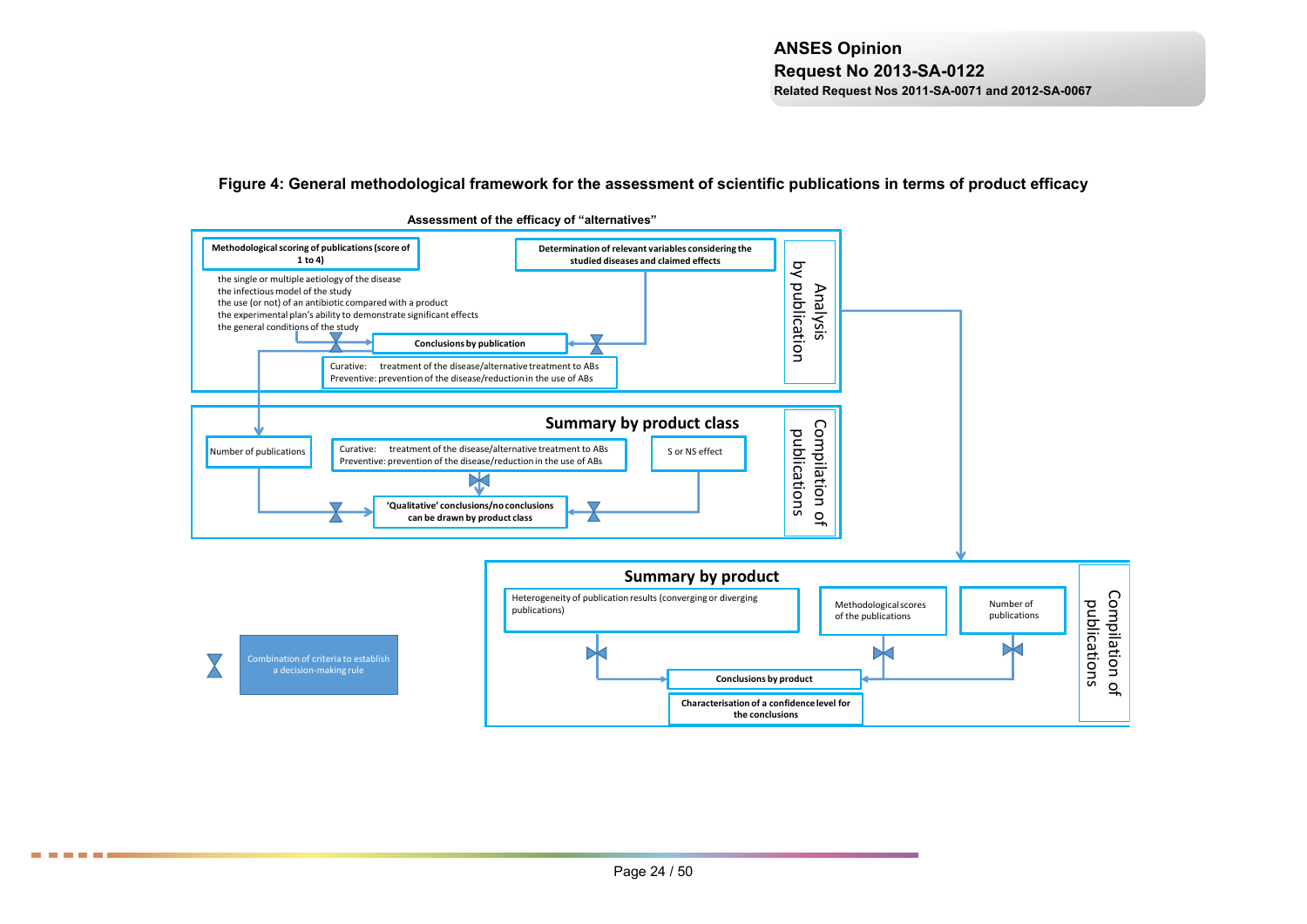# **ANSES Opinion Request No 2013-SA-0122**

**Related Request Nos 2011-SA-0071 and 2012-SA-0067**

# **Table 4: Efficacy x safety correlation for promising products and classes of products**

| <b>Disorder</b>                          | Product<br>category                     | Product type                                                                                                                                                                     | Efficacy: contribution to<br>reducing the use of<br>antibiotics          | Safety                                                                                                                                                        |
|------------------------------------------|-----------------------------------------|----------------------------------------------------------------------------------------------------------------------------------------------------------------------------------|--------------------------------------------------------------------------|---------------------------------------------------------------------------------------------------------------------------------------------------------------|
| Diarrhoea in                             | Probiotics                              | Saccharomyces cerevisiae,<br>Pediococcus acidilactici.<br>Lactobacillus plantarum,<br>Lactobacillus rhamnosus,<br>Enterococcus faecium                                           | Preventive treatment (high<br>confidence level)                          | For the target species, consumers and<br>the environment                                                                                                      |
| piglets at weaning                       | Plasma                                  | Pig plasma                                                                                                                                                                       | Preventive treatment (high<br>confidence level)                          | For the target species, consumers and<br>the environment if the product is not<br>contaminated by micro-organisms                                             |
|                                          | Casein                                  |                                                                                                                                                                                  | Preventive treatment (high<br>confidence level)                          | For the target species, consumers and<br>the environment                                                                                                      |
| Systemic<br>colibacillosis in<br>poultry | Probiotics                              | Clostridium butyricum                                                                                                                                                            | Preventive treatment (low<br>confidence level)                           | No for certain strains considered as<br>pathogenic                                                                                                            |
| Digestive<br>disorders in<br>rabbits     | Probiotics                              | Saccharomyces cerevisiae,<br>Lactobacillus plantarum,<br>Bacillus licheniformis, Bacillus<br>subtilis, Bacillus toyonensis                                                       | Preventive treatment (low<br>confidence level)                           | For the target species, consumers and<br>the environment EXCEPT Bacillus<br>toyonensis                                                                        |
| Diarrhoea in<br>calves                   | Egg immuno-<br>globulin G               |                                                                                                                                                                                  | Preventive and curative<br>treatment (low confidence<br>level)           | For the target species, consumers and<br>the environment if the product is not<br>contaminated by micro-organisms                                             |
|                                          | <b>Essential oils</b>                   | Hesperozygis ringens, Ocimum<br>americanum                                                                                                                                       | Curative treatment (low<br>confidence level)                             | For the target species                                                                                                                                        |
| Systemic<br>diseases in fish             | Plant extracts                          | Cinnamon extract<br>(cinnamaldehyde), clove                                                                                                                                      | Curative treatment (low<br>confidence level)                             | For the target species, consumers and<br>the environment but maximum tolerated<br>dose to be verified for fish<br>Skin, eye and respiratory irritant and skin |
|                                          | Probiotics                              | Mainly the Bacillus and<br>Lactobacillus genera                                                                                                                                  | Preventive treatment (low<br>confidence level)                           | sensitiser for users<br>For the target species, consumers and<br>the environment                                                                              |
| Rhodococcus                              | Hyper-<br>immune<br>plasma              | Hyper-immune equine plasma                                                                                                                                                       | Preventive treatment (low<br>confidence level)                           | For the target species, consumers and<br>the environment if the product is not<br>contaminated by micro-organisms                                             |
| equi in foals                            | Gallium<br>maltolate                    |                                                                                                                                                                                  | Curative treatment (low<br>confidence level)                             | Few data but yes in principle (anti-tumour<br>properties of gallium in particular)                                                                            |
| Mastitis                                 | Plant extracts<br>and essential<br>oils | Linum usitassimum,<br>Atractylodis macrocephalae<br>koidz, Ocimum sanctum,<br>Eucalyptus globus +<br>Glycyrrhiza gloria + Curcuma<br>longa + Cedrus deodora +<br>Paearia foetida | Curative treatment of<br>subclinical mastitis (low level<br>of evidence) | No data except for Ocimum, Linum and<br>Curcuma (safety for the target species)<br>and Eucalyptus (safety for the target<br>species and consumers)            |
| Metritis                                 | Plant extracts                          | Garlic, Nigella sativa                                                                                                                                                           | Curative treatment (low<br>confidence level)                             | No data for the local route                                                                                                                                   |
| Digestive<br>disorders in goat<br>kids   | Plant extracts                          | Datura inoxia                                                                                                                                                                    | Preventive treatment (low<br>confidence level)                           | No for the target species, no data for<br>consumers or the environment                                                                                        |

. . . . . .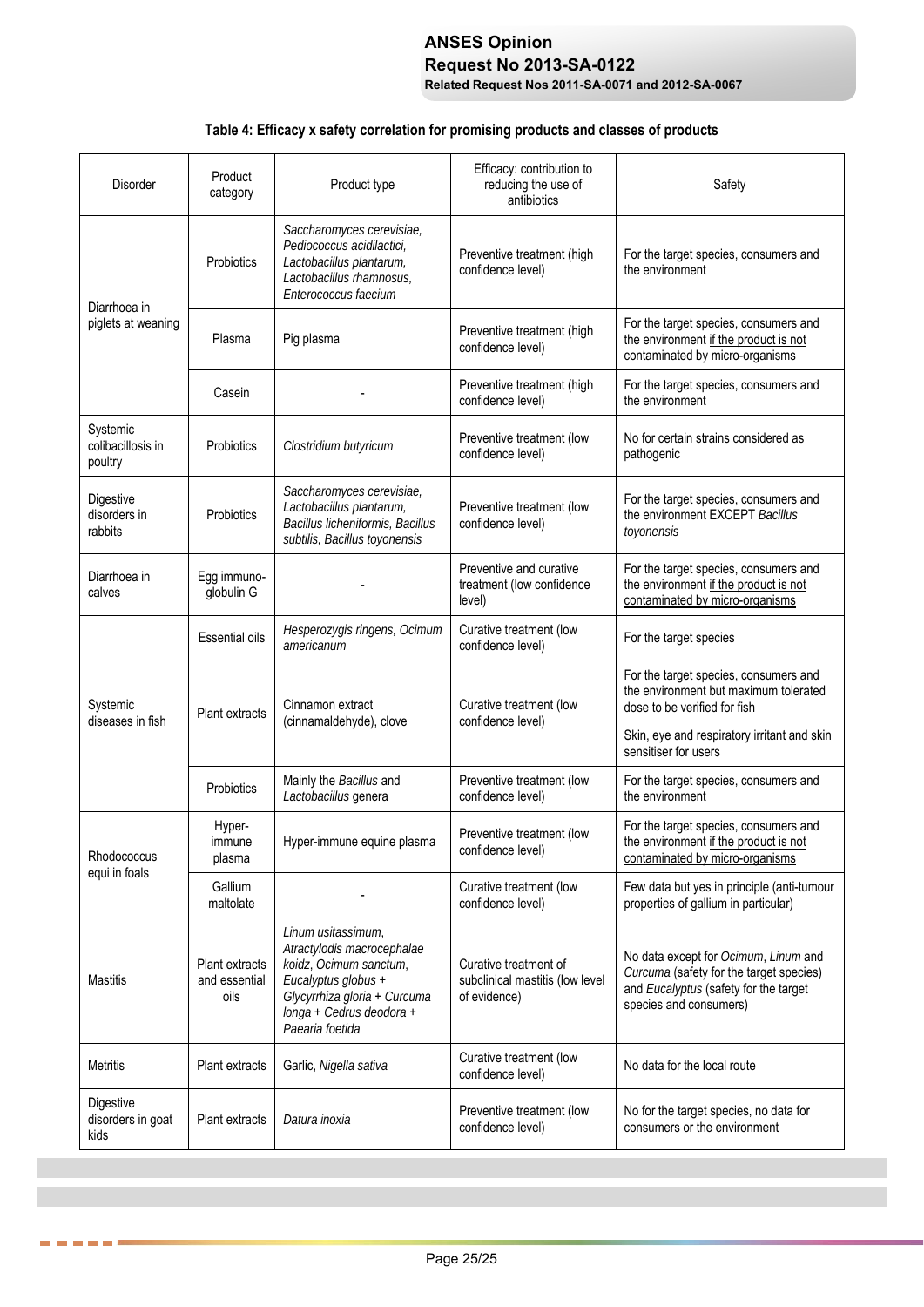# **ANSES Opinion Request No 2013-SA-0122**

**Related Request Nos 2011-SA-0071 and 2012-SA-0067**

## **ANNEX 2: EXAMPLE OF IMPLEMENTING THE PUBLICATION ASSESSMENT METHODOLOGY**

# **Digestive disorders in piglets at weaning**

# **Analysis grid for publications and comments**

## **Table 1: Analysis of publications relating to digestive disorders in piglets at weaning (two-page table ↔)**

| Preventive/cura-<br>tive approach | Publication<br>reference | Animal<br>species | Targeted disease,<br>function                     | Measured<br>variable(s)       | Variable's level<br>of relevance | Product class | Product substance(s)<br>or strain(s)                                              | Study conditions                                                                                                                                                                                                                                                                                                                                          |
|-----------------------------------|--------------------------|-------------------|---------------------------------------------------|-------------------------------|----------------------------------|---------------|-----------------------------------------------------------------------------------|-----------------------------------------------------------------------------------------------------------------------------------------------------------------------------------------------------------------------------------------------------------------------------------------------------------------------------------------------------------|
| Preventive                        | Gebru et al.,<br>2010    | Pigs              | Digestive<br>disorders<br>Salmonella<br>excretion | Salmonella<br>count in faeces | $**$                             | Probiotic     | Lactobacillus<br>plantarum                                                        | Experimental infection with Salmonella Typhimurium<br>Products distributed in feed, 2 weeks before and 2<br>weeks after experimental infection<br>1 untreated control batch;<br>1 batch receiving 100mg/kg of chlortetracycline;<br>1 batch receiving 6.5.10 <sup>5</sup> CFU/kg feed of<br>L. Plantarum                                                  |
| Preventive                        | Gebru et al.,<br>2010    | Pigs              | Digestive<br>disorders<br>Salmonella<br>excretion | Salmonella<br>count in faeces | $***$                            | Probiotic     | Soya fermented with<br><b>Bacillus subtilis</b>                                   | Experimental infection with Salmonella Typhimurium<br>Products distributed in feed, 2 weeks before and 2<br>weeks after experimental infection<br>1 untreated control batch;<br>1 batch receiving 100mg/kg of chlortetracycline;<br>1 batch receiving 5% of the product in feed                                                                           |
| Preventive and<br>curative        | Trevisi et al.,<br>2015  | Pigs              | Digestive<br>disorders                            | Faecal score                  | ***                              | Probiotic     | Saccharomyces<br>cerevisiae (SCC)                                                 | Experimental infection with E. coli F4ac, 7 days post-<br>weaning<br>55 pigs at weaning at 24 days divided into 5 groups:<br>untreated control, colistin (1 g/kg feed), SCC 5.10 <sup>8</sup><br>CFU/kg feed for 21 days, SCC 5.10 <sup>8</sup> CFU/kg from day 7 to                                                                                      |
|                                   |                          |                   |                                                   | Mortality                     | ***                              |               |                                                                                   | day 11, one shot of 2. 10 <sup>9</sup> CFU of SCC on the first day of<br>diarrhoea.                                                                                                                                                                                                                                                                       |
| Preventive                        | Lebon et al.,<br>2010    | Pigs              | Digestive<br>disorders                            | E. coli<br>count              | $**$                             | Probiotic     | Saccharomyces<br>cerevisiae boulardii<br>(SCB) + Pediococcus<br>acidilactici (PA) | Spontaneous infection (weaning conditions).<br>Eight weaned piglets divided into 2 batches:<br>the untreated control batch and a batch receiving feed<br>supplemented with $10^9$ CFU/kg feed of SCB for 6 weeks<br>and then feed supplemented with PA for 3 weeks.<br>Note that no pigs showed clinical signs in the weaning<br>conditions of the study. |
| Preventive                        | Kiarie et al.,<br>2012   | Pigs              | Digestive<br>disorders                            | Faecal score                  | ***                              | Probiotic     | Saccharomyces<br>cerevisiae (SC)                                                  | Experimental infection: Ciprofloxacin-resistant E. coli<br>K88 on day 7.<br>90 pigs divided into groups of 3 in 5 pens per<br>treatment, 6 treatments:<br>Batch 1 = untreated control, Batch 2 = SC 0.2%, Batch 3 =<br>antibiotics (chlortetracycline 0.04% + tiamulin 0.004%),<br>Batches 4-5-6: antibiotics + 0.1, 0.2 or 0.4% SC                       |
| Preventive                        | Trckova et al.<br>1992   | Pigs              | Digestive<br>disorders                            | IgA: piglet<br>serum          | $***$                            | Probiotic     | Saccharomyces<br>cerevisiae                                                       | Experimental infection: inoculation with E. Coli<br>O149:K88 the day after weaning.<br>Treatment of sows at the end of gestation and during<br>lactation and of piglets at birth (1g, bolus 3 times a<br>week) and during post-weaning. Untreated control.                                                                                                |
| Preventive                        | Hancox et al.,<br>2013   | Pigs              | Digestive<br>disorders                            | Diarrhoea score               | ***                              | Probiotic     | Saccharomyces<br>cerevisiae                                                       | Spontaneous infection.<br>Monitoring of neo-natal diarrhoea.<br>Administration of a bolus on the day of birth for the<br>treated batch                                                                                                                                                                                                                    |
| Preventive                        | Zanello et al.,<br>2013  | Pigs              | Digestive<br>disorders                            | Incidence of<br>diarrhoea     | ***                              | Probiotic     | Saccharomyces<br>cerevisiae (SC)                                                  | Natural conditions.<br>Monitoring of neo-natal diarrhoea.<br>The piglets received no solid feed.<br>The sows received the product in feed from 86 days of<br>gestation and during lactation<br>SC: 0.5 or 5 ppm of each of the Sc01, Sc02 and Sb03<br>strains                                                                                             |

**. . . .** .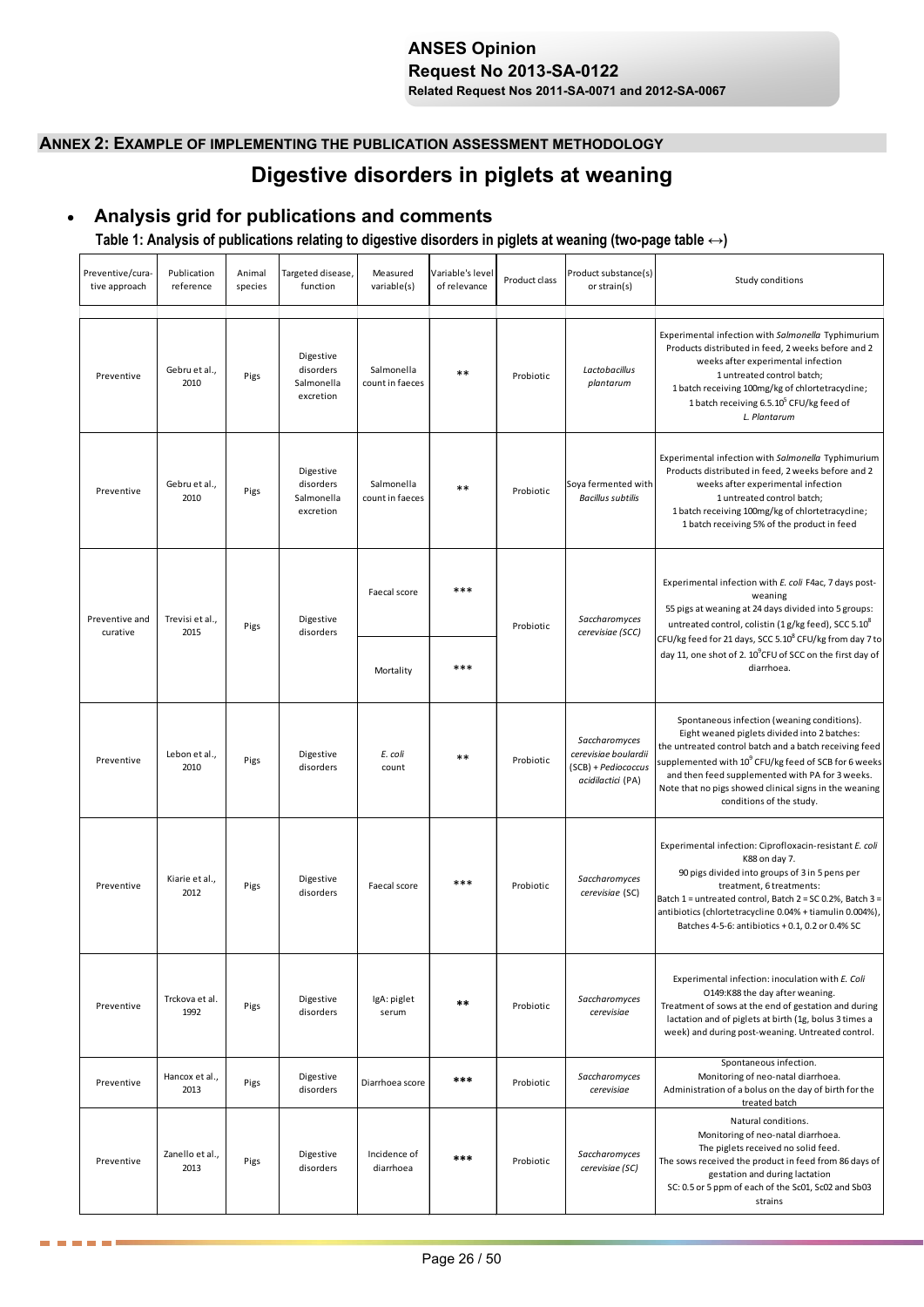| no. 1                            | Basis of comparison Nature of the effect<br>(S/NS) | Magnitude of the<br>effect if S                                        | Basis of comparison<br>no. 2 | Nature of the<br>effect<br>(S/NS) | Magnitude of the<br>effect if S                                                                                                     | Conclusion                                                                                                         | Methodolo<br>gical score |
|----------------------------------|----------------------------------------------------|------------------------------------------------------------------------|------------------------------|-----------------------------------|-------------------------------------------------------------------------------------------------------------------------------------|--------------------------------------------------------------------------------------------------------------------|--------------------------|
| Product vs untreated<br>control  | S                                                  | Low at 6 days<br>Average 14 days<br>post-challenge                     | Product vs antibiotic        | Sat 6 days<br>NS at 14 days       | Product vs<br>antibiotic effects<br>not different at<br>14 days                                                                     | Contributes to<br>reducing the use of<br>antibiotics                                                               | 2                        |
| Product vs untreated<br>control  | S                                                  | Average at 6 days<br>High 14 days post-<br>challenge                   | Product vs antibiotic        | NS at 6 days<br>$S+$ at 14 days   | Product vs<br>antibiotic effects<br>not different at 6<br>days and greater<br>effect with<br>product vs<br>antibiotic at 14<br>days | Contributes to<br>reducing the use of<br>antibiotics                                                               | $\overline{2}$           |
| Product vs untreated<br>control  | S                                                  | For all conditions<br>Low S for the 21-day                             | Products vs<br>antibiotics   | ΝS                                | The comparison<br>is relevant with<br>the negative<br>control but<br>complicated with<br>colistin (NS<br>differences but            | Prevents the disease<br>Severe model: 70%<br>mortality for the<br>untreated controls. SCC<br>is most effective for | $\mathbf{1}$             |
|                                  | S                                                  | distribution.<br>NS for the other<br>conditions                        |                              |                                   | with no<br>demonstration of<br>equivalence)                                                                                         | prevention                                                                                                         |                          |
| Product vs untreated<br>control  | S                                                  |                                                                        |                              |                                   |                                                                                                                                     | Prevents the disease                                                                                               | Δ                        |
| Products vs<br>untreated control | S with 0.2% SC                                     | Moderate<br>magnitude                                                  |                              |                                   |                                                                                                                                     | Prevents the disease                                                                                               | $\mathbf{1}$             |
| Product vs untreated<br>control  | S in sows<br>and/or piglets                        | Modest effect                                                          |                              |                                   |                                                                                                                                     | Prevents the disease                                                                                               | $\overline{2}$           |
| Product vs untreated<br>control  | S                                                  | Significant but modest<br>effect: diarrhoea<br>persisted until day 7.  |                              |                                   |                                                                                                                                     | Prevents the disease                                                                                               | $\overline{2}$           |
| Product vs untreated<br>control  | NS.                                                | Non-significant<br>tendency to reduce<br>the incidence of<br>diarrhoea |                              |                                   |                                                                                                                                     | Does not prevent the<br>disease                                                                                    | 3                        |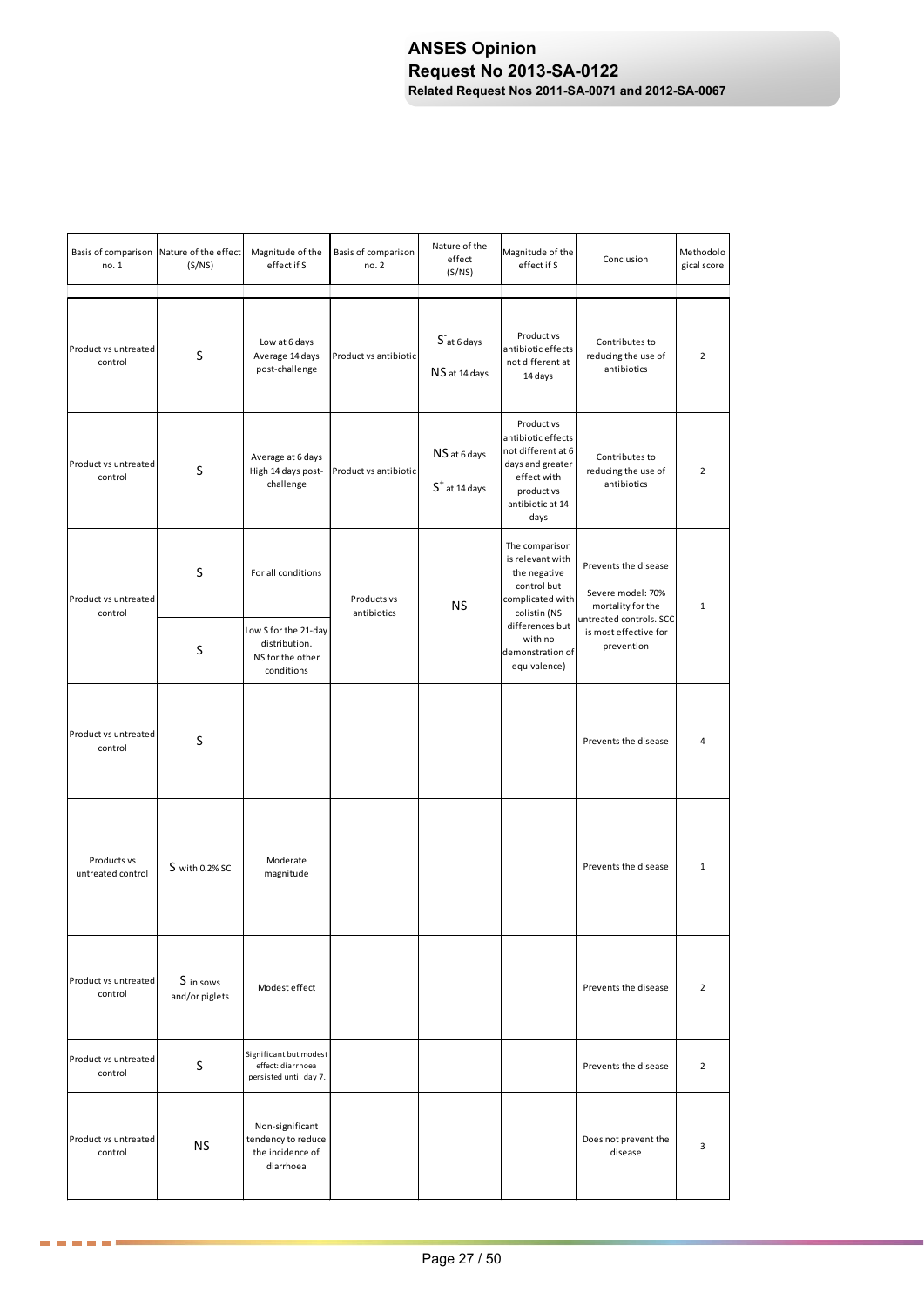# **ANSES Opinion Request No 2013-SA-0122**

**Related Request Nos 2011-SA-0071 and 2012-SA-0067**

| Preventive/cura-<br>tive approach | Publication<br>reference     | Animal<br>species | Targeted disease,<br>function | Measured<br>variable(s)                                         | The variable's<br>level of<br>relevance | Product class                             | Product substance(s)<br>or strain(s)                                   | Study conditions                                                                                                                                                                                                                                                                                                                                                                                                                                                                                                                           |
|-----------------------------------|------------------------------|-------------------|-------------------------------|-----------------------------------------------------------------|-----------------------------------------|-------------------------------------------|------------------------------------------------------------------------|--------------------------------------------------------------------------------------------------------------------------------------------------------------------------------------------------------------------------------------------------------------------------------------------------------------------------------------------------------------------------------------------------------------------------------------------------------------------------------------------------------------------------------------------|
| Preventive                        | Jin et al., 2016             | Pigs              | Digestive<br>disorders        | Rate of<br>diarrhoea                                            | ***                                     | Probiotic and<br>Antimicrobial            | Bacillus subtilis and<br>plectasin                                     | Spontaneous infection<br>24 pigs at weaning at 24 days divided into 4 groups:<br>Batch 1 = untreated control,<br>Batch 2 = colistin 60 mg/kg,                                                                                                                                                                                                                                                                                                                                                                                              |
|                                   |                              |                   |                               | ADG                                                             | $***$                                   | peptide                                   |                                                                        | Batch $3 =$ Bacillus subtilis > $10^{9}$ CFU,<br>Batch 4 = plectasin 60 mg/kg, monitored for 21 days                                                                                                                                                                                                                                                                                                                                                                                                                                       |
| Preventive                        | Kiers et al.,<br>2003        | Pigs              | Digestive<br>disorders        | Diarrhoea<br>(incidence,<br>severity,<br>duration)              | $***$                                   | Fermented raw<br>material<br>(probiotic?) | Soya fermented with<br>Bacillus subtilis or<br>Rhizopus<br>microsporus | Experimental infection with E. coli K88 (per os). Study<br>undertaken for 4 weeks, challenge 2 days post-<br>weaning. Products distributed in feed, before and<br>after the challenge. 96 weaned piglets divided into 4<br>batches:<br>- batch 1: feed containing toasted soybeans, acting as<br>control<br>- batch 2: feed containing soybeans fermented with<br>Rhizopus microsporus<br>- batch 3: feed containing soybeans fermented with<br><b>Bacillus subtilis</b><br>- batch 4: feed containing hulled and cooked whole<br>soybeans |
|                                   |                              |                   |                               |                                                                 |                                         |                                           |                                                                        |                                                                                                                                                                                                                                                                                                                                                                                                                                                                                                                                            |
|                                   |                              |                   | Digestive                     | Faecal<br>consistency<br>Incidence of                           | ***<br>***                              |                                           | Chitooligo-                                                            | Experimental infection with Escherichia coli K88 (per<br>os). Product distributed in feed, before and after the<br>challenge. 72 piglets divided into 4 batches:<br>batch 1 = non-contaminated, non-supplemented feed<br>batch 2 = contaminated, non-supplemented feed                                                                                                                                                                                                                                                                     |
| Preventive                        | Liu et al., 2010             | Pigs              | disorders                     | diarrhoea<br>E. coli<br>quantification                          | $***$                                   | Prebiotic                                 | saccharide                                                             | batch 3 = contaminated feed supplemented with the<br>product (160 mg)<br>batch 4 = contaminated feed supplemented with an<br>antibiotic (Cyadox 100 mg/kg)                                                                                                                                                                                                                                                                                                                                                                                 |
| Preventive                        | Zhou et al.,<br>2012         | Pigs              | Digestive<br>disorders        | Incidence of<br>diarrhoea                                       | $***$                                   | Prebiotic                                 | Chitooligo-<br>saccharides                                             | Natural infection.<br>120 weaned piglets divided into 4 batches:<br>batch 1: untreated control<br>batch 2: control with antibiotics                                                                                                                                                                                                                                                                                                                                                                                                        |
|                                   |                              |                   |                               | Diarrhoea score                                                 | ***                                     |                                           |                                                                        | batch 3: feed with 1g/kg feed of product<br>batch 4: feed with 2g/kg feed of product                                                                                                                                                                                                                                                                                                                                                                                                                                                       |
|                                   |                              |                   |                               |                                                                 |                                         |                                           |                                                                        |                                                                                                                                                                                                                                                                                                                                                                                                                                                                                                                                            |
| Preventive                        | Owusu-Asiedu<br>et al., 2003 | Pigs              | Digestive<br>disorders        | Mortality                                                       | ***                                     |                                           | Pig plasma/<br>egg yolk antibody<br>(hens immunised against            | Experimental infection with E. coli K88 (per os). Study<br>undertaken for 14 days, challenge at 7 days. Products<br>distributed in feed, before and after the challenge. 90 weaned<br>piglets (early weaning) divided into 6 batches:<br>- batch 1: feed containing pea protein isolate, acting as<br>control<br>- batch 2: feed containing pea protein isolate + egg yolk Ab<br>- batch 3: feed containing pig plasma, with no pea protein                                                                                                |
|                                   |                              |                   |                               | Diarrhoea score                                                 | $***$                                   |                                           | ETEC K88)/other products                                               | isolate<br>batch 4: feed containing pea protein isolate + fumaric acid<br>- batch 5: feed containing pea protein isolate + antibiotic<br>(Carbadox)<br>- batch 6: feed containing pea protein isolate + zinc oxide                                                                                                                                                                                                                                                                                                                         |
| Preventive                        | Peace et al.,<br>2011        | Pigs              | Digestive<br>disorders        | Diarrhoea score                                                 | $***$                                   |                                           | Dried pig plasma                                                       | Spontaneous infection.<br>48 pigs divided into 3 batches, monitored for 2 weeks<br>post-weaning (18 days)<br>Batch 1 = untreated control<br>Batch 2 = feed containing 2.5% plasma<br>Batch 3 = feed containing 5% plasma                                                                                                                                                                                                                                                                                                                   |
| Preventive                        | Maribo H, 2009               | Pigs              | Digestive<br>disorders        | Reduction in the<br>number of days<br>of diarrhoea<br>treatment | $***$                                   |                                           | Pig plasma                                                             | Spontaneous infection. 2 tests: one with 440 piglets,<br>the other with 288 piglets.<br>Weaning at 26 days.<br>Batch 1 = untreated control<br>Batch 2 = feed with 5% plasma<br>Batch 3 = feed with 2500 pm zinc oxide<br>Batch 4 = feed with 5% plasma + 2500 ppm zinc oxide                                                                                                                                                                                                                                                               |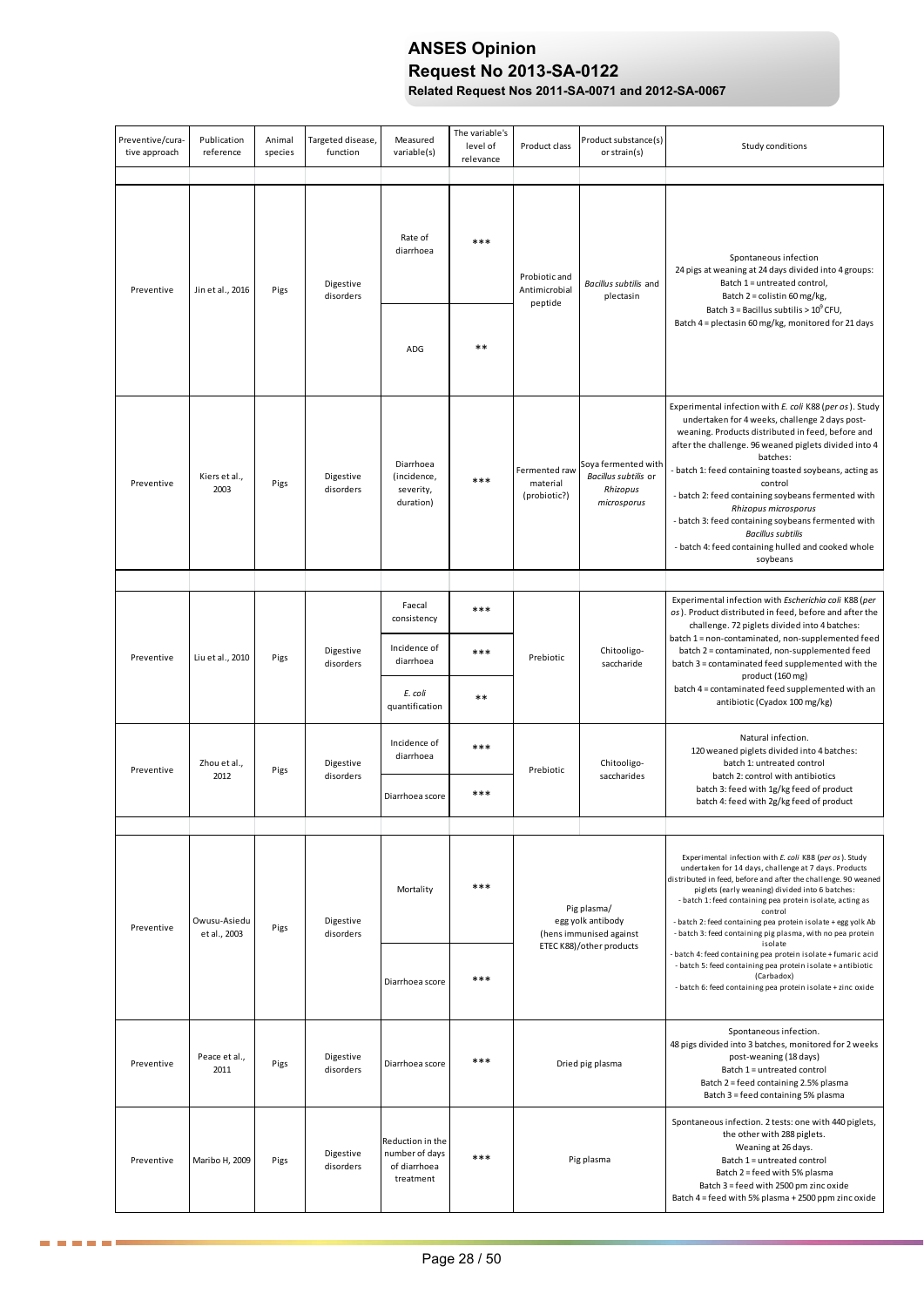# **ANSES Opinion Request No 2013-SA-0122**

**Related Request Nos 2011-SA-0071 and 2012-SA-0067**

| Basis of comparison Nature of the effect<br>no. 1 | (S/NS)                                                                                                                                                                        | Magnitude of the<br>effect if S                                                                                                                                                                                                      | Basis of comparison<br>no. 2 | Nature of the<br>effect<br>(S/NS)                                                                                                                                                                                                      | Magnitude of the<br>effect if S                                                                                                | Conclusion                                                                                                    | Methodolo<br>gical score |
|---------------------------------------------------|-------------------------------------------------------------------------------------------------------------------------------------------------------------------------------|--------------------------------------------------------------------------------------------------------------------------------------------------------------------------------------------------------------------------------------|------------------------------|----------------------------------------------------------------------------------------------------------------------------------------------------------------------------------------------------------------------------------------|--------------------------------------------------------------------------------------------------------------------------------|---------------------------------------------------------------------------------------------------------------|--------------------------|
| Products vs<br>untreated control                  | 70% reduction with<br>plectasin and<br>colistin, 30% with B.<br>subtilis but no<br>statistical analysis<br>for this parameter<br>NS for <i>B.</i> subtilis<br>S for plectasin |                                                                                                                                                                                                                                      | Products vs<br>antibiotic    | Equivalent to the<br>antibiotic with<br>plectasin<br>Lesser effect than<br>the antibiotic with<br><b>B.</b> subtilis<br>No statistical<br>analysis for this<br>parameter<br>S <sup>-</sup> for <i>B</i> . subtilis<br>NS for plectasin | Effect equivalent to<br>that of the<br>antibiotic for<br>plectasin. Lesser<br>effect than the<br>antibiotic for B.<br>Subtilis | Contributes to<br>reducing the use of<br>antibiotics for plectasin<br>Prevents the disease<br>for B. subtilis | $\mathbf{1}$             |
| Products vs<br>untreated control                  | S                                                                                                                                                                             | Statistically<br>significant decrease<br>in the severity of<br>diarrhoea for the<br>batch with Rhizopus<br>Decrease in the<br>incidence and<br>duration of<br>diarrhoea, but not<br>significant for the 3<br>experimental<br>batches |                              |                                                                                                                                                                                                                                        |                                                                                                                                | Prevents the disease<br>for soya fermented<br>with Rhizopus<br>microsporus                                    | $\overline{2}$           |
|                                                   |                                                                                                                                                                               |                                                                                                                                                                                                                                      |                              |                                                                                                                                                                                                                                        |                                                                                                                                |                                                                                                               |                          |
|                                                   | S                                                                                                                                                                             | Low                                                                                                                                                                                                                                  |                              |                                                                                                                                                                                                                                        |                                                                                                                                |                                                                                                               |                          |
| Product vs untreated<br>control                   | S                                                                                                                                                                             |                                                                                                                                                                                                                                      | Product vs antibiotic        | ΝS                                                                                                                                                                                                                                     | Product vs<br>antibiotic effects<br>not different                                                                              | Contributes to<br>reducing the use of<br>antibiotics                                                          | $\overline{2}$           |
|                                                   | S                                                                                                                                                                             | S in the caecum                                                                                                                                                                                                                      |                              |                                                                                                                                                                                                                                        |                                                                                                                                |                                                                                                               |                          |
| Products vs<br>untreated control                  | S                                                                                                                                                                             | For the 2 tested<br>doses                                                                                                                                                                                                            | Products vs<br>antibiotics   | <b>NS</b>                                                                                                                                                                                                                              | Product vs<br>antibiotic effects<br>not different                                                                              | Contributes to<br>reducing the use of<br>antibiotics                                                          | $\mathbf{1}$             |
|                                                   |                                                                                                                                                                               |                                                                                                                                                                                                                                      |                              |                                                                                                                                                                                                                                        |                                                                                                                                |                                                                                                               |                          |
| Products vs<br>untreated control                  | S                                                                                                                                                                             | All S compared to<br>batch 1                                                                                                                                                                                                         | Product vs antibiotic        | <b>NS</b>                                                                                                                                                                                                                              | Product vs<br>antibiotic effects<br>not different                                                                              | Contributes to<br>reducing the use of<br>antibiotics                                                          | $\overline{2}$           |
|                                                   | S                                                                                                                                                                             | All S compared to<br>batch 1                                                                                                                                                                                                         |                              |                                                                                                                                                                                                                                        |                                                                                                                                |                                                                                                               |                          |
| Product vs untreated<br>control                   | S                                                                                                                                                                             | Low                                                                                                                                                                                                                                  |                              |                                                                                                                                                                                                                                        |                                                                                                                                | Prevents the disease                                                                                          | $\overline{2}$           |
| Products vs<br>untreated control                  | S                                                                                                                                                                             | Low magnitude of<br>the effect on<br>diarrhoea and only<br>for the first 7 days<br>of life                                                                                                                                           |                              |                                                                                                                                                                                                                                        |                                                                                                                                | Prevents the disease                                                                                          | $\overline{2}$           |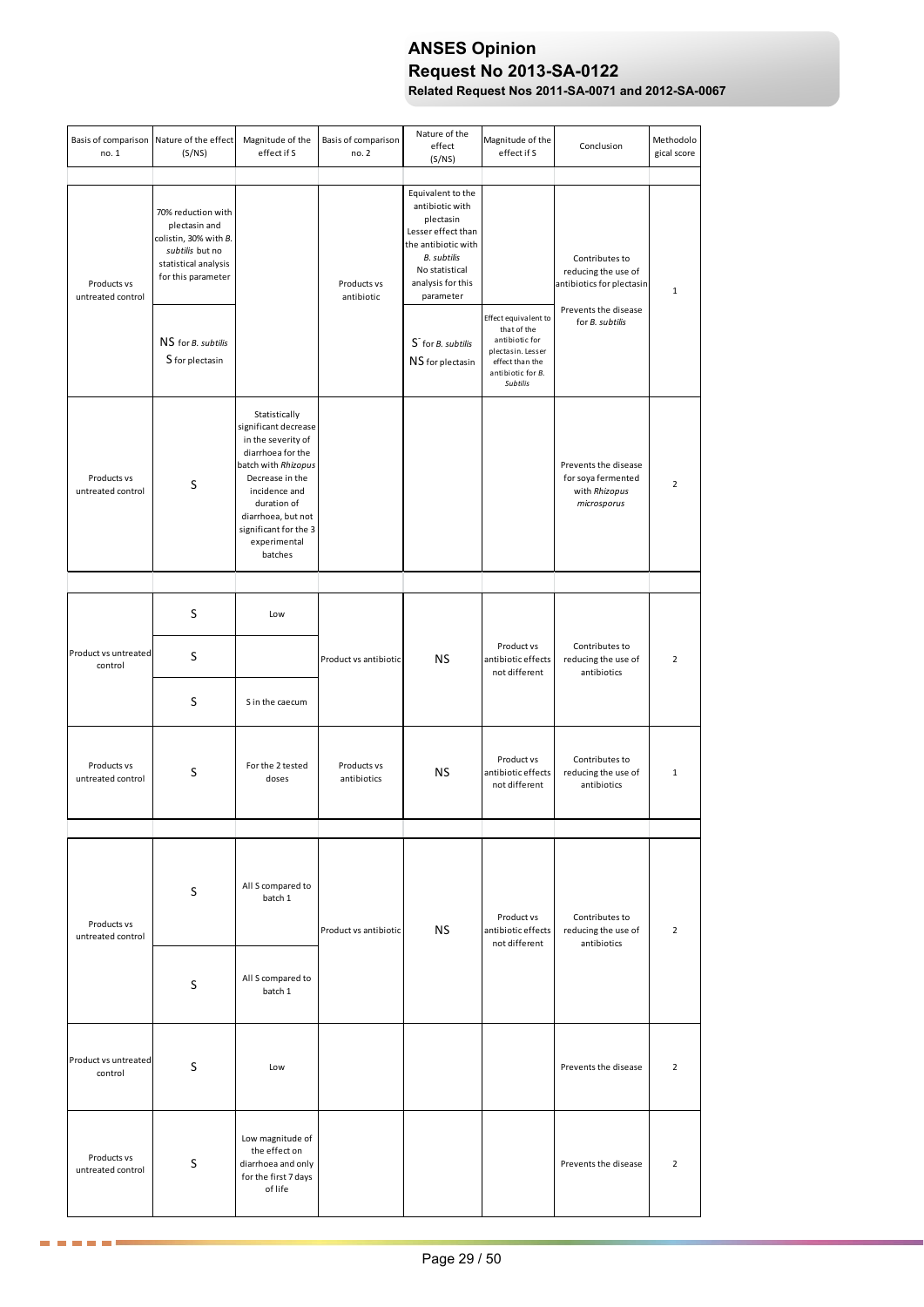| Preventive/cura-<br>tive approach | Publication<br>reference | Animal<br>species | <b>Targeted disease</b><br>function               | Measured<br>variable(s)                       | The variable's<br>level of<br>relevance | Product class          | Product substance(s)<br>or strain(s)                                                           | Study conditions                                                                                                                                                                                                                                                                                      | Basis of comparison Nature of the effect<br>no.1 | (S/NS)    | Magnitude of the<br>effect if S                      | Basis of comparison<br>no.2 | Nature of the<br>effect<br>(S/NS)              | Magnitude of the<br>effect if S               | Conclusion                                           | Methodolo<br>gical score |
|-----------------------------------|--------------------------|-------------------|---------------------------------------------------|-----------------------------------------------|-----------------------------------------|------------------------|------------------------------------------------------------------------------------------------|-------------------------------------------------------------------------------------------------------------------------------------------------------------------------------------------------------------------------------------------------------------------------------------------------------|--------------------------------------------------|-----------|------------------------------------------------------|-----------------------------|------------------------------------------------|-----------------------------------------------|------------------------------------------------------|--------------------------|
| Preventive                        | Gebru et al.<br>2010     | Pigs              | Digestive<br>disorders<br>Salmonella<br>excretion | Salmonella<br>count in faeces                 | $**$                                    | Organic acids          | Mixture containing<br>20% citric ac.<br>20% fumaric ac.<br>10% malic ac.<br>10% phosphoric ac. | Experimental infection with Salmonella Typhimurium<br>Products distributed in feed. 2 weeks before and 2<br>weeks after experimental infection<br>1 untreated control batch:<br>1 batch receiving 100mg/kg of chlortetracycline;<br>1 batch receiving 0.2% of the mixture of organic acids<br>in feed | Product vs untreated<br>control                  | S         | Average at 6 days<br>High 14 days post-<br>challenge | Product vs antibiotio       | NS at 6 days and antibiotic effects<br>14 days | Product vs<br>not different at<br>and 14 days | Contributes to<br>reducing the use of<br>antibiotics | $\overline{2}$           |
|                                   |                          |                   |                                                   |                                               |                                         |                        |                                                                                                |                                                                                                                                                                                                                                                                                                       |                                                  |           |                                                      |                             |                                                |                                               |                                                      |                          |
|                                   | Hermes et al.            |                   | Digestive                                         | Incidence of<br>diarrhoea                     | $***$                                   | Glvco-                 |                                                                                                | Experimental infection with E. coli K88.<br>Distribution of the product in feed 1 week before and<br>after the challenge                                                                                                                                                                              | Product vs untreated                             | <b>NS</b> | Qualitative<br>improvement                           |                             |                                                |                                               | Does not prevent the                                 |                          |
| Preventive                        | 2013                     | Pigs              | disorders                                         | Enterobacteriac<br>eae count in the<br>ileum  | $***$                                   | macropeptide           | Casein                                                                                         | Batch 1 = untreated challenged control<br>Batch 2 = untreated non-challenged control<br>Batch 3 = challenged, treated<br>Batch 4 = non-challenged, treated                                                                                                                                            | control                                          | <b>NS</b> |                                                      |                             |                                                |                                               | disease                                              | $\overline{2}$           |
|                                   |                          |                   |                                                   | Diarrhoea score                               | $***$                                   |                        |                                                                                                | Experimental infection with E. coli K88.<br>Distribution of the product in feed 1 week before and                                                                                                                                                                                                     |                                                  |           | Significant                                          |                             |                                                |                                               |                                                      |                          |
| Preventive                        | Rong et al.<br>2015      | Pigs              | Digestive<br>disorders                            | Enterobacteriac<br>eae count in<br>intestines | $***$                                   | Glvco-<br>macropeptide | Casein                                                                                         | after the challenge<br>Batch 1 = untreated challenged control<br>Batch 2 = untreated non-challenged control                                                                                                                                                                                           | Product vs untreated<br>control                  | S         | improvement only<br>after 7 days                     |                             |                                                |                                               | Prevents the disease                                 | $\overline{\phantom{a}}$ |
|                                   |                          |                   |                                                   |                                               |                                         |                        |                                                                                                |                                                                                                                                                                                                                                                                                                       |                                                  |           |                                                      |                             |                                                |                                               |                                                      |                          |
|                                   |                          |                   |                                                   | Diarrhoea score                               | $***$                                   |                        |                                                                                                |                                                                                                                                                                                                                                                                                                       |                                                  |           |                                                      |                             |                                                |                                               |                                                      |                          |
| Preventive                        | Bontempo et<br>al., 2014 | Pigs              | Digestive<br>disorders                            | Enterobacteriac<br>eae count in<br>faeces     | $***$                                   | Plant extract          | Green tea leaves +<br>pomegranate                                                              | Experimental infection with E. coli O149 during<br>treatment with products                                                                                                                                                                                                                            | Product vs untreated<br>control                  | S         |                                                      |                             |                                                |                                               | Prevents the disease                                 | $\overline{2}$           |
| Preventive                        | Hansen et al.<br>2014    | Pigs              | Digestive<br>disorders                            | Diarrhoea score                               | $***$                                   | Plant<br>extract       | or both together                                                                               | Lupin or chicory root Experimental infection with B. hyodysenteriae during Product vs untreated<br>treatment with products                                                                                                                                                                            | control                                          | S         |                                                      |                             |                                                |                                               | Prevents the disease                                 | 2                        |

The literature search was undertaken with the Google Scholar, PubMed and Web of Science search engines, using the following keywords: "diarrhoea" and ("pig or "swine") and ("alternatives to antibiotics" or "probiotic" or "prebiotic" or "plant" or "essential oil" or "organic acid"). A search by author was also conducted. For journal articles, some of the articles cited had not previously been identified but were found during the literature search.

This search gave rise to 146 publications from the last 10 years. Studies dealing with additives presented as alternatives to growth factor antibiotics were eliminated.

In the end, 36 publications were subject to the analytical method defined by the WG. There were relatively few scientific publications on alternative treatments to antibiotics in pigs.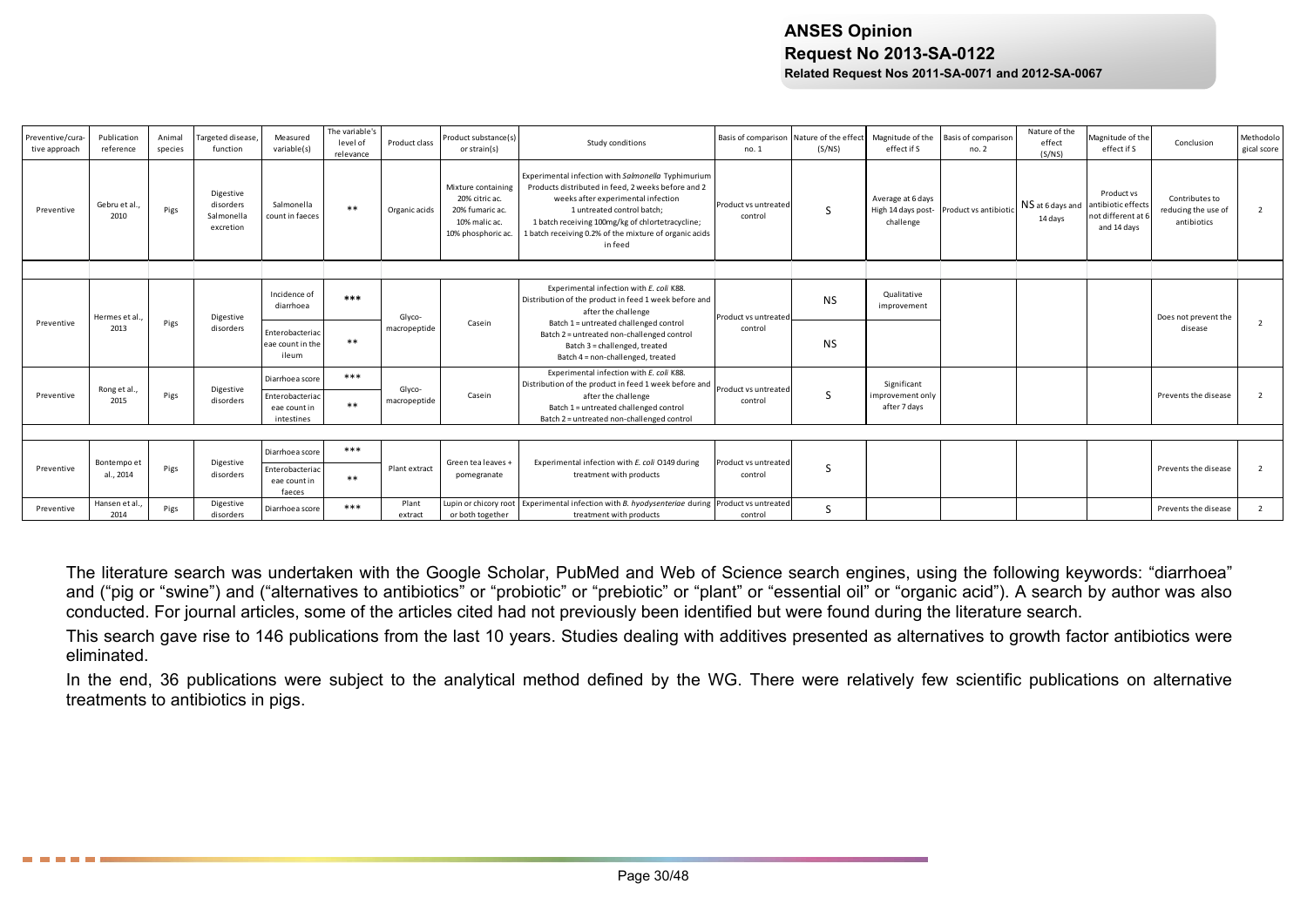# **ANSES Opinion Request No 2013-SA-0122**

# **Related Request Nos 2011-SA-0071 and 2012-SA-0067 Conclusions by class**

. . . . . .

o Essential oils (EOs) and plant extracts

The literature searches and sorting operations resulted in a very small number of publications providing data for only three products, of different types and with different roles (see Table 2). The ingestion of a mixture of green tea leaves and pomegranate skin (commercial mixture) in a study with experimental infection but no antibiotics had a significant effect on digestive tract health and thus offset the negative effects observed following *E. coli* infection in piglets at weaning (Bontempo *et al.*, 2014).

Regarding other digestive diseases in pigs, another study investigated the prevention of dysentery in piglets and compared two products: lupin seeds proved ineffective in limiting the negative effects of experimental infection with *Brachyspira hyodysenteriae*, whereas chicory root inulin provided protection against the development of dysentery (Hansen *et al.*, 2014).

|                                                                                                                                                                                                                                                               | Prevention/AB <sup>q</sup> summary table                 |             |                                                                                                                               | Prevention/control summary table                           |              |
|---------------------------------------------------------------------------------------------------------------------------------------------------------------------------------------------------------------------------------------------------------------|----------------------------------------------------------|-------------|-------------------------------------------------------------------------------------------------------------------------------|------------------------------------------------------------|--------------|
|                                                                                                                                                                                                                                                               |                                                          |             |                                                                                                                               |                                                            |              |
| No of pubs                                                                                                                                                                                                                                                    | Scores 1-2                                               | Scores 3-4  | No of pubs                                                                                                                    | Scores 1-2                                                 | Scores 3-4   |
| $S^+$ (P $>$ AB <sup>q</sup> )<br>and NS (P $\approx$<br>$AB^{q}$                                                                                                                                                                                             | 0                                                        | 0           | $S^{+} (P > C)$                                                                                                               | $\overline{2}$                                             | $\Omega$     |
| $S^{T}$ (P $\leq AB^{q}$ )                                                                                                                                                                                                                                    | $\mathbf 0$                                              | $\mathbf 0$ | NS ( $P \approx C$ ) and<br>S(P < C)                                                                                          | $\mathbf{1}$                                               | $\mathbf 0$  |
| S and NS do not lead to the same conclusions as for<br>comparisons with the control and S has been divided<br>into S <sup>+</sup> and S <sup>-</sup> depending on the positioning of test<br>product P compared to AB <sup>q</sup> or compared to the control | <b>Important!</b> For comparisons with AB <sup>q</sup> : |             | <b>Important!</b> A publication studying both<br>the effect compared to the negative<br>control and the effect compared to an | antibiotic should be counted twice:<br>once in each table. |              |
|                                                                                                                                                                                                                                                               | Curative/AB <sup>q</sup> summary table                   |             |                                                                                                                               | <b>Curative/control summary table</b>                      |              |
| No of pubs                                                                                                                                                                                                                                                    | Scores 1-2                                               | Scores 3-4  | No of pubs                                                                                                                    | Scores 1-2                                                 | Scores 3-4   |
| $S^{+}$ (P $>$ AB <sup>q</sup> )<br>and NS (P $\approx$<br>$AB^{q}$                                                                                                                                                                                           | $\mathbf 0$                                              | 0           | $S^{+} (P > C)$                                                                                                               | $\mathbf{0}$                                               | 0            |
| $S^{T}$ (P $\leq$ AB <sup>q</sup> )                                                                                                                                                                                                                           | 0                                                        | 0           | NS ( $P \approx C$ ) and<br>S(P < C)                                                                                          | $\mathbf{1}$                                               | $\mathbf{0}$ |

### **Table 2: Summary of publications involving EOs and plant extracts – diarrhoea in piglets**

In light of the few data identified in the scientific literature, the wide variety of products used in studies and their diverging results, it is not possible to draw a positive or negative conclusion as to a generic effect on diarrhoea in piglets at weaning for the class of essential oils and plant extracts, considered as a whole.

It should be noted that none of these studies made comparisons with a group treated with an antibiotic.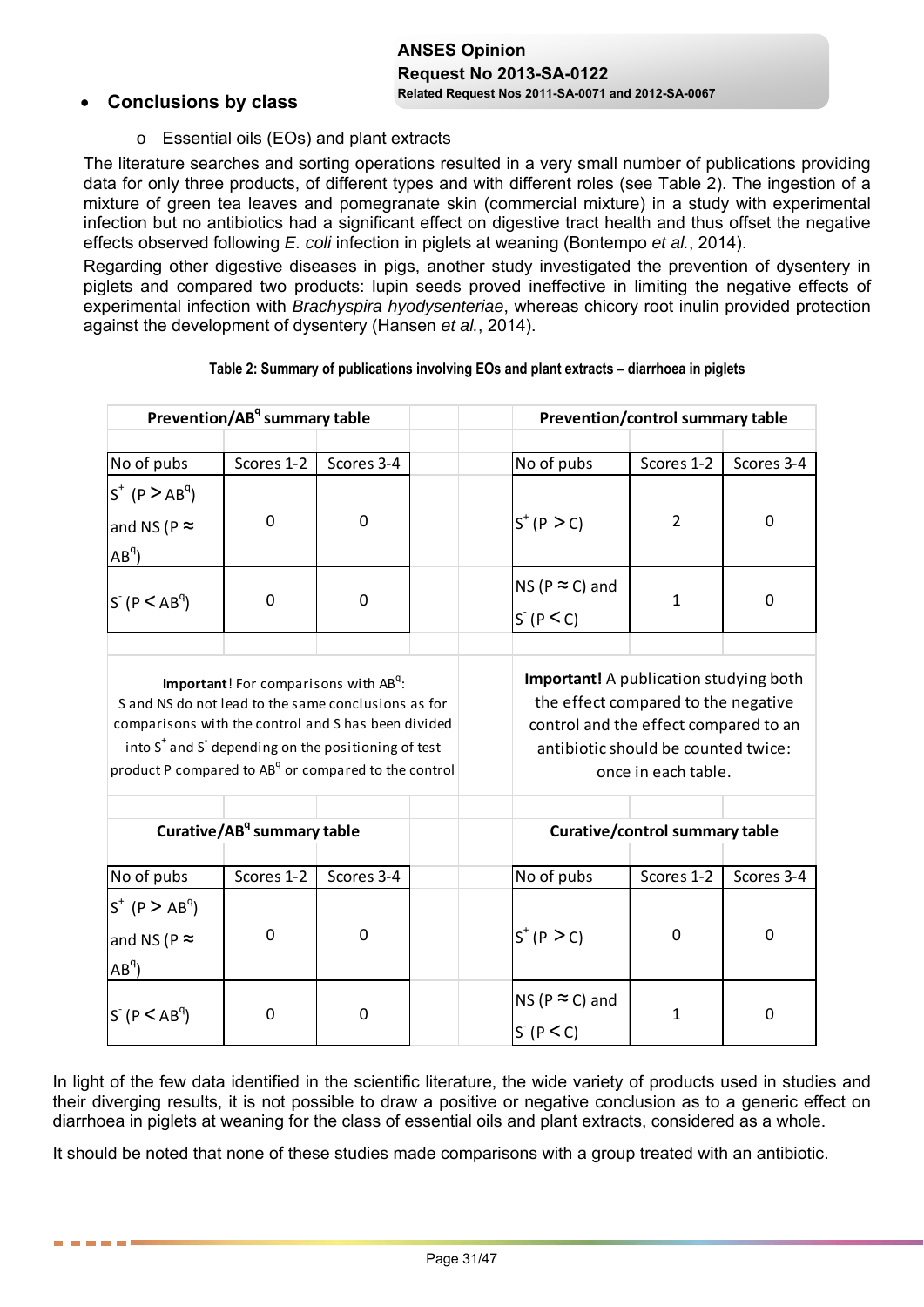### o Organic acids

Only one publication was selected for this category. Thus, it was not possible to analyse this class of products in greater detail.

### o Probiotics

| Table 3: Summary of publications involving probiotics - diarrhoea in piglets |
|------------------------------------------------------------------------------|
|------------------------------------------------------------------------------|

| Prevention/AB <sup>q</sup> summary table |                                          |            |              | Prevention/control summary table |            |
|------------------------------------------|------------------------------------------|------------|--------------|----------------------------------|------------|
|                                          |                                          |            |              |                                  |            |
| No of pubs                               | Scores 1-2                               | Scores 3-4 | No of pubs   | Scores 1-2                       | Scores 3-4 |
| $S^+$ (P $>$ AB <sup>q</sup> )           |                                          |            |              |                                  |            |
| and NS (P $\approx$                      | 3                                        | 0          | $S^+(P > C)$ |                                  |            |
| $AB^{q}$                                 |                                          |            |              |                                  |            |
| 0<br>$S(P < AB^q)$                       |                                          |            |              |                                  |            |
|                                          | NS (P $\approx$ C) and<br>S (P $\leq$ C) | 0          |              |                                  |            |
|                                          |                                          |            |              |                                  |            |

Ten publications were selected for this category. They tested several species of probiotics (*Saccharomyces cerevisiae, Bacillus subtilis, Pediococcus acidilactici, Lactobacillus plantarum*), sometimes in combination. Various strains were tested within a species. In addition, the administration protocols for the animals varied greatly in terms of the animals (sows or piglets) and the duration. Significant effects were demonstrated on reducing the shedding of pathogenic bacteria and in some cases on preventing diarrhoea at weaning. Overall (see Table 3), despite the heterogeneity of the protocols/results, it seems that this approach may contribute to reducing the use of antibiotics.

### o Prebiotics

------

Two publications were selected for prebiotics (chitooligosaccharides), with scores of 1-2, giving interesting results regarding the incidence of diarrhoea, the diarrhoea score and the shedding of *Escherichia coli*. Another, with a score of 3-4, was not selected due to a lack of relevant parameters measured during the study. Note that in one of these publications, the tested product was compared to antibiotics, but their dosage of use was insufficient, thus weakening the comparison.

The second publication established a decrease in the incidence of diarrhoea but did not compare chitooligosaccharides to an antibiotic. However, the tested product did not correct the negative effect of inoculation on growth (see Table 4).

| Prevention/AB <sup>q</sup> summary table                          |            |            |                                                      | Prevention/control summary table |            |  |  |
|-------------------------------------------------------------------|------------|------------|------------------------------------------------------|----------------------------------|------------|--|--|
| No of pubs                                                        | Scores 1-2 | Scores 3-4 | No of pubs                                           | Scores 1-2                       | Scores 3-4 |  |  |
| $S^+$ (P $>$ AB <sup>q</sup> )<br>and NS (P $\approx$<br>$AB^{q}$ |            | $\Omega$   | $S^+(P > C)$                                         |                                  |            |  |  |
| $S^{T}$ (P $\leq$ AB <sup>q</sup> )                               |            | 0          | NS (P $\approx$ C) and<br>S <sup>-</sup> (P $\lt$ C) | 0                                |            |  |  |

**Table 4: Summary of publications involving prebiotics – diarrhoea in piglets**

No conclusions can be drawn as to the preventive action of chitooligosaccharides based solely on this work.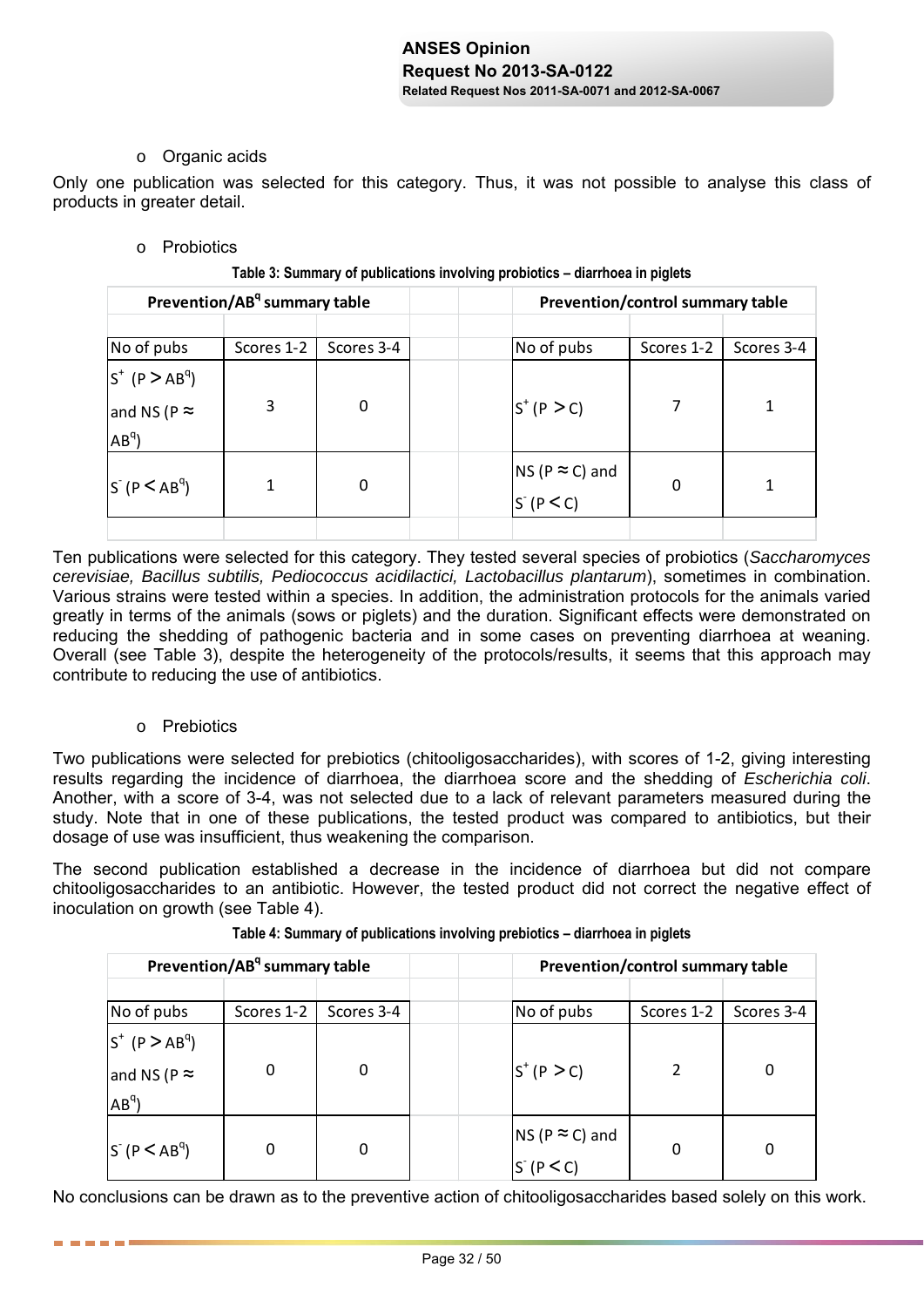# **Conclusions by product**

Some publications dealt with simple, clearly identified products, leading the experts to consider drawing conclusions not by class but by product, using the methodology described in Section 5.6. These products were casein and pig plasma.

o Casein

Two publications with scores of 1-2 were selected. They were controlled studies comparing untreated controls that were or were not inoculated with *Escherichia coli* K88. This product did not give the same results in the two publications, especially regarding parameters related to diarrhoea in piglets (see Table 5).

| Prevention/AB <sup>q</sup> summary table |            |             |                                                      | Prevention/control summary table |            |  |  |
|------------------------------------------|------------|-------------|------------------------------------------------------|----------------------------------|------------|--|--|
|                                          |            |             |                                                      |                                  |            |  |  |
| No of pubs                               | Scores 1-2 | Scores 3-4  | No of pubs                                           | Scores 1-2                       | Scores 3-4 |  |  |
| $S^+$ (P $>$ AB <sup>q</sup> )           |            |             |                                                      |                                  |            |  |  |
| and NS (P $\approx$                      | $\Omega$   | 0           | $S^{+} (P > C)$                                      |                                  |            |  |  |
| $AB^{q}$                                 |            |             |                                                      |                                  |            |  |  |
| $S(P < AB^q)$                            |            |             |                                                      |                                  |            |  |  |
|                                          |            | $\mathbf 0$ | NS (P $\approx$ C) and<br>S <sup>-</sup> (P $\lt$ C) |                                  |            |  |  |

**Table 5: Summary of publications involving casein – diarrhoea in piglets** 

Additional studies thus need to be undertaken to conclude as to the benefits of casein.

### o Pig plasma

The selected publications provided valuable input since they used relevant criteria: diarrhoea score and mortality (see Table 6). A comparison with an antibiotic suggested equivalent efficacy but the statistical power of the comparison was low.

| Prevention/AB <sup>q</sup> summary table |            |            |                                          | Prevention/control summary table |            |  |
|------------------------------------------|------------|------------|------------------------------------------|----------------------------------|------------|--|
|                                          |            |            |                                          |                                  |            |  |
| No of pubs                               | Scores 1-2 | Scores 3-4 | No of pubs                               | Scores 1-2                       | Scores 3-4 |  |
| $S^+$ (P $>$ AB <sup>q</sup> )           |            |            |                                          |                                  |            |  |
| and NS (P $\approx$<br>$AB^{q}$          |            | 0          | $S^+(P > C)$                             |                                  |            |  |
| $S(p < AB^q)$                            |            | 0          | NS (P $\approx$ C) and<br>S (P $\leq$ C) | 0                                |            |  |

**Table 6: Summary of publications involving pig plasma – diarrhoea in piglets** 

Regarding studies testing plasma (for prevention) not compared to an antibiotic, three publications were identified that had converging results. The application of the decision-making rule in Figure 3 (Annex 1) enabled a conclusion to be drawn with a high confidence level. As these were studies in comparison with an untreated control, the final conclusion for this product is as follows:

"*The available scientific data indicate that pig plasma prevents diarrhoea in piglets at weaning, with a high confidence level. However, given the small number of identified publications (only three), this conclusion remains dependent on the experimental conditions*".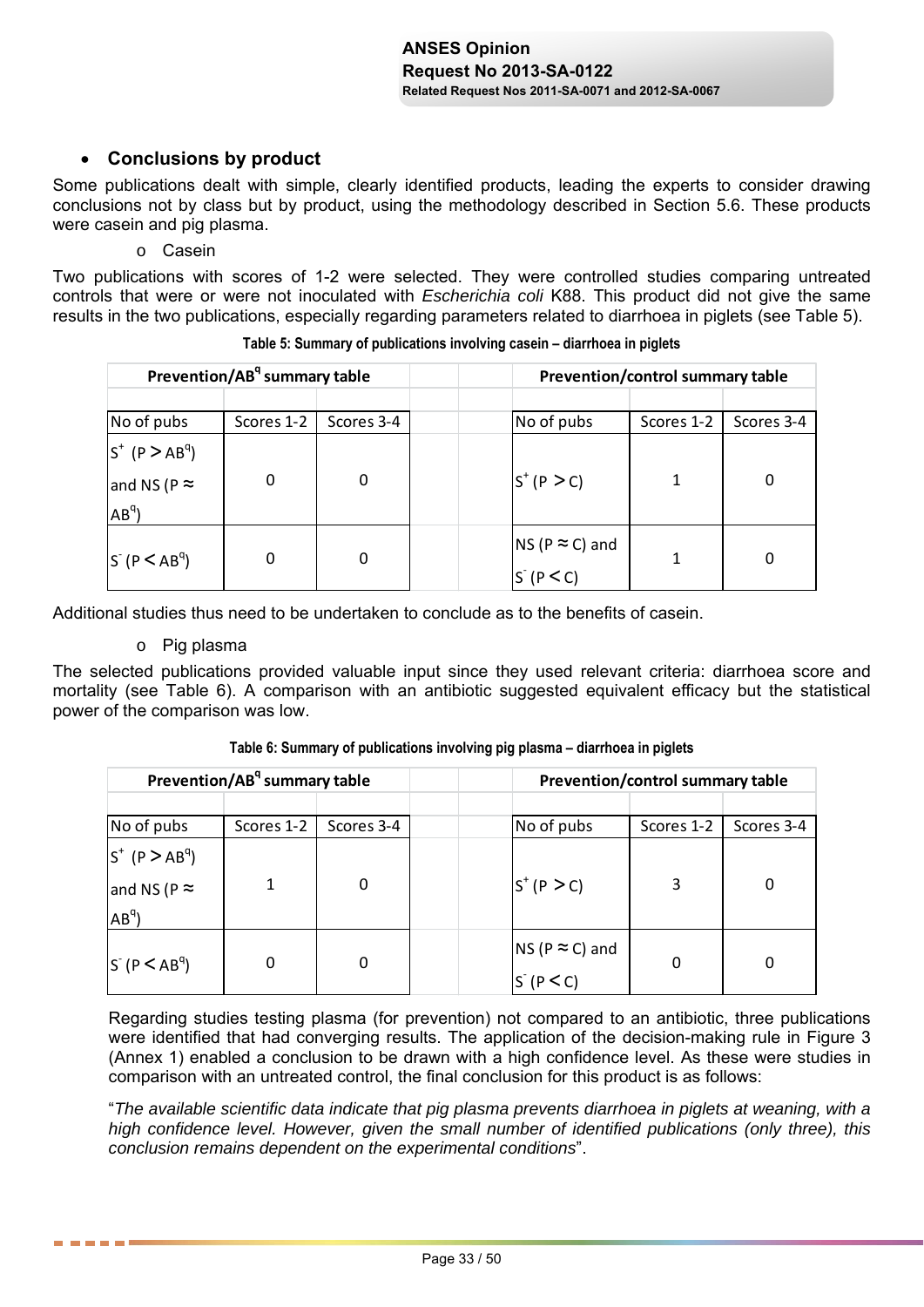#### **ANNEX 3: SAFETY OF COMPOUNDS POTENTIALLY LIMITING THE USE OF ANTIBIOTICS**

□ □ □ □ □ ■ **○** 

| Compound(s) or micro-<br>organism(s)  | Safety for the target<br>species                                           | Safety for users                                                       | Safety for<br>consumers                                          | Safety for the<br>environment | Reference                                                                                                                                                                                                    |
|---------------------------------------|----------------------------------------------------------------------------|------------------------------------------------------------------------|------------------------------------------------------------------|-------------------------------|--------------------------------------------------------------------------------------------------------------------------------------------------------------------------------------------------------------|
| Saccharomyces cerevisiae              | Yes (QPS - EFSA)                                                           |                                                                        | $Yes (QPS - EFSA)$                                               | $Yes (QPS - EFSA)$            | EFSA, 2016                                                                                                                                                                                                   |
| Saccharomyces cerevisiae<br>boulardii | Yes (QPS - EFSA)                                                           |                                                                        | Yes (QPS - EFSA)                                                 | Yes (QPS - EFSA)              | EFSA, 2016                                                                                                                                                                                                   |
| Debaryomyces hansenii                 | Yes (QPS - EFSA)                                                           |                                                                        | $Yes (QPS - EFSA)$                                               | Yes (QPS - EFSA)              | EFSA, 2016                                                                                                                                                                                                   |
| Candida deformans                     | Considered as low<br>pathogenic                                            | Considered as low<br>pathogenic                                        | Considered as low<br>pathogenic                                  | No data                       |                                                                                                                                                                                                              |
| Cryptococcus laurentii                | Considered as low<br>pathogenic                                            | Considered as low<br>pathogenic (isolated in<br>a lung abscess)        | Considered as low<br>pathogenic                                  | No data                       | https://en.wikipedia.org/wiki/Pathogenic_f<br>ungus (consulted on 23/02/17)                                                                                                                                  |
| Metschnikowia viticola                | No data                                                                    | No data                                                                | No data                                                          | No data                       |                                                                                                                                                                                                              |
| Rhodotorula mucilaginosa              | Few data but considered<br>by some as an emerging<br>pathogen              | Few data but<br>considered by some as<br>an emerging pathogen          | Few data but<br>considered by<br>some as an<br>emerging pathogen | No data                       | Deligios M, Fraumene C, Abbondio M,<br>Mannazzu I, Tanca A, Addis MF, Uzzau<br>S. Draft Genome Sequence of<br>Rhodotorula mucilaginosa, an Emergent<br>Opportunistic Pathogen. Genome<br>Announc. 2015, 3(2) |
| Yarowia lipolytica                    | No data                                                                    | Potentially pathogenic<br>in humans (rare<br>opportunistic infections) | Yeast naturally<br>found in cheese,<br>meat, etc.                | No data                       | Groenewald M, Boekhout T, Neuvéglise<br>C, Gaillardin C, van Dijck PWM, Wyss M.<br><b>Critical Reviews in Microbiology</b><br>2014;40(3):187-206                                                             |
| Lactobacillus plantarum               | Yes (QPS - EFSA)                                                           |                                                                        | Yes (QPS - EFSA)                                                 | Yes (QPS - EFSA)              | EFSA, 2016                                                                                                                                                                                                   |
| Lactococcus lactis                    | Yes (QPS - EFSA)                                                           |                                                                        | Yes (QPS - EFSA)                                                 | Yes (QPS - EFSA)              | EFSA, 2016                                                                                                                                                                                                   |
| Lactobacillus casei                   | Yes (QPS - EFSA)                                                           |                                                                        | $Yes (QPS - EFSA)$                                               | Yes (QPS - EFSA)              | EFSA, 2016                                                                                                                                                                                                   |
| Lactobacillus acidophilus             | Yes (QPS - EFSA)                                                           |                                                                        | Yes (QPS - EFSA)                                                 | Yes (QPS - EFSA)              | EFSA, 2016                                                                                                                                                                                                   |
| Lactobacillus reuteri                 | Yes (QPS - EFSA)                                                           |                                                                        | Yes (QPS - EFSA)                                                 | Yes (QPS - EFSA)              | EFSA, 2016                                                                                                                                                                                                   |
| Lactobacillus johnsonii               | Yes (QPS - EFSA)                                                           |                                                                        | Yes (QPS - EFSA)                                                 | Yes (QPS - EFSA)              | EFSA, 2016                                                                                                                                                                                                   |
| Lactobacillus rhamnosus               | Yes (QPS - EFSA)                                                           |                                                                        | Yes (QPS - EFSA)                                                 | Yes (QPS - EFSA)              | EFSA, 2016                                                                                                                                                                                                   |
| Lactobacillus sakei                   | Yes (QPS - EFSA)                                                           |                                                                        | Yes (QPS - EFSA)                                                 | $Yes (QPS - EFSA)$            | EFSA, 2016                                                                                                                                                                                                   |
| Leuconostoc mesenteroides             | Yes (QPS - EFSA)                                                           |                                                                        | Yes (QPS – EFSA)                                                 | Yes (QPS - EFSA)              | EFSA, 2016                                                                                                                                                                                                   |
| Lactobacillus pentosus                | Yes (QPS - EFSA)                                                           |                                                                        | Yes (QPS - EFSA)                                                 | Yes (QPS - EFSA)              | EFSA, 2016                                                                                                                                                                                                   |
| Lactobacillus acidophilus             | Yes (QPS - EFSA)                                                           |                                                                        | Yes (QPS - EFSA)                                                 | Yes (QPS - EFSA)              | EFSA, 2016                                                                                                                                                                                                   |
| Lactobacillus ruminis                 | Not QPS but phylogenetically similar to L. salivarius which has QPS status |                                                                        | Charalampopoulos D, Rastall RA.                                  |                               |                                                                                                                                                                                                              |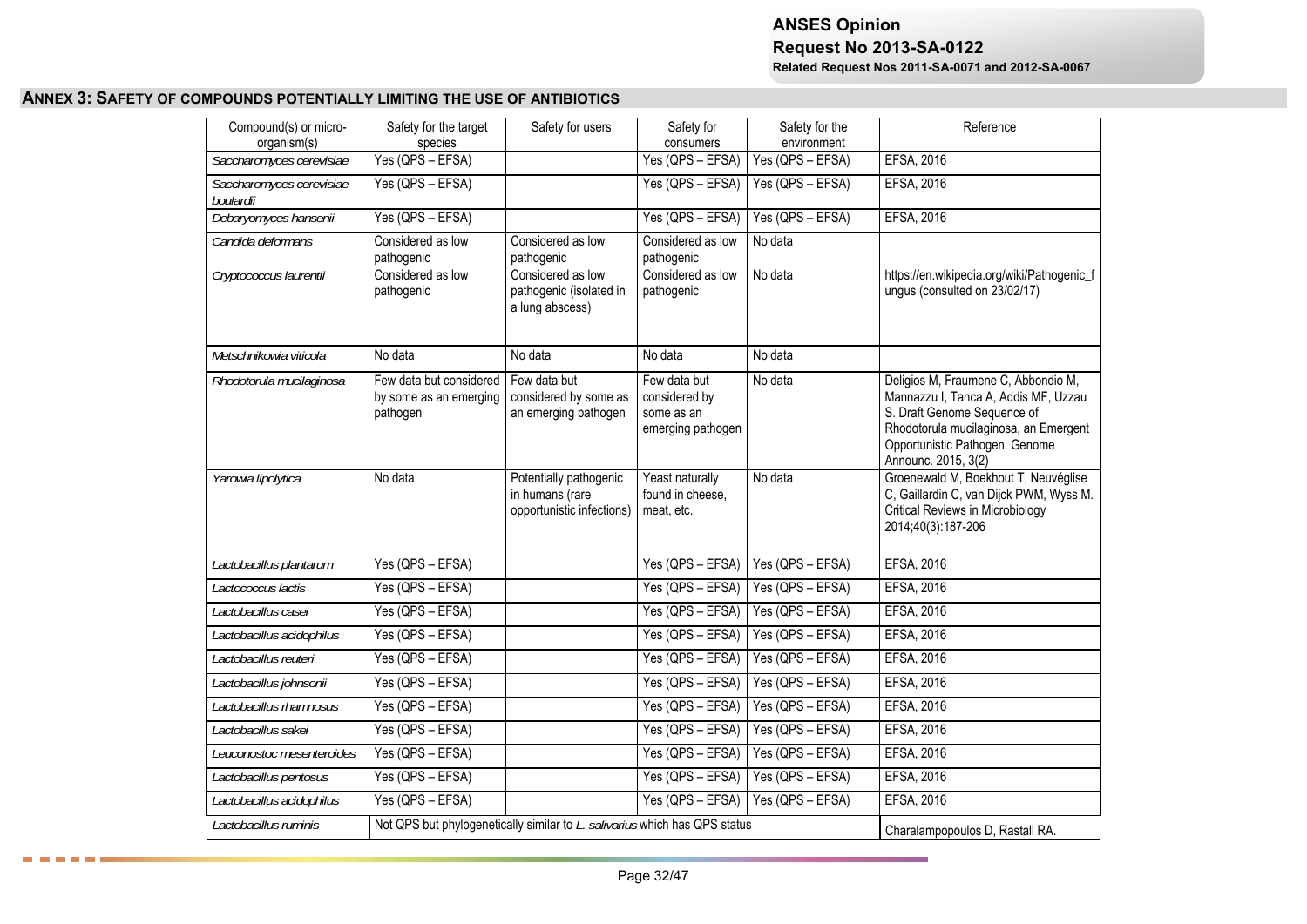| Lactobacillus equi                                 | Not QPS but phylogenetically similar to L. salivarius which has QPS status                                                                                                                                 | Prebiotics and Probiotics Science and<br>Technology, Volume 1, 2009, p 607              |                                                                        |                                                       |                                                                                       |
|----------------------------------------------------|------------------------------------------------------------------------------------------------------------------------------------------------------------------------------------------------------------|-----------------------------------------------------------------------------------------|------------------------------------------------------------------------|-------------------------------------------------------|---------------------------------------------------------------------------------------|
| Bifidobacterium animalis                           | Yes (QPS - EFSA)                                                                                                                                                                                           |                                                                                         | Yes (QPS - EFSA)                                                       | Yes (QPS - EFSA)                                      | EFSA, 2016                                                                            |
| Bifidobacterium bifidum                            | Yes (QPS - EFSA)                                                                                                                                                                                           |                                                                                         | Yes (QPS - EFSA)                                                       | Yes (QPS - EFSA)                                      | <b>EFSA, 2016</b>                                                                     |
| Bifidobacterium longum                             | Yes (QPS - EFSA)                                                                                                                                                                                           |                                                                                         | Yes (QPS - EFSA)                                                       | Yes (QPS - EFSA)                                      | EFSA, 2016                                                                            |
| Bifidobacterium<br>pseudolongum                    | Yes (QPS - EFSA) for<br>Bifidobacterium longum                                                                                                                                                             |                                                                                         | Yes (QPS - EFSA)<br>for Bifidobacterium<br>longum                      | Yes (QPS - EFSA) for<br>Bifidobacterium longum        | EFSA, 2016                                                                            |
| <b>Bacillus licheniformis</b>                      | Yes (QPS - EFSA)                                                                                                                                                                                           |                                                                                         | Yes (QPS - EFSA)                                                       | Yes (QPS - EFSA)                                      | EFSA, 2016                                                                            |
| Bacillus coagulans (=<br>lactobacillus sporogenes) | Yes (QPS - EFSA)                                                                                                                                                                                           |                                                                                         | Yes (QPS - EFSA)                                                       | Yes (QPS - EFSA)                                      | EFSA, 2016                                                                            |
| Bacillus mojavensis                                | Yes (QPS - EFSA)                                                                                                                                                                                           |                                                                                         | Yes (QPS - EFSA)                                                       | Yes (QPS - EFSA)                                      | <b>EFSA, 2016</b>                                                                     |
| <b>Bacillus pumilus</b>                            | Yes (QPS - EFSA)                                                                                                                                                                                           |                                                                                         | $Yes (QPS - EFSA)$                                                     | Yes (QPS - EFSA)                                      | EFSA, 2016                                                                            |
| <b>Bacillus subtilis</b>                           | Yes (QPS - EFSA)                                                                                                                                                                                           |                                                                                         | Yes (QPS - EFSA)                                                       | Yes (QPS - EFSA)                                      | EFSA, 2016                                                                            |
| <b>Bacillus toyonensis (NCIMB</b><br>14858)        | No (risk of dissemination of encoding genes for resistance to tetracycline and chloramphenicol +<br>toxinogenic potential)                                                                                 |                                                                                         |                                                                        |                                                       | Commission Regulation (EU) No<br>2015/1399 of 17 August 2015.                         |
| Carnobacterium divergens                           | Yes (QPS - EFSA)                                                                                                                                                                                           |                                                                                         | Yes (QPS - EFSA)                                                       | Yes (QPS - EFSA)                                      | EFSA, 2016                                                                            |
| Enterococcus faecium                               | Yes for certain strains in<br>calves, piglets,<br>chickens, turkeys, dogs<br>and cats (100 times the<br>dose of $1.0 \times 10^9 - 6.6 \times$<br>109 CFU/kg feed for<br>example for Oralin <sup>®</sup> ) | Yes for certain strains,<br>except respiratory<br>sensitiser                            | Yes for certain<br>strains                                             | Yes for certain strains                               | EFSA Journal 2013;11(2):3097 [14 pp.]<br>and EFSA Journal 2014;12(6):3727 [19<br>pp.] |
| Pediococcus acidilactici                           | Yes for the strains<br>subject to expert<br>appraisal, for all<br>livestock animals                                                                                                                        | Skin and eye irritant,<br>skin and respiratory<br>sensitiser depending on<br>the strain | Yes for the strains<br>subject to expert<br>appraisal (NCIMB<br>30005) | Yes for the strains<br>subject to expert<br>appraisal | EFSA Journal 2014;12(3):3613 [11 pp.]<br>and EFSA Journal 2016;14(6):4483 [2<br>pp.]  |

8 8 8 8 8 8 3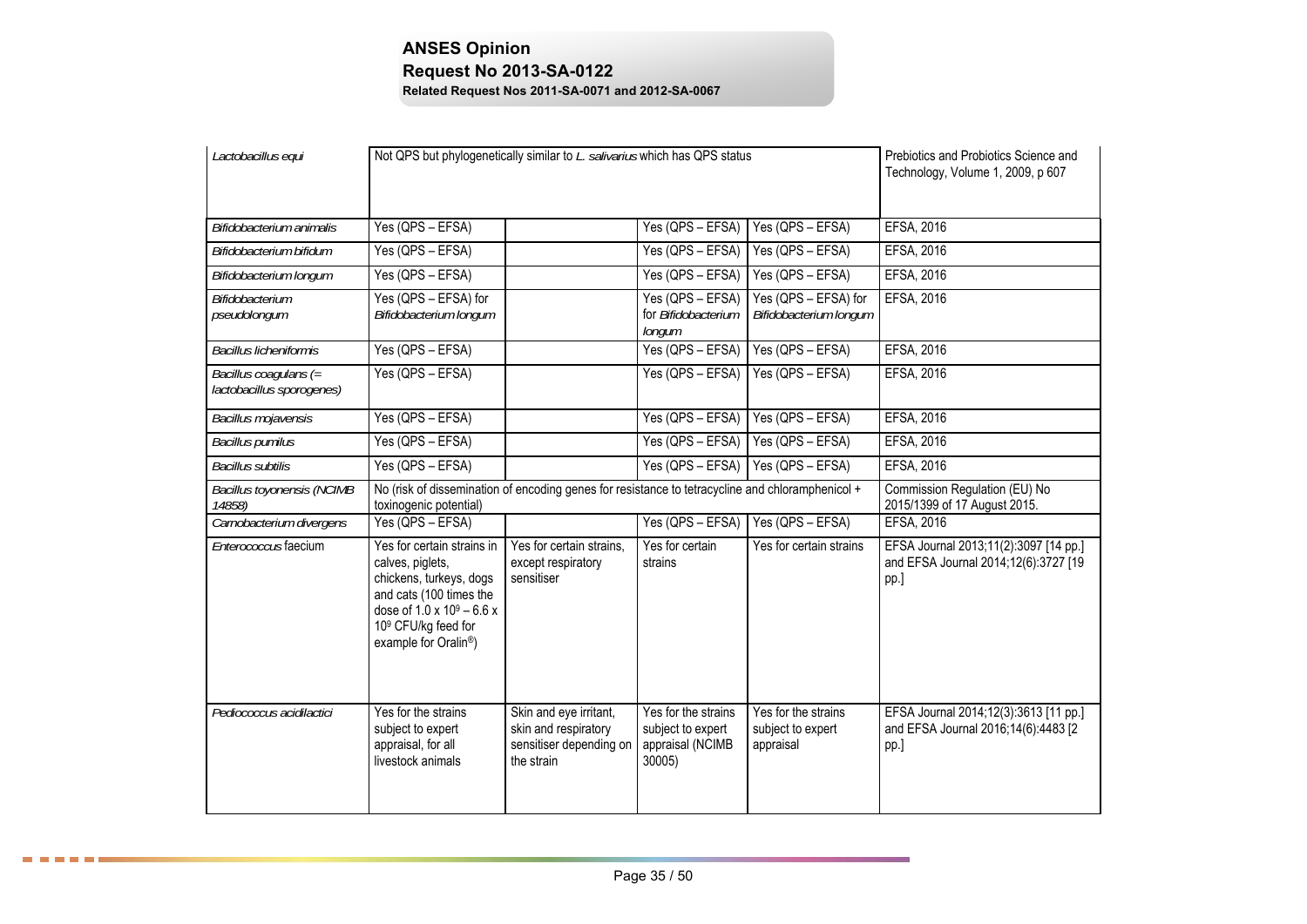| Propionibacterium acnes                  | Exclude for QPS                                            | No data                                                                 | Exclude for QPS                                                                            | Exclude for QPS | Leuschner GK et al., Trends in Food<br>Science & Technol. 2010; 21:425-435                                                                                            |
|------------------------------------------|------------------------------------------------------------|-------------------------------------------------------------------------|--------------------------------------------------------------------------------------------|-----------------|-----------------------------------------------------------------------------------------------------------------------------------------------------------------------|
| Bifidobacterium thermophilum             | Yes in principle since<br>naturally found in<br>intestines | Yes in principle since<br>naturally found in<br>intestines              | Yes since naturally<br>found in intestines                                                 | No data         | https://en.wikipedia.org/wiki/Bifidobacteri<br>um (consulted on 23/02/17)                                                                                             |
| Aeromonas hydrophila                     | No since pathogenic in<br>fish, snakes and<br>mammals      | So since opportunistic<br>in humans<br>(gastroenteritis)                | No since<br>contaminates<br>numerous foods<br>(shellfish,<br>crustaceans, etc.)            | No data         | http://www.phac-aspc.gc.ca/lab-<br>bio/res/psds-ftss/aeromonas-hydrophila-<br>eng.php (consulted on 23/02/17)                                                         |
| Aeromonas sobria                         | Considered as non-<br>pathogenic                           | Considered as non-<br>pathogenic                                        | Considered as<br>non-pathogenic                                                            | No data         | https://academic.oup.com/cid/article/30/6<br>/988/436336/Clinically-Relevant-<br>Aeromonas-Species (consulted on<br>23/02/17)                                         |
| Brochothrix thermosphacta                | Considered as non-<br>pathogenic                           | Considered as non-<br>pathogenic                                        | Considered as<br>non-pathogenic                                                            | No data         | http://www.arrowscientific.com.au/index.<br>php?option=com_content&view=article&i<br>d=43:brochothrix-<br>thermosphacta&catid=25&Itemid=40<br>(consulted on 23/02/17) |
| Clostridium butyricum                    | Considered by some as<br>an emerging pathogen              | Considered by some as<br>an emerging pathogen                           | Considered by<br>some as an<br>emerging pathogen                                           | No data         | Clostridium butyricum: from beneficial to<br>a new emerging pathogen.<br>Cassir N, Benamar S, La Scola B.<br>Clin Microbiol Infect. 2016 Jan;22(1):37-<br>45.         |
| Enterobacter cloacae                     | No since potentially<br>pathogenic in animals              | No since potentially<br>pathogenic in humans                            | No since<br>potentially<br>pathogenic in<br>humans (found in<br>foods of animal<br>origin) | No data         | www.phac-aspc.gc.ca/lab-bio/res/psds-<br>ftss/enterobacter-fra.php (consulted on<br>23/02/17)                                                                         |
| Paenibacillus polymyxa                   |                                                            | Not QPS classified by EFSA for P. macerans due to a lack of safety data |                                                                                            |                 | <b>EFSA, 2016</b>                                                                                                                                                     |
| Micrococcus diversus and<br>Kocuria spp. | Considered as non-<br>pathogenic                           | Considered as non-<br>pathogenic                                        | Considered as<br>non-pathogenic                                                            | No data         | http://www.phac-aspc.gc.ca/lab-<br>bio/res/psds-ftss/micrococcus-fra.php                                                                                              |
| Pseudomonas aeruginosa                   | No since pathogenic                                        | No since opportunistic<br>in humans                                     | No since food<br>contaminant                                                               | No data         | http://www.phac-aspc.gc.ca/lab-<br>bio/res/psds-ftss/pseudomonas-spp-<br>fra.php                                                                                      |

8 8 8 8 8 8 3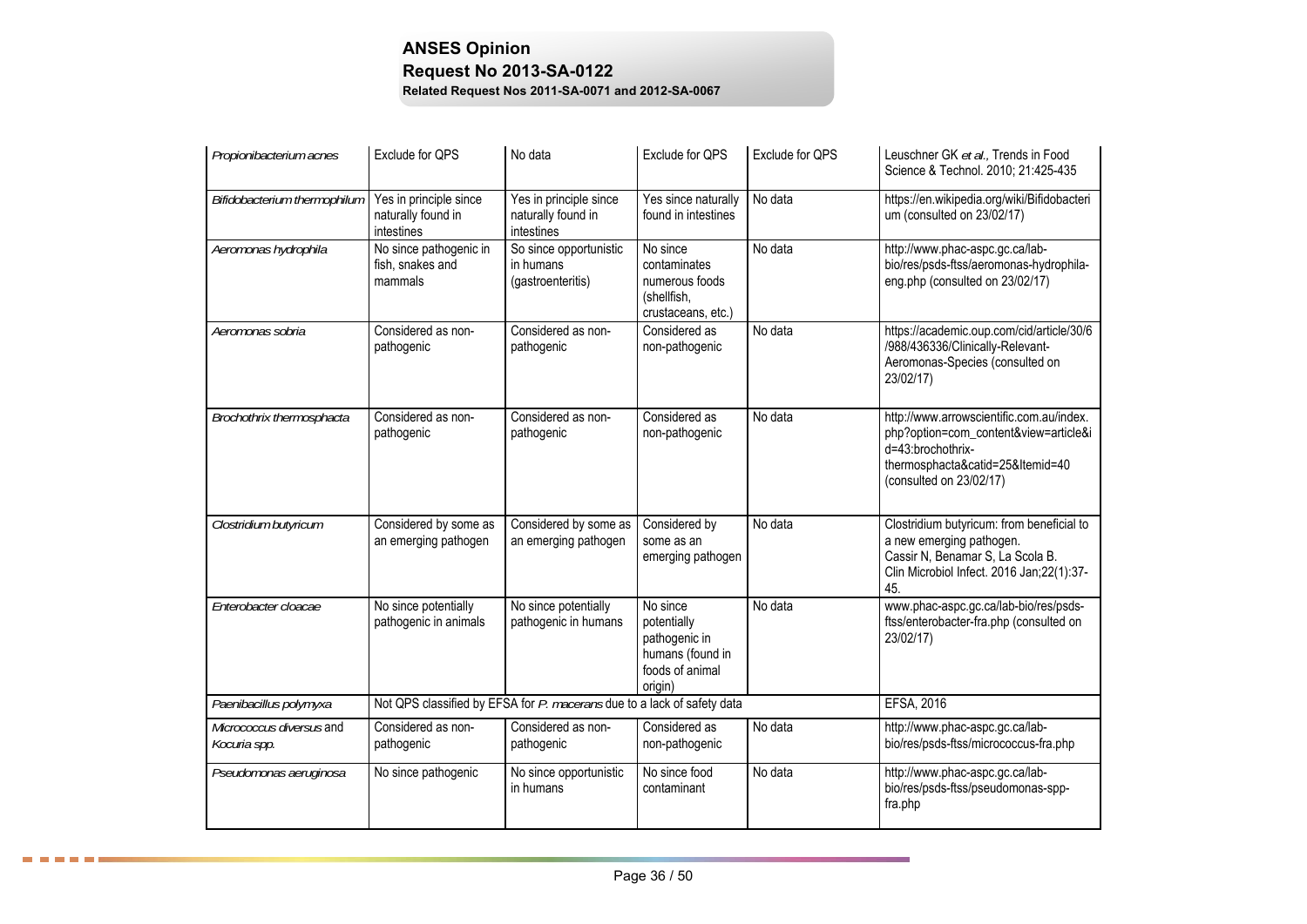| Pseudomonas fluorescens                                                                               | No since few data                                                                                                     | No since few data                                                                                                        | No since food<br>contaminant<br>(cheese, etc.)                                                                          | No data | http://www.phac-aspc.gc.ca/lab-<br>bio/res/psds-ftss/pseudomonas-spp-<br>fra.php                                           |
|-------------------------------------------------------------------------------------------------------|-----------------------------------------------------------------------------------------------------------------------|--------------------------------------------------------------------------------------------------------------------------|-------------------------------------------------------------------------------------------------------------------------|---------|----------------------------------------------------------------------------------------------------------------------------|
| Shewanella spp.                                                                                       | No since few data but<br>low pathogenic                                                                               | No since few data but<br>low pathogenic                                                                                  | No since food<br>contaminant (fish,<br>etc.                                                                             | No data | doi: 10.4103/0974-2727.72150                                                                                               |
| Vagococcus fluvialis                                                                                  | Considered as<br>potentially pathogenic                                                                               | Considered as<br>potentially pathogenic                                                                                  | Considered as<br>potentially<br>pathogenic                                                                              | No data | doi: 10.1128/AEM.01852-06; Al ahmad<br>et al., 2008<br>(https://www.ncbi.nlm.nih.gov/pubmed/?t<br>erm=ahmad+AND+vagococcus |
| Vibrio alginolyticus                                                                                  | No since potentially<br>pathogenic in fish and<br>crustaceans                                                         | No since potentially<br>pathogenic in humans<br>with antimicrobial<br>resistance                                         | Potentially found in<br>certain foods,<br>especially seafood<br>products                                                | No data | doi: 10.1016/j.annder.2007.04.010                                                                                          |
| Vibrio fluvialis                                                                                      | No since potentially<br>pathogenic in<br>crustaceans                                                                  | No since potentially<br>pathogenic in humans                                                                             |                                                                                                                         | No data | doi: 10.3389/fmicb.2014.00091                                                                                              |
| Vibrio lentus                                                                                         | No since potentially<br>pathogenic in octopuses                                                                       | Considered as non-<br>pathogenic                                                                                         |                                                                                                                         | No data | doi: 10.3389/fmicb.2013.00413                                                                                              |
| Vibrio proteolyticus                                                                                  | Considered as non-<br>pathogenic but<br>identification of virulence<br>factors (cytotoxicity) and<br>resistance genes | Considered as non-<br>pathogenic but<br>identification of<br>virulence factors<br>(cytotoxicity) and<br>resistance genes | Considered as<br>non-pathogenic but<br>identification of<br>virulence factors<br>(cytotoxicity) and<br>resistance genes | No data | https://en.wikipedia.org/wiki/Vibrio ; Ray<br>et al., 2016<br>(https://www.ncbi.nlm.nih.gov/pubmed/27<br>460800)           |
| Zooshikela spp.                                                                                       | Considered as non-<br>pathogenic                                                                                      | Considered as non-<br>pathogenic                                                                                         | Considered as<br>non-pathogenic                                                                                         | No data | Ramaprasad E V, Bharti D, Sasikala C,<br>Ramana CHV. Int. J. Syst. Evol.<br>Microbiol., 2015;65:4669-4673                  |
|                                                                                                       |                                                                                                                       |                                                                                                                          |                                                                                                                         |         |                                                                                                                            |
| Haemolytic endotoxin<br>Streptolysin O (Streptococci<br>A, C, G): inactive in the<br>presence of $O2$ | No data                                                                                                               | No data                                                                                                                  | No data                                                                                                                 | No data |                                                                                                                            |
|                                                                                                       |                                                                                                                       |                                                                                                                          |                                                                                                                         |         |                                                                                                                            |
| Inactivated Parapoxvirus ovis                                                                         | No data                                                                                                               | No data                                                                                                                  | No data                                                                                                                 | No data |                                                                                                                            |
|                                                                                                       |                                                                                                                       |                                                                                                                          |                                                                                                                         |         |                                                                                                                            |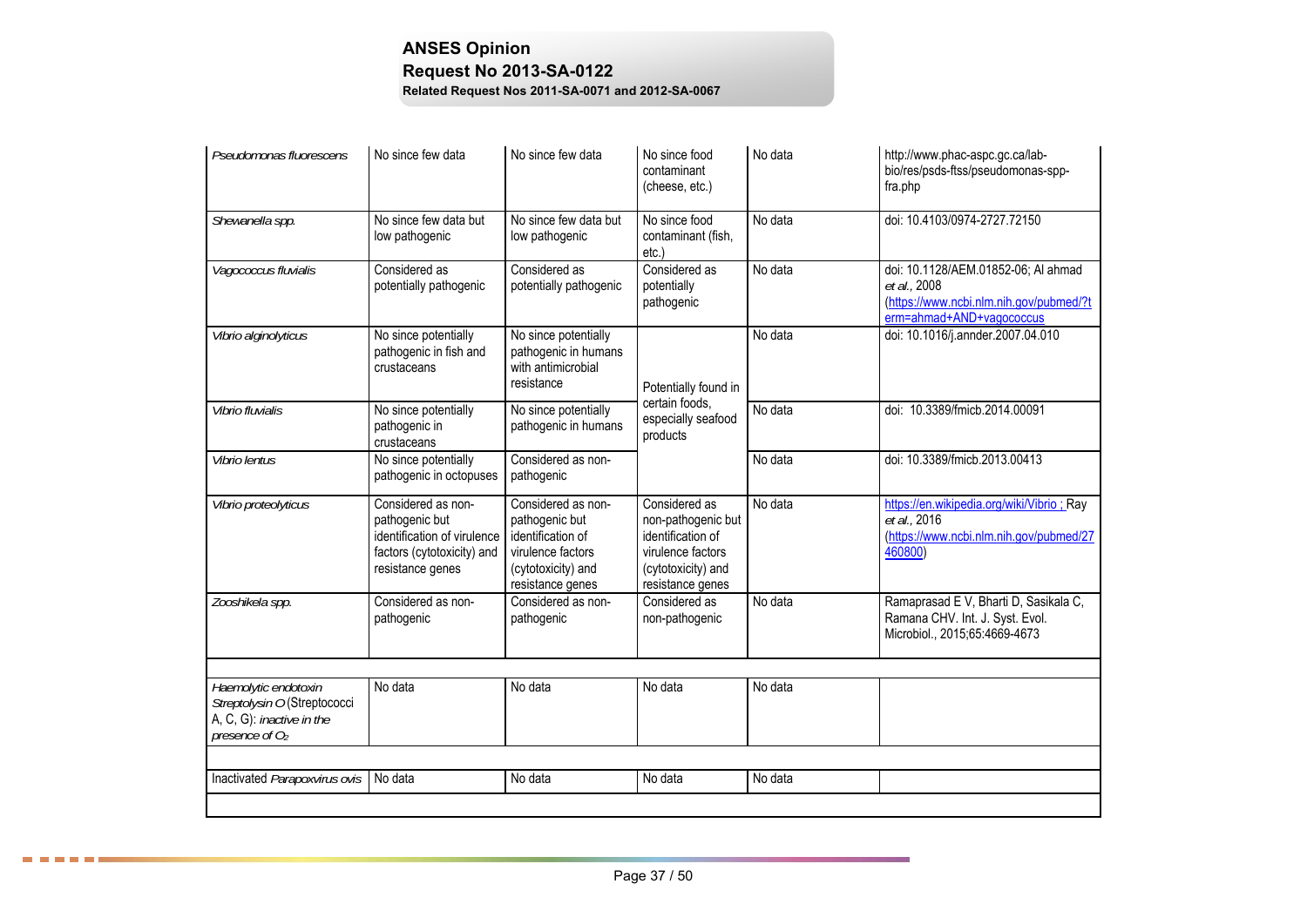| Pig or cattle plasma/serum                 | Yes if product not<br>contaminated by micro-<br>organisms (FMD, PED,<br>etc. | No data | Yes | Yes if product not<br>contaminated by micro-<br>organisms (FMD, PED,<br>$etc.$ ) | EMA/EFSA, 2017 - Pérez-Bosque A<br>et al., Porcine Health Management 2016;<br>$2:16-25$                                                                                                                                      |
|--------------------------------------------|------------------------------------------------------------------------------|---------|-----|----------------------------------------------------------------------------------|------------------------------------------------------------------------------------------------------------------------------------------------------------------------------------------------------------------------------|
| Hyperimmune equine plasma                  | Yes if product not<br>contaminated by micro-<br>organisms                    | No data | Yes | Yes if product not<br>contaminated by micro-<br>organisms                        | EMA/EFSA, 2017                                                                                                                                                                                                               |
| Immunomodulatory fraction of<br>goat serum | Yes if product not<br>contaminated by micro-<br>organisms                    | No data | Yes | Yes if product not<br>contaminated by micro-<br>organisms                        | EMA/EFSA, 2017                                                                                                                                                                                                               |
| Egg yolk IgY                               | Yes if product not<br>contaminated by micro-<br>organisms                    | No data | Yes | Yes if product not<br>contaminated by micro-<br>organisms                        | EMA/EFSA, 2017 - Li X, Lili Wang L,<br>Zhen Y, Li S, Xu Y. Chicken egg yolk<br>antibodies (IgY) as non-antibiotic<br>production enhancers for use in swine<br>production: a review. J Anim Sci<br>Biotechnol, 2015; 6(1):40. |

| Nigella sativa     | LD50 (IP mice) = $0.542$<br>ml/kg                          | Reported as potentially<br>toxic (seeds:<br>isoquinoline alkaloids)                   | Reported as<br>potentially toxic<br>(seeds:<br>isoquinoline<br>alkaloids)                | Not applicable | EFSA, 2012<br>Özbek H, Öztürk M, Öztürk A, Ceylan E,<br>Yener Z. Determination of Lethal Doses<br>of Volatile and Fixed<br>Oils of Several Plants. Eastern J Med.<br>2004; 9(1):4-6 |
|--------------------|------------------------------------------------------------|---------------------------------------------------------------------------------------|------------------------------------------------------------------------------------------|----------------|-------------------------------------------------------------------------------------------------------------------------------------------------------------------------------------|
| Quillaja saponaria | NOAEL $\geq$ 2470<br>mg/kg/day (90-day<br>studies) in rats | Reported as potentially<br>toxic (bark; Ca oxalate<br>11% + triterpenoid<br>saponins) | Reported as<br>potentially toxic<br>(bark; Ca oxalate<br>11% + triterpenoid<br>saponins) | Not applicable | EFSA, 2012<br>EPA. Saponins of Quillaja saponaria.<br>2009.                                                                                                                         |

□ □ □ □ □ □ &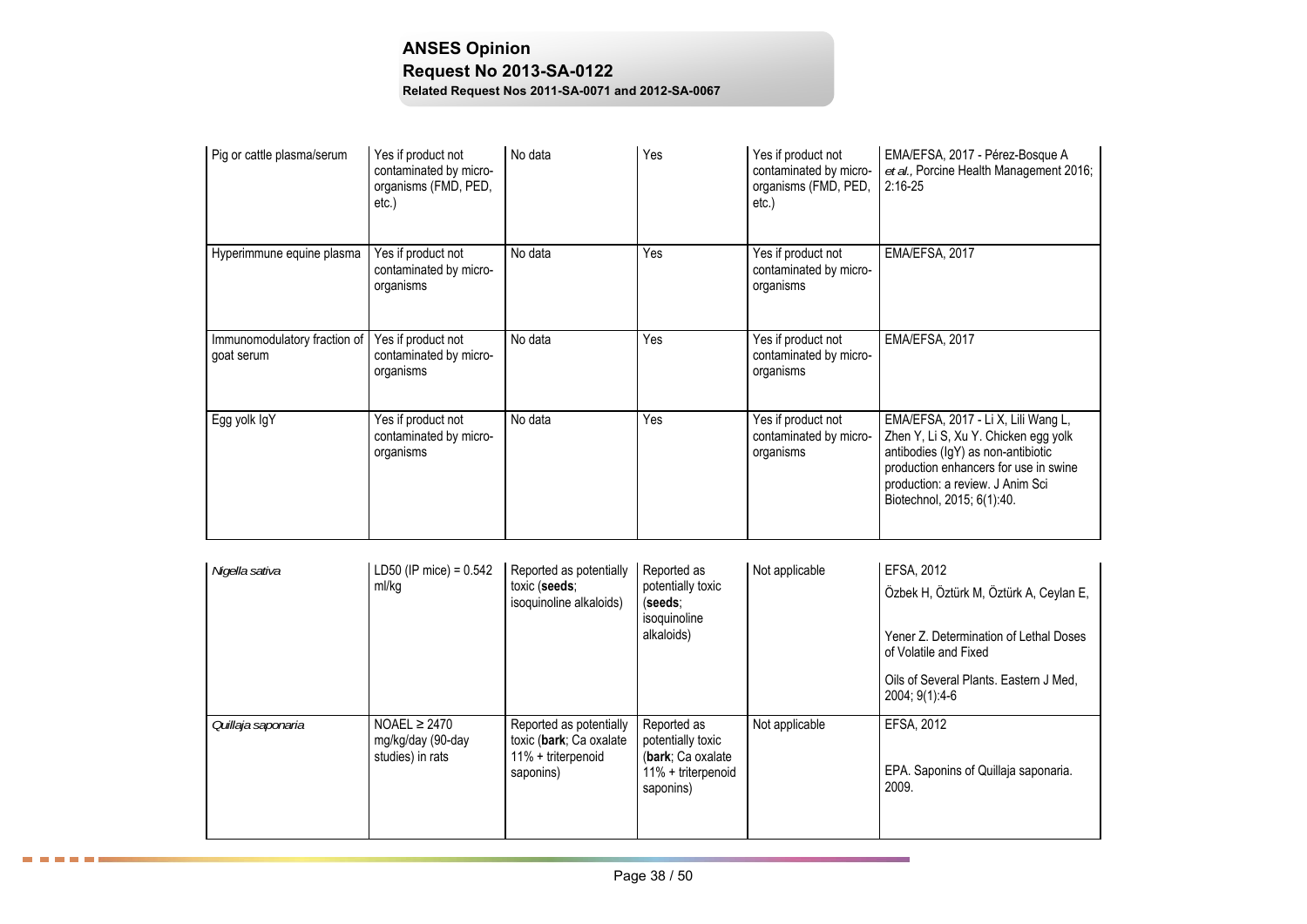| Quillaja japonica                                                                                                                                                      | No data                                                                                                                         | No data                                | No data                                                                                                           | Not applicable |                                                                                                                                                                                                                  |
|------------------------------------------------------------------------------------------------------------------------------------------------------------------------|---------------------------------------------------------------------------------------------------------------------------------|----------------------------------------|-------------------------------------------------------------------------------------------------------------------|----------------|------------------------------------------------------------------------------------------------------------------------------------------------------------------------------------------------------------------|
| Thymus vulgaris                                                                                                                                                        | $LD50 = 2.84$ g EO/kg<br>per os in rats                                                                                         | No data                                | No MRL required<br>for Thymi<br>aetheroleum or<br>thymol<br>("MRL/veterinary<br>medicinal product"<br>regulation) | Not applicable | EFSA, 2012<br>Basch E, Ulbricht C, Hammerness P,<br>Bevins A, Sollars D. Thyme (Thymus<br>vulgaris L.), Thymol. J Herbal<br>Pharmacotherapy, 2004; 4(1):49-68                                                    |
| Gaultheria procumbens                                                                                                                                                  | Benign digestive<br>symptoms                                                                                                    | Pure EO application<br>sometimes fatal | No data                                                                                                           | Not applicable | EFSA, 2012                                                                                                                                                                                                       |
| Glycyrrhiza uralensis                                                                                                                                                  | No data                                                                                                                         | No data                                | No data                                                                                                           | Not applicable | <b>EFSA, 2012</b>                                                                                                                                                                                                |
| Angelica sinensis                                                                                                                                                      | Potential phototoxicity                                                                                                         | No data                                | No MRL required<br>for Angelicae radix<br>aetheroleum<br>("MRL/veterinary<br>medicinal product"<br>regulation)    | Not applicable | EFSA, 2012                                                                                                                                                                                                       |
| Ocimum sanctum                                                                                                                                                         | Not reported as toxic at<br>2000 mg/kg or 800<br>mg/kg/day for 28 days                                                          | No data                                | No data                                                                                                           | Not applicable | <b>EFSA, 2012</b><br>Gautam MK, Goel RK. Toxicological<br>Study of Ocimum sanctum Linn Leaves:<br>Hematological, Biochemical, and<br>Histopathological Studies. J Toxicol.<br>2014;2014:135654                   |
| Atractylodis macrocephalae<br>koidz                                                                                                                                    | No data                                                                                                                         | No data                                | No data                                                                                                           | Not applicable |                                                                                                                                                                                                                  |
| Azadirachta indica                                                                                                                                                     | Not reported as toxic at<br>2 g root/kg for 14 days<br>per os<br>Decrease in fertility in<br>males and females and<br>abortions | No data                                | Decrease in fertility<br>in males and<br>females and<br>abortions                                                 | Not applicable | <b>EFSA, 2012</b><br>Biswas K, Chattopadhyay I, Banerjee<br>RK, Bandyopadhyay U. Biological<br>activities and medicinal properties of<br>neem (Azadirachta indica). Current<br>Science, 2002; 82(11): 1336-1345. |
| Stems of Guatteriopsis<br>friesiana: 6,6a-<br>dihydrodemethoxyguadiscine,<br>guatteriopsiscine,<br>demethoxyguadiscine,<br>liriodenine, corypalmine, and<br>coreximine | Not reported as toxic                                                                                                           | Not reported as toxic                  | No data                                                                                                           | Not applicable |                                                                                                                                                                                                                  |

۰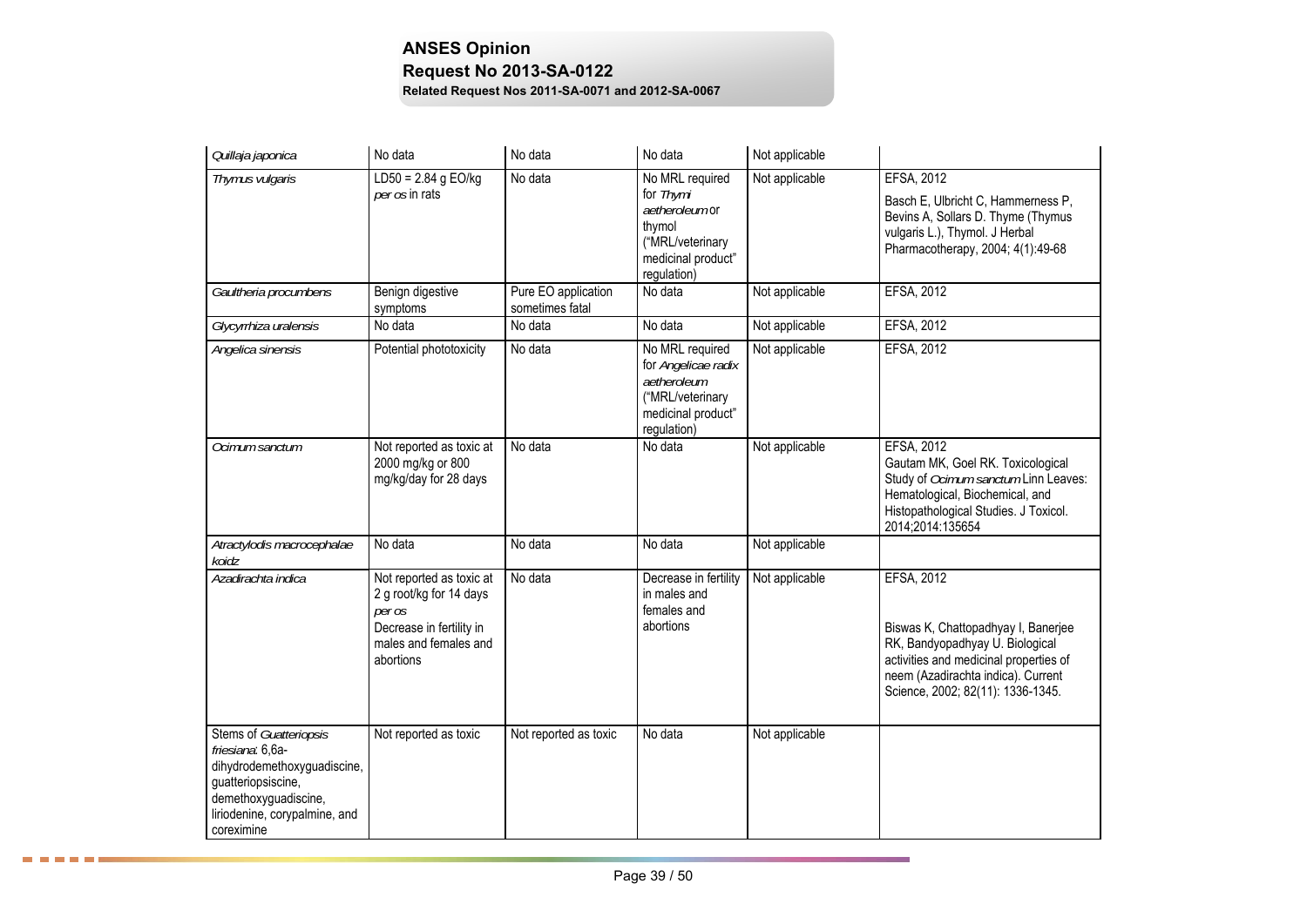| Bursera aloexylon (leaves)                       | No data                                                                                         | No data                                                   | No data                                                                                                                                                                                                           | Not applicable |                                                                                                                                                                                                                                                          |  |  |  |  |
|--------------------------------------------------|-------------------------------------------------------------------------------------------------|-----------------------------------------------------------|-------------------------------------------------------------------------------------------------------------------------------------------------------------------------------------------------------------------|----------------|----------------------------------------------------------------------------------------------------------------------------------------------------------------------------------------------------------------------------------------------------------|--|--|--|--|
|                                                  |                                                                                                 |                                                           |                                                                                                                                                                                                                   |                |                                                                                                                                                                                                                                                          |  |  |  |  |
| Morinda citrifolia (cheese fruit<br>or noni)     | Rare hepatotoxicity in<br>humans: animals?                                                      | Yes                                                       | No data                                                                                                                                                                                                           | Not applicable | EFSA Journal, 2009;998                                                                                                                                                                                                                                   |  |  |  |  |
| Origanum vulgare (oregano),<br>Origanum majorana | Yes in dogs and cats<br>(gastroenteritis)                                                       | Rare allergies after<br>ingestion                         | No data                                                                                                                                                                                                           | Not applicable | Poison control centres                                                                                                                                                                                                                                   |  |  |  |  |
| Eucalyptus sp                                    | Yes at the maximum<br>dose of 1,8-cineole of<br>5mg/kg of complete feed                         | Skin, eye and<br>respiratory irritant, skin<br>sensitiser | No MRL required<br>for eucalyptol<br>("MRL/veterinary<br>medicinal product"<br>regulation)                                                                                                                        | Not applicable | EFSA, 2012 - EFSA Journal<br>2012;10(11):2967                                                                                                                                                                                                            |  |  |  |  |
| Curcuma longa                                    | Yes in rats, guinea pigs<br>and monkeys at 2.5 g/kg<br>per os                                   | Skin sensitiser                                           | No data                                                                                                                                                                                                           | Not applicable | EFSA, 2012<br>Shankar TN, Shantha BNV, Ramesh HP,<br>Murthy IAS, Murthy VS. Toxicity studies<br>on turmeric (Curcuma longa): acute<br>toxicity studies in rats, guinea pigs and<br>monkeys. Indian Journal of Experimental<br>Biology 1980; 18(1):73-75. |  |  |  |  |
| Salviae sp                                       | Not reported as toxic<br>except S. fruticosa<br>(decrease in fertility in<br>males and females) | No data                                                   | Not reported as<br>toxic except S.<br>fruticosa (potential<br>decrease in fertility<br>in males and<br>females)<br>No MRL required<br>for Salviae folium<br>("MRL/veterinary<br>medicinal product"<br>regulation) | Not applicable | EFSA, 2012                                                                                                                                                                                                                                               |  |  |  |  |
| Panax ginseng                                    | Benign digestive<br>symptoms after<br>ingestion                                                 | No data                                                   | No data                                                                                                                                                                                                           | Not applicable |                                                                                                                                                                                                                                                          |  |  |  |  |
| Allium cepa (onion)                              | Yes but <5 g/kgLW in<br>cats and 15/30 g/kgLW<br>in dogs                                        | No data                                                   | No MRL required<br>("MRL/veterinary<br>medicinal product"<br>regulation)                                                                                                                                          | Not applicable | Salgado BS et al. The Journal of<br>Venomous Animals and Toxins including<br>Tropical Diseases 2011;17(1):4-11                                                                                                                                           |  |  |  |  |

8 8 8 8 8 8 3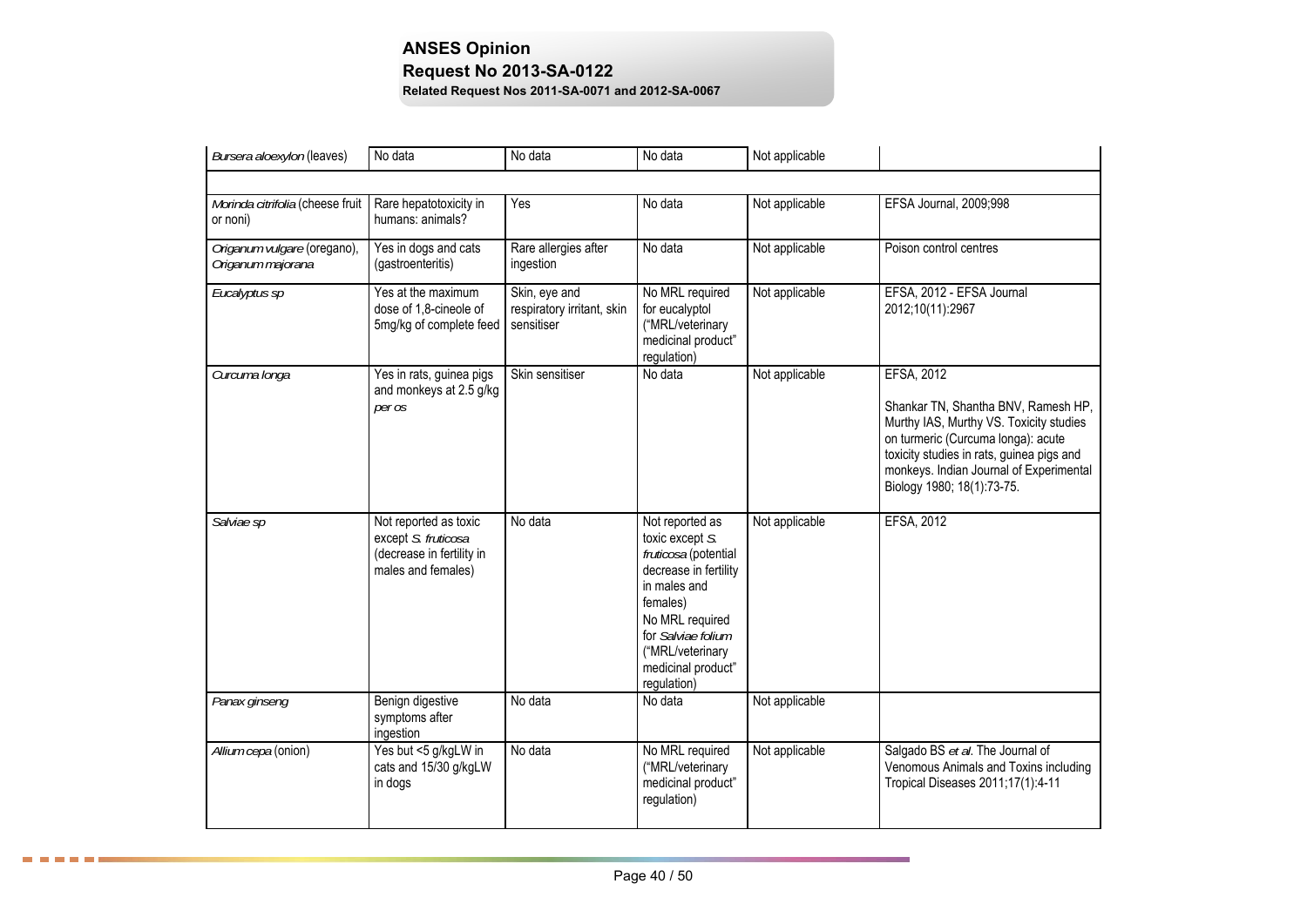| Allium sativum (vaginal route)                            | No data                               | No data | No data                                                                                              | Not applicable | EFSA, 2012                                                                                                                                                                       |
|-----------------------------------------------------------|---------------------------------------|---------|------------------------------------------------------------------------------------------------------|----------------|----------------------------------------------------------------------------------------------------------------------------------------------------------------------------------|
|                                                           | (10% solution;<br>intrauterine route) |         |                                                                                                      |                |                                                                                                                                                                                  |
| Allium sativum (oral route)                               | Lower toxicity than<br>Allium cepa    | No data | No data                                                                                              | Not applicable | EFSA, 2012                                                                                                                                                                       |
| Cuminum cyminum (see<br>cinnamaldehyde)                   |                                       |         |                                                                                                      |                |                                                                                                                                                                                  |
| Foeniculum vulgare =<br>Foeniculi aetheroleum<br>(fennel) | LD50 (IP mice) = 1.038<br>ml/kg       | No data | Not reported as<br>toxic<br>No MRL required<br>("MRL/veterinary<br>medicinal product"<br>regulation) | Not applicable | EFSA, 2012<br>Özbek H, Öztürk M, Öztürk A, Ceylan E,<br>Yener Z. Determination of Lethal Doses<br>of Volatile and Fixed Oils of Several<br>Plants. Eastern J Med, 2004;9(1):4-6. |
| Gentianae, Gentianella sp                                 | No data                               | No data | No MRL required<br>for Gentianae radix<br>("MRL/veterinary<br>medicinal product"<br>regulation)      | Not applicable |                                                                                                                                                                                  |
| Melissa officinalis                                       | No data                               | No data | No MRL required<br>("MRL/veterinary<br>medicinal product"<br>regulation)                             | Not applicable |                                                                                                                                                                                  |
| Mentha piperita                                           | No data                               | No data | Not reported as<br>toxic<br>No MRL required<br>("MRL/veterinary<br>medicinal product"<br>regulation) | Not applicable | <b>EFSA, 2012</b>                                                                                                                                                                |
| Pimpinella sp, illicium sp                                | $LD50$ (IP mice) = 0.847              | No data | No data                                                                                              | Not applicable | EFSA, 2012                                                                                                                                                                       |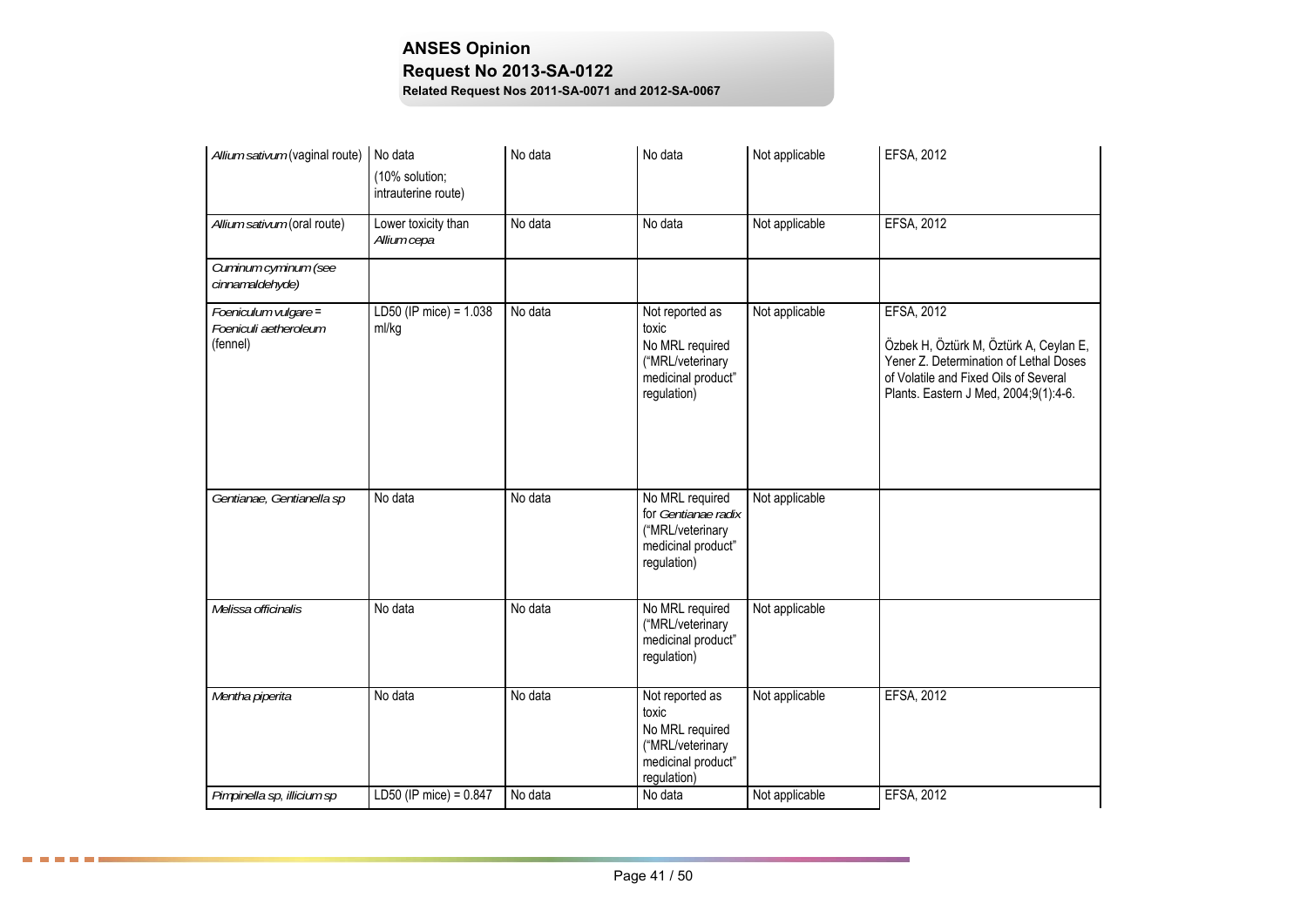| (green and star anise)                              | ml/kg for Pimpinella<br>anisum                                                                                                                                           |                       |                                                                                                                                                         |                | Özbek H, Öztürk M, Öztürk A, Ceylan E,<br>Yener Z. Determination of Lethal Doses<br>of Volatile and Fixed Oils of Several<br>Plants. Eastern J Med, 2004;9(1):4-6. |
|-----------------------------------------------------|--------------------------------------------------------------------------------------------------------------------------------------------------------------------------|-----------------------|---------------------------------------------------------------------------------------------------------------------------------------------------------|----------------|--------------------------------------------------------------------------------------------------------------------------------------------------------------------|
| Quercus sp (Oak bark)                               | Yes for <i>O. robur</i> and <i>O.</i><br>Sessiliflora: 4 kg dried<br>acorns/adult cattle                                                                                 | No data               | Hepatotoxicity if<br>high doses over a<br>long period<br>No MRL required<br>for Quercus cortex<br>("MRL/veterinary<br>medicinal product"<br>regulation) | Not applicable | EFSA, 2012                                                                                                                                                         |
| Syzygium aromaticum (clove)<br>- also see eugenol   | No data                                                                                                                                                                  | No data               | No data                                                                                                                                                 | Not applicable | EFSA, 2012                                                                                                                                                         |
| Silybum marianum                                    | Indirect toxicity in<br>ruminants (plant rich in<br>potassium nitrate)                                                                                                   | Not reported as toxic | No MRL required<br>for homoeopathic<br>medicines<br>("MRL/veterinary<br>medicinal product"<br>regulation)                                               | Not applicable | EFSA, 2012                                                                                                                                                         |
| Linum usitatissimum (EO)                            | Yes but $\leq 0.5$ to 1kg/day<br>for a bovine, $\leq 0.1$ to<br>0.25kg/day for a sheep,<br>$\leq$ 5% of the ration in<br>pigs and $\leq 0.1$ to<br>0.3kg/day for a horse | No data               | No data                                                                                                                                                 | Not applicable | EFSA, 2012                                                                                                                                                         |
| Hesperozygis ringens                                | Not reported as toxic                                                                                                                                                    | No data               | No data                                                                                                                                                 | Not applicable |                                                                                                                                                                    |
| Ocimum americanum                                   | Not reported as toxic                                                                                                                                                    | No data               | No data                                                                                                                                                 | Not applicable | EFSA, 2012                                                                                                                                                         |
| Ocimum gratissimum                                  | Not reported as toxic                                                                                                                                                    | No data               | No data                                                                                                                                                 | Not applicable | EFSA, 2012                                                                                                                                                         |
| Scutellaria baicalensis                             | Cardiac lesions in rats<br>(120 mg wogonin/kg in<br>the long term)                                                                                                       | No data               | No data                                                                                                                                                 | Not applicable | <b>EFSA, 2012</b>                                                                                                                                                  |
| Citrus (especially contains<br>furocoumarins in EO) | Photosensitisation<br>(certain species such as<br>Citrus bergamia)                                                                                                       | Photodermatitis       | No data                                                                                                                                                 | Not applicable | EFSA, 2012                                                                                                                                                         |
| "Sucupira branca" bark<br>(Pterodon emarginatus     | No data                                                                                                                                                                  | No data               | No data                                                                                                                                                 | Not applicable |                                                                                                                                                                    |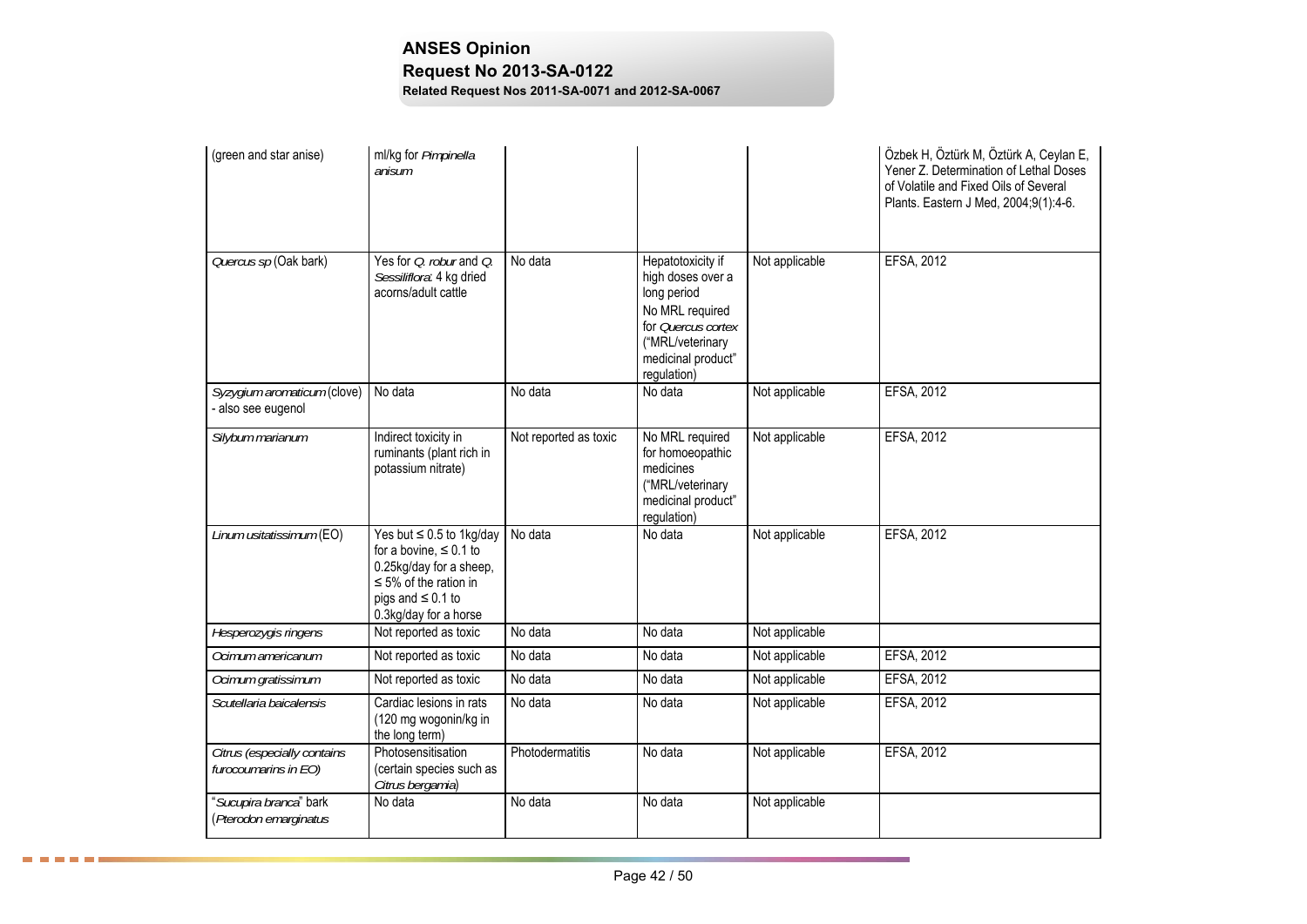| Vogel)                              |                                                                                                                                         |                                                       |                                                                         |                |                                                                                                                                                               |
|-------------------------------------|-----------------------------------------------------------------------------------------------------------------------------------------|-------------------------------------------------------|-------------------------------------------------------------------------|----------------|---------------------------------------------------------------------------------------------------------------------------------------------------------------|
| Melaleuca alternifolia              | Toxic in dogs and cats<br>by the dermal and oral<br>routes (0.1-85 ml EO)                                                               | No data                                               | No data                                                                 | Not applicable | EFSA, 2012<br>Khan SA, McLean MK, Slater MR.<br>Concentrated tea tree oil toxicosis in<br>dogs and cats: 443 cases (2002-2012).<br>JAVMA, 2014; 244(1):95-99. |
| Punica granatum L.<br>(pomegranate) | Not toxic in rats by<br>repeated intranasal<br>route at 1.2 mg<br>extract/kg LW;<br>genotoxicity of the fruit<br>hydroalcoholic extract | No data                                               | All organs toxic<br>except seeds<br>(French<br>Pharmacopoeia A<br>List) | Not applicable | Vidal A et al. Studies on the toxicity of<br>Punica granatum L. (Punicaceae) whole<br>fruit extracts.<br>Journal of Ethnopharmacology 89 (2003)<br>295-300.   |
| Terminalia chebula<br>(myrobalan)   | Not toxic in rats by<br>repeated oral route (14<br>days) at 2000 mg<br>ethanol extract/kg LW                                            | No data                                               | No data                                                                 | Not applicable | Kim JH et al. Mutagenicity and oral<br>toxicity studies of Terminalia chebula.<br>Phytother Res. 2012 Jan;26(1):39-47.                                        |
| Aegle marmelos                      | Rats: decrease in T3 (1<br>g aqueous extract/kg<br>LW/day/7 days per os),<br>decrease in<br>spermatogenesis and<br>fertility            | No data                                               | By extrapolation,<br>reprotoxic and<br>potential endocrine<br>disruptor | Not applicable |                                                                                                                                                               |
| Berberis aristata                   | Indian medicinal plant<br>with numerous<br>properties                                                                                   | Indian medicinal plant<br>with numerous<br>properties | Indian medicinal<br>plant with<br>numerous<br>properties                | Not applicable | Sharma Komal et al. Berberis aristata: a<br>review. IJRAP 2011, 2 (2) 383-388                                                                                 |
| Datura Innoxia                      | Anorexia, tremors,<br>mucosal dryness,<br>mydriasis, sometimes<br>blindness, dyspnoea<br>especially in ruminants<br>and horses          | No data                                               | No data                                                                 | Not applicable |                                                                                                                                                               |
| Holarrhena antidysenterica          | Contains steroidal<br>alkaloids                                                                                                         | No data                                               | No data                                                                 | Not applicable |                                                                                                                                                               |
|                                     |                                                                                                                                         |                                                       |                                                                         |                |                                                                                                                                                               |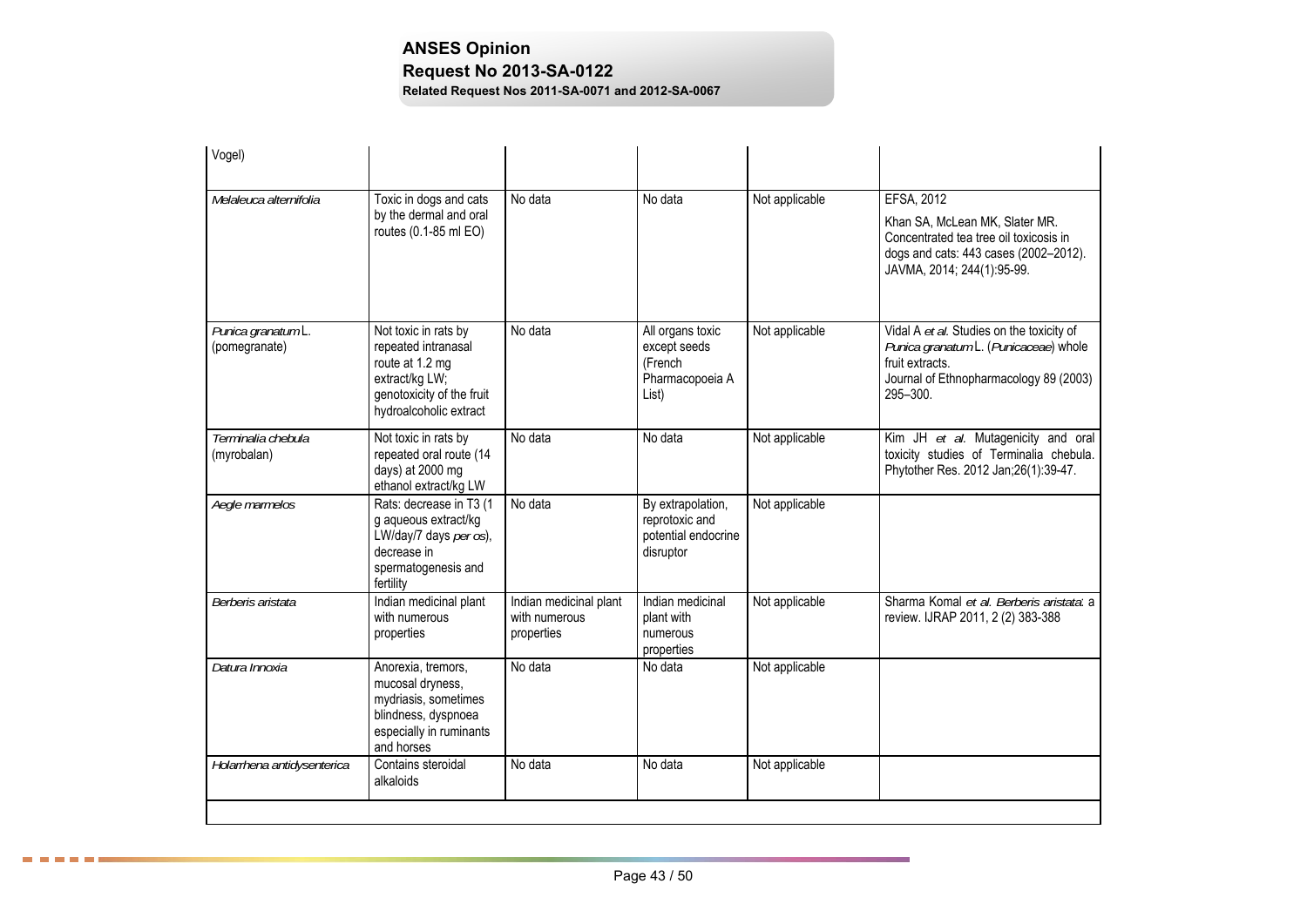# **ANSES Opinion Request No 2013-SA-0122**

**Related Request Nos 2011-SA-0071 and 2012-SA-0067**

| Calendula aventis | Increase in serum urea<br>and transaminases,<br>maternal toxicity during<br>the foetal phase at a<br>repeated high oral dose<br>in rats | No data                                                                       | Not reported as<br>toxic (potential<br>maternal toxicity<br>during the foetal<br>phase?)<br>No MRL required<br>for Calendula<br>officinalis<br>("MRL/veterinary<br>medicinal product"<br>regulation) | Not applicable                                                                | EFSA, 2012                    |
|-------------------|-----------------------------------------------------------------------------------------------------------------------------------------|-------------------------------------------------------------------------------|------------------------------------------------------------------------------------------------------------------------------------------------------------------------------------------------------|-------------------------------------------------------------------------------|-------------------------------|
|                   |                                                                                                                                         |                                                                               |                                                                                                                                                                                                      |                                                                               |                               |
| Camphor           | Yes at the maximum<br>dose of 0.5 mg/kg feed<br>in cattle, salmonids and<br>pets and of 0.3 mg/kg<br>feed in pigs and poultry           | Mainly a respiratory<br>irritant                                              | Yes at the<br>maximum doses<br>considered as<br>"safe" for the target<br>species                                                                                                                     | Yes at the maximum<br>doses considered as<br>"safe" for the target<br>species | EFSA Journal 2016;14(6):4475  |
| Limonene          | Yes, except for male<br>rats, at the maximum<br>dose of 25 mg/kg feed                                                                   | Irritating to the skin and<br>eyes<br>Respiratory irritant<br>Skin sensitiser | Yes at the<br>maximum dose of<br>25 mg/kg feed                                                                                                                                                       | Yes                                                                           | EFSA Journal 2015;13(3):4053  |
| Anethole          | Yes, except for fish, at<br>doses of 5-25 mg/kg<br>feed with a low safety<br>margin $(2 to 6)$                                          | Skin sensitiser                                                               | Yes at doses of 5-<br>25 mg/kg feed<br>(except for poultry<br>due to a lack of<br>data on<br>metabolism and<br>residues)                                                                             | Yes                                                                           | EFSA Journal, 2011;9(12):2440 |
| Carvacrol         | Yes at the maximum<br>dose of 5 mg/kg feed<br>sometimes with low<br>safety margins (1 to 5 in<br>pigs and poultry)                      | Irritating to the skin and<br>eyes<br>Respiratory irritant                    | Yes at the<br>maximum dose of<br>5 mg/kg feed                                                                                                                                                        | Yes at the maximum<br>dose of 5 mg/kg feed                                    | EFSA Journal 2012;10(2):2573  |

**BEERE**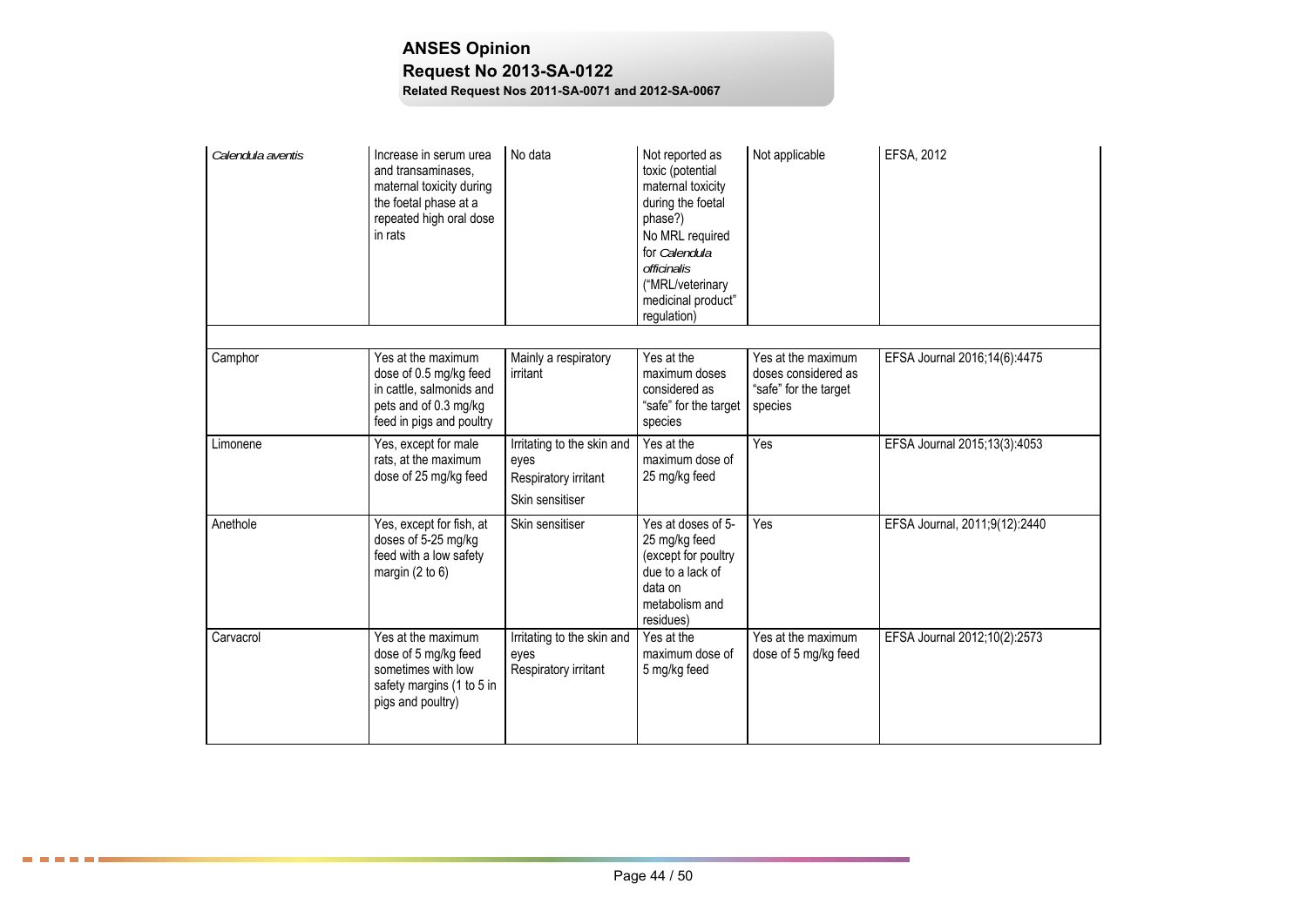| Thymol                                              | Yes at the maximum<br>dose of 5 mg/kg feed<br>sometimes with low<br>safety margins (1 to 5 in<br>pigs and poultry)                                                                                                          | Irritating to the skin and<br>eyes<br>Respiratory irritant                                          | Yes at the<br>maximum dose of<br>5 mg/kg feed                                                                                                                | Yes at the maximum<br>dose of 5 mg/kg feed                                    | EFSA Journal 2012;10(2):2573  |
|-----------------------------------------------------|-----------------------------------------------------------------------------------------------------------------------------------------------------------------------------------------------------------------------------|-----------------------------------------------------------------------------------------------------|--------------------------------------------------------------------------------------------------------------------------------------------------------------|-------------------------------------------------------------------------------|-------------------------------|
| Vanillin                                            | Yes at the maximum<br>dose of 25 mg/kg feed in<br>all species                                                                                                                                                               | Irritating to the skin and<br>eyes<br>Respiratory irritant<br>Skin sensitiser<br>Toxic if swallowed | Yes at the<br>maximum dose of<br>5 mg/kg feed                                                                                                                | Yes at the maximum<br>dose of 25 mg/kg feed                                   | EFSA Journal 2012;10(7):2785  |
| Linalool                                            | Yes at the maximum<br>dose of 25 mg/kg feed in<br>salmonids, calves,<br>fattening cattle and pets<br>(except cats), 20 mg/kg<br>feed in dairy cows and<br>pigs, 12 mg/kg feed in<br>piglets and 10 mg/kg<br>feed in poultry | Irritating to the skin and<br>eyes<br>Respiratory irritant<br>Skin sensitiser                       | Yes in mammals<br>(lack of data for<br>poultry and fish)                                                                                                     | Yes at the maximum<br>doses considered as<br>"safe" for the target<br>species | EFSA Journal 2012;10(11):2966 |
| Terpinolene, alpha-terpinene<br>and gamma-terpinene | Yes at the maximum<br>dose of 1.5 mg/kg feed<br>(ruminants, salmonids<br>and non-food-producing<br>animals) and 1 mg/kg<br>feed (pigs and poultry)                                                                          | Irritating to the skin and<br>eyes<br>Respiratory irritant<br>Skin sensitiser                       | Yes at the<br>maximum dose of<br>1.5 mg/kg feed<br>(ruminants,<br>salmonids and<br>non-food-<br>producing animals)<br>and 1 mg/kg feed<br>(pigs and poultry) | Yes                                                                           | EFSA Journal 2015;13(3):4053  |

8 8 8 8 8 8 3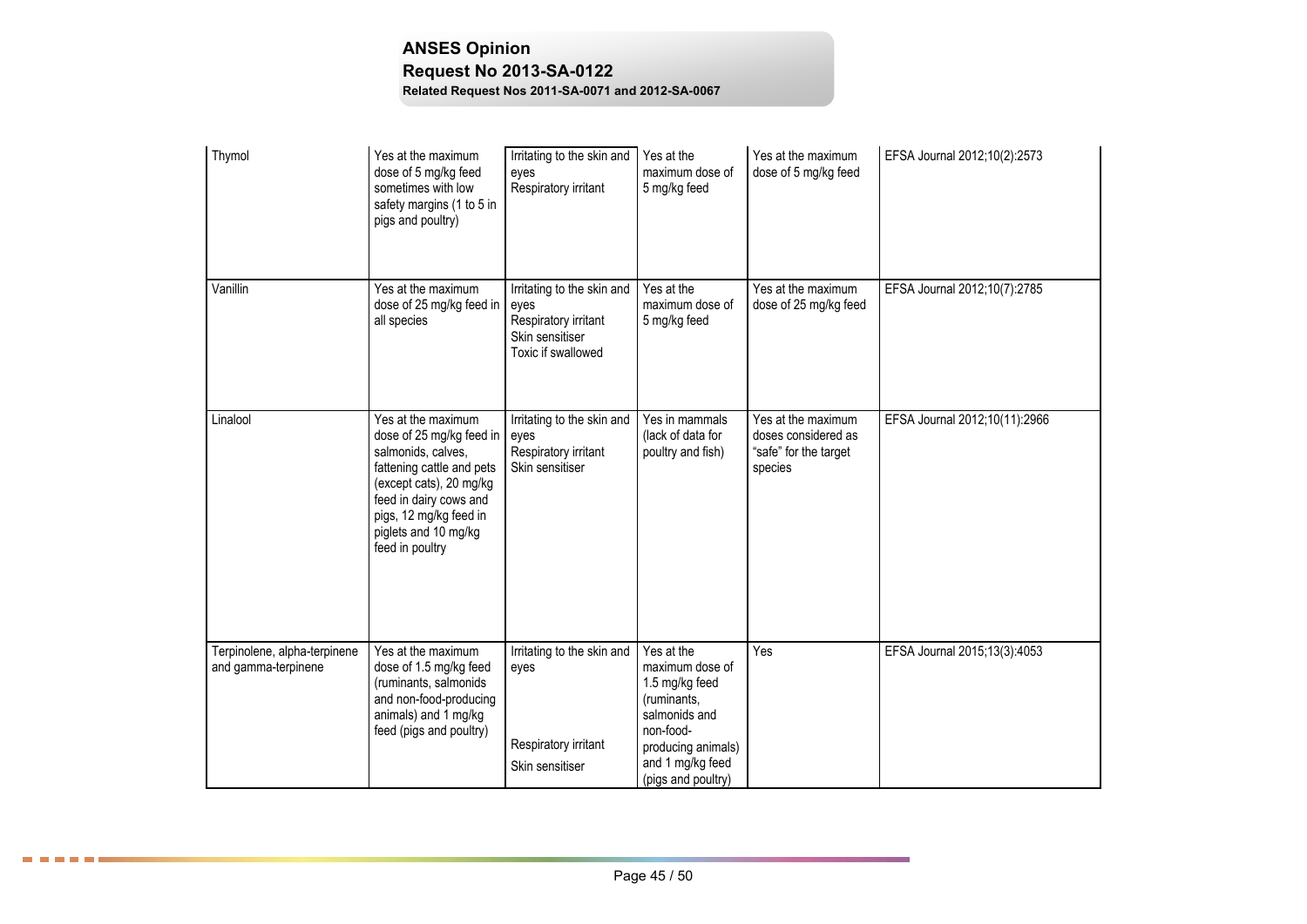| Terpineol and 4-terpinenol                     | Yes at the maximum<br>dose of 5 mg/kg feed                                                     | Irritating to the skin and<br>eyes                                            | Yes at the<br>maximum doses<br>considered as<br>"safe" for the target<br>species                                         | Yes for the terrestrial<br>compartment only, at<br>the maximum doses<br>considered as "safe" for<br>the target species (lack<br>of data for the aquatic<br>compartment) | EFSA Journal 2012;10(11):2966                                  |
|------------------------------------------------|------------------------------------------------------------------------------------------------|-------------------------------------------------------------------------------|--------------------------------------------------------------------------------------------------------------------------|-------------------------------------------------------------------------------------------------------------------------------------------------------------------------|----------------------------------------------------------------|
|                                                |                                                                                                | Respiratory irritant<br>Skin sensitiser                                       |                                                                                                                          |                                                                                                                                                                         |                                                                |
| Alpha-pinene and betapinene                    | Yes at the maximum<br>dose of 5 mg/kg feed                                                     | No specific data                                                              | Yes at the<br>maximum doses<br>considered as<br>"safe" for the target<br>species                                         | Yes at the maximum<br>doses considered as<br>"safe" for the target<br>species                                                                                           | EFSA Journal 2015;13(14):4069; EFSA<br>Journal 2016;14(1):4339 |
| Beta-caryophyllene                             | Yes at the maximum<br>dose of 5 mg/kg feed                                                     | No specific data                                                              | Yes at the<br>maximum doses<br>considered as<br>"safe" for the target<br>species                                         | Yes at the maximum<br>doses considered as<br>"safe" for the target<br>species                                                                                           | EFSA Journal 2015;13(14):4069; EFSA<br>Journal 2016;14(1):4339 |
| Eudesmol (see Calendula<br>officinalis)        |                                                                                                |                                                                               | No MRL required<br>("MRL/veterinary<br>medicinal product"<br>regulation)                                                 |                                                                                                                                                                         |                                                                |
| Eugenol                                        | Yes, except for fish, at<br>doses of 5-25 mg/kg<br>feed with a low safety<br>margin $(2 to 6)$ | Irritating to the skin and<br>eyes<br>Respiratory irritant<br>Skin sensitiser | Yes at doses of 5-<br>25 mg/kg feed<br>(except for poultry<br>due to a lack of<br>data on<br>metabolism and<br>residues) | Yes                                                                                                                                                                     | EFSA Journal, 2011; 9(12):2440                                 |
| Cinnamaldehyde                                 | Yes at the maximum<br>dose of 30 mg/kg feed in<br>broiler chickens                             | Irritating to the skin and<br>eyes<br>Respiratory irritant<br>Skin sensitiser | Yes at the<br>maximum dose                                                                                               | Yes at the maximum<br>dose                                                                                                                                              | EFSA Journal 2015;13(2):4011                                   |
| Hydrolysable tannins<br>(Castanea sativa Mill) | No data                                                                                        | Potential skin irritant                                                       | Hepatotoxicity<br>(administration of a<br>high dose over a<br>long period)                                               | Not applicable                                                                                                                                                          | EFSA, 2012                                                     |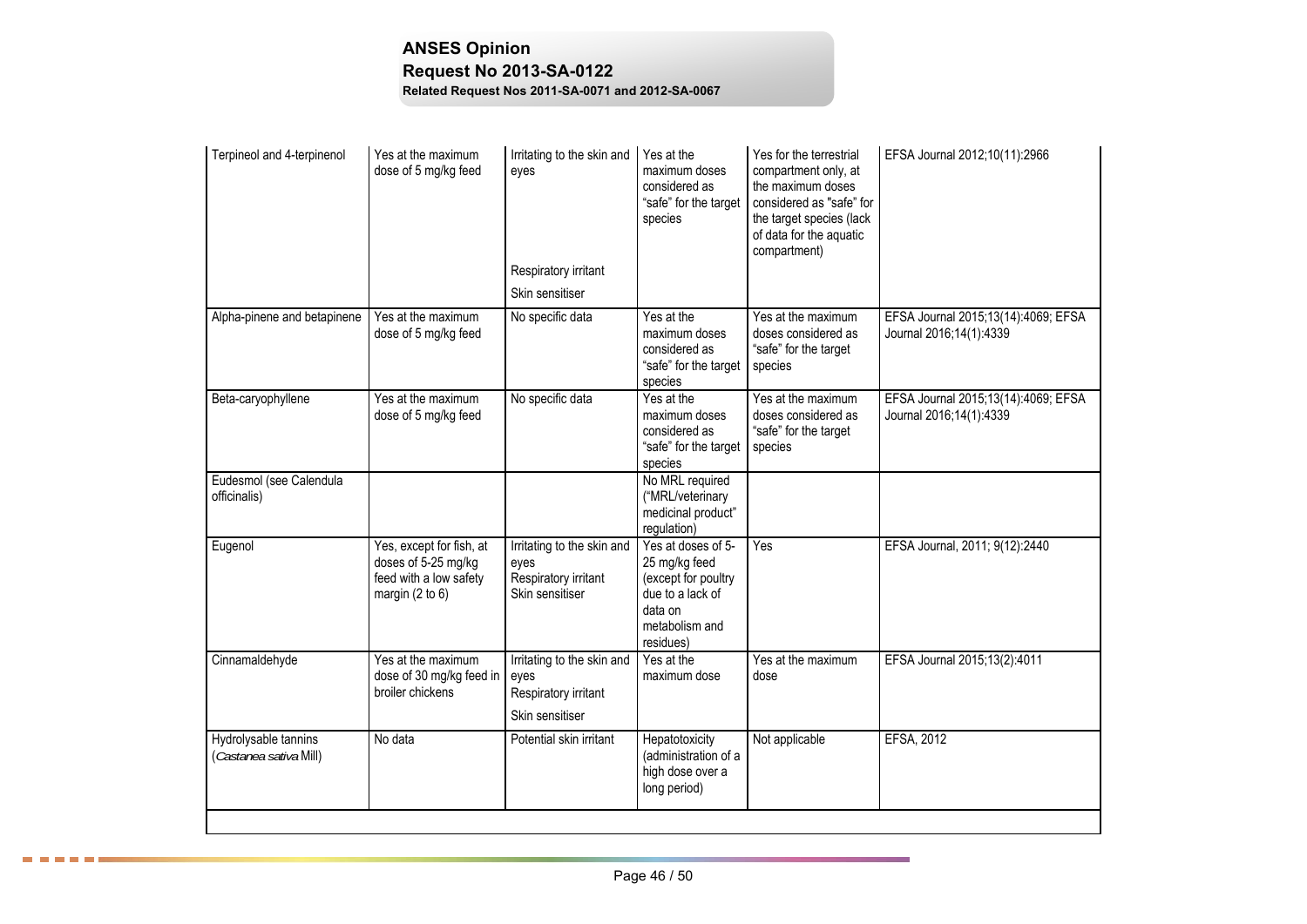| Citric acid                                 | Yes at the maximum<br>dose of 30,000 mg/kg<br>feed or 10,000 mg/l<br>water                                                             | Irritating to the skin and<br>eyes<br>Respiratory irritant                      | Yes at the<br>maximum doses                 | Yes at the maximum<br>doses              | EFSA Journal 2015;13(2):4009 |
|---------------------------------------------|----------------------------------------------------------------------------------------------------------------------------------------|---------------------------------------------------------------------------------|---------------------------------------------|------------------------------------------|------------------------------|
| Fumaric acid                                | Yes at the maximum<br>dose of 20,000 mg/kg<br>feed (pigs, poultry with a<br>safety margin of 2) and<br>at higher doses in<br>ruminants | Irritating to the eyes<br>and mucous<br>membranes<br>Respiratory irritant       | Yes at the<br>maximum doses                 | Yes at the maximum<br>doses              | EFSA Journal 2013;11(2):3102 |
| Malic acid                                  | Yes at the maximum<br>dose of 1600 mg/kg<br>feed (acid or Na or Ca<br>salts) in ruminants,<br>calves, piglets, poultry<br>and dogs     | Irritating to the eyes,<br>mucous membranes<br>and skin<br>Respiratory irritant | Yes at the<br>maximum dose of<br>1600 mg/kg | Yes at the maximum<br>dose of 1600 mg/kg | EFSA Journal 2014;12(2):3563 |
| (Ortho)phosphoric acid                      | Yes at the dose of 100<br>to 5000 mg/kg feed                                                                                           | Caustic to the skin and<br>eyes<br>Hazardous to the<br>respiratory tract        | Yes                                         | Yes                                      | EFSA Journal 2013;11(1):3043 |
| Sorbic acid                                 | Yes at the maximum<br>dose of 2500 mg/kg<br>feed in all species,<br>except young cattle<br>(6700 mg/kg feed)                           | Irritating to the skin and<br>eyes<br>Respiratory irritant                      | Yes at the<br>maximum doses                 | Yes at the maximum<br>doses              | EFSA Journal 2015;13(9):4239 |
| Ascorbic acid                               | Yes with no maximum<br>dose for any animal<br>species                                                                                  | Irritating to the skin and<br>eyes<br>Respiratory irritant<br>Skin sensitiser   | Yes                                         | Yes                                      | EFSA Journal 2013;11(2):3103 |
| Cinnamaldehyde                              | Yes at the maximum<br>dose of 30 mg/kg feed in<br>broiler chickens                                                                     | Irritating to the skin and<br>eyes<br>Respiratory irritant<br>Skin sensitiser   | Yes at the<br>maximum dose                  | Yes at the maximum<br>dose               | EFSA Journal 2015;13(2):4011 |
| Capric acid [(medium-chain<br>FA (C8, C10)] | Yes for all species at the<br>doses proposed for feed<br>flavourings                                                                   | Irritating to the skin and<br>eyes<br>Respiratory irritant                      | Yes at the<br>proposed doses                | Yes at the proposed<br>doses             | EFSA Journal 2013;11(4):3169 |

**BEERES**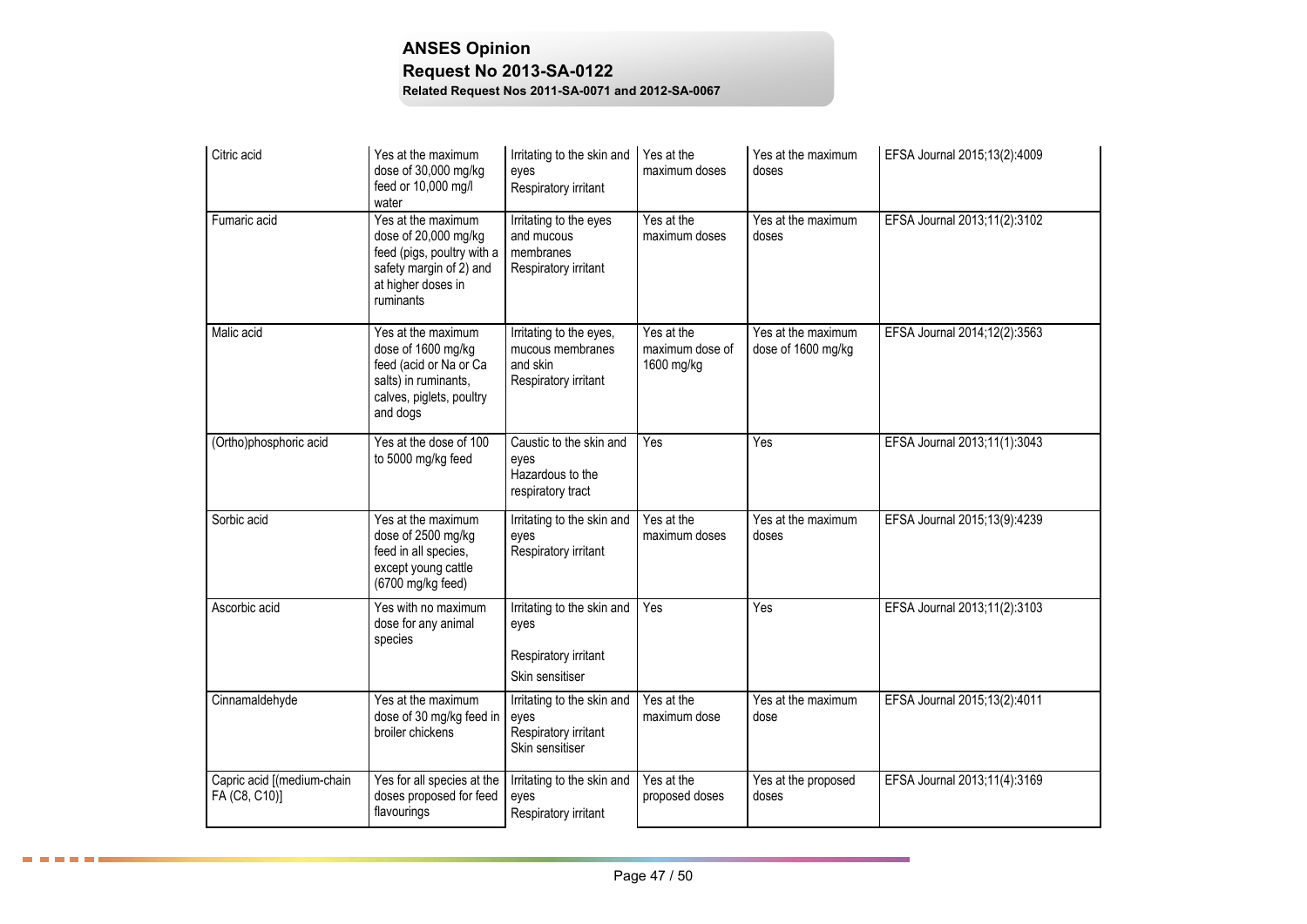|                                                                    |                                                                                    | Skin sensitiser                                                               |                                                         |                                                      |                                                              |
|--------------------------------------------------------------------|------------------------------------------------------------------------------------|-------------------------------------------------------------------------------|---------------------------------------------------------|------------------------------------------------------|--------------------------------------------------------------|
| Caproic acid                                                       | Yes at the maximum<br>dose of 55 mg/kg feed<br>with a safety margin of 1<br>to 120 | Irritating to the skin and<br>eyes<br>Respiratory irritant<br>Skin sensitiser | Yes at the<br>maximum dose of<br>5 mg/kg feed           | Yes at the maximum<br>dose of 5 mg/kg feed           | EFSA Journal 2013;11(4):3169                                 |
| Caprylic acid (=octanoic acid)                                     | Yes for all species at the<br>doses proposed for feed<br>flavourings               | Irritating to the skin and<br>eyes<br>Respiratory irritant<br>Skin sensitiser | Yes at the<br>proposed doses                            | Yes at the proposed<br>doses                         | EFSA Journal 2013;11(4):3169                                 |
|                                                                    |                                                                                    |                                                                               |                                                         |                                                      |                                                              |
| Di-tri-octahedral smectite =<br>bentonite (which is a<br>smectite) | Yes at the maximum<br>concentration of 2% in<br>feed for all animal<br>species     | Slightly irritating to the<br>eyes<br>Potential respiratory<br>irritant       | Yes at the<br>maximum<br>concentration of<br>2% in feed | Yes at the maximum<br>concentration of 2% in<br>feed | EFSA Journal 2010;10(7):2787                                 |
| Acid soluble bio-organic<br>substances (SBO)                       | No data                                                                            | No data                                                                       | No data                                                 | Not applicable                                       | No data                                                      |
|                                                                    |                                                                                    |                                                                               |                                                         |                                                      |                                                              |
| Beta-glucanase                                                     | Yes (numerous<br>additives marketed)                                               | Potential skin and<br>respiratory sensitiser                                  | Yes (numerous<br>additives<br>marketed)                 | Yes (numerous<br>additives marketed)                 | Numerous EFSA opinions, e.g. EFSA<br>Journal 2014;12(6):3722 |
| Beta-xylanase                                                      | Yes (numerous<br>additives marketed)                                               | Potential skin and<br>respiratory sensitiser                                  | Yes (numerous<br>additives<br>marketed)                 | Yes (numerous<br>additives marketed)                 | Numerous EFSA opinions, e.g. EFSA<br>Journal 2014;12(6):3722 |
| Amylase                                                            | Yes (numerous<br>additives marketed)                                               | Potential skin and<br>respiratory sensitiser                                  | Yes (numerous<br>additives<br>marketed)                 | Yes (numerous<br>additives marketed)                 | Numerous EFSA opinions, e.g. EFSA<br>Journal 2012;10(7):2777 |
|                                                                    |                                                                                    |                                                                               |                                                         |                                                      |                                                              |
| $MOS = manno-$<br>oligosaccharides                                 | Case-by-case assessment depending on the type of compound                          |                                                                               |                                                         |                                                      |                                                              |
| Galactosyl lactose                                                 |                                                                                    | Case-by-case assessment depending on the type of compound                     |                                                         |                                                      |                                                              |
| Galacto-oligosaccharides                                           | Case-by-case assessment depending on the type of compound                          |                                                                               |                                                         |                                                      |                                                              |
| Inulin = polysaccharides                                           | Case-by-case assessment depending on the type of compound                          |                                                                               |                                                         |                                                      |                                                              |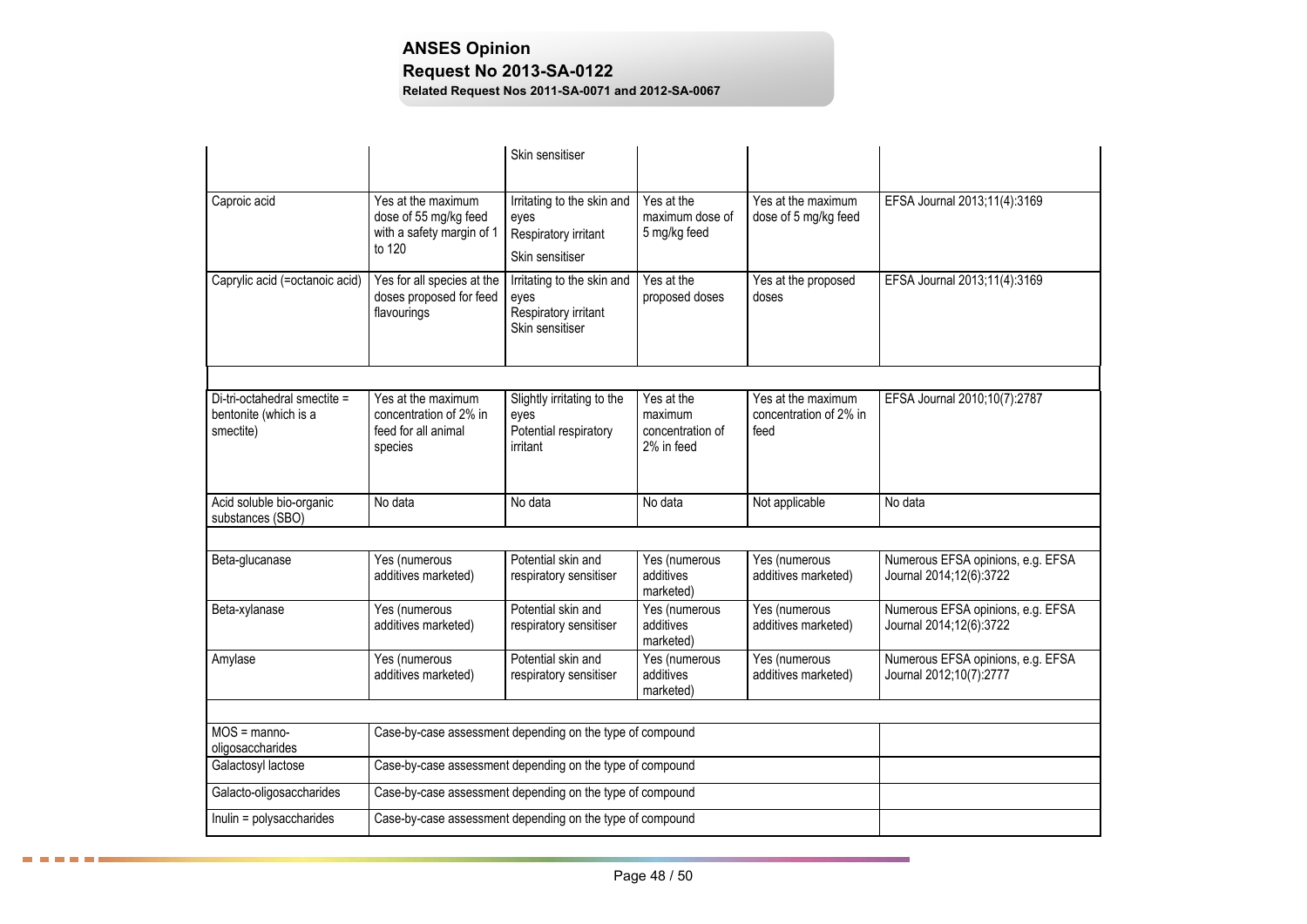| Gallium maltolate | Few data but yes in principle since gallium is used in particular for its anti-tumour properties | Domingo JL, Corbella J. A review of the<br>health hazards from gallium exposure.<br>In: Trace Elements in Medicine, 1991;8<br>$(2):56-64$ |
|-------------------|--------------------------------------------------------------------------------------------------|-------------------------------------------------------------------------------------------------------------------------------------------|